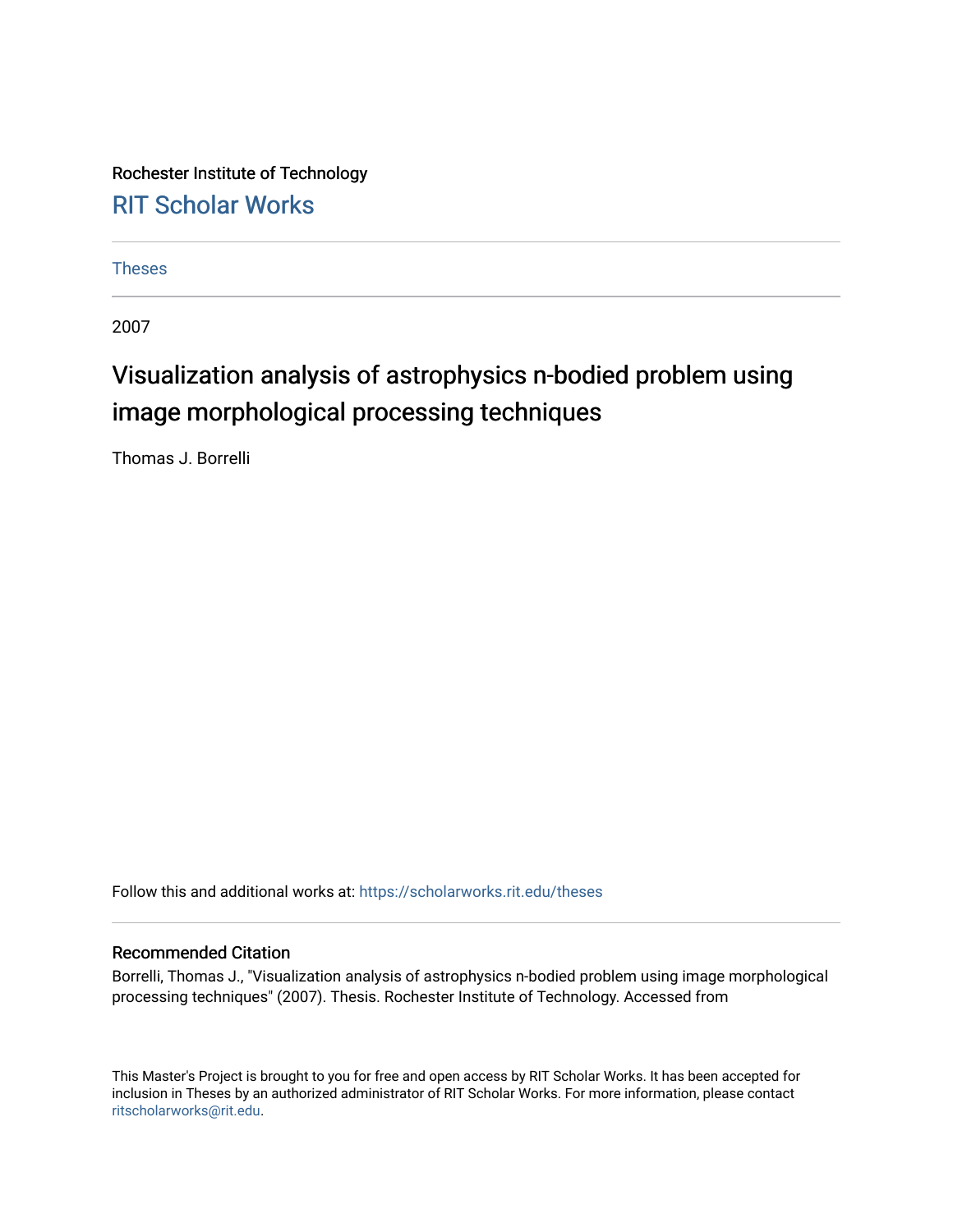# Visualization Analysis of Astrophysics N-Bodied Problem using Image Morphological Processing Techniques

by T.J. Borrelli

tjb1655 [ at ] cs.rit.edu

Masters Project

Supervised by Graduate Coordinator Hans-Peter Bischof Department of Computer Science Golisano College of Computing and Information Sciences Rochester Institute of Technology Rochester, New York

January 5th, 2007

Approved by:

Hans-Peter Bischof Graduate Coordinator, Department of Computer Science

Roger Gaborski Professor, Department of Computer Science

Rajendra K. Raj Professor, Department of Computer Science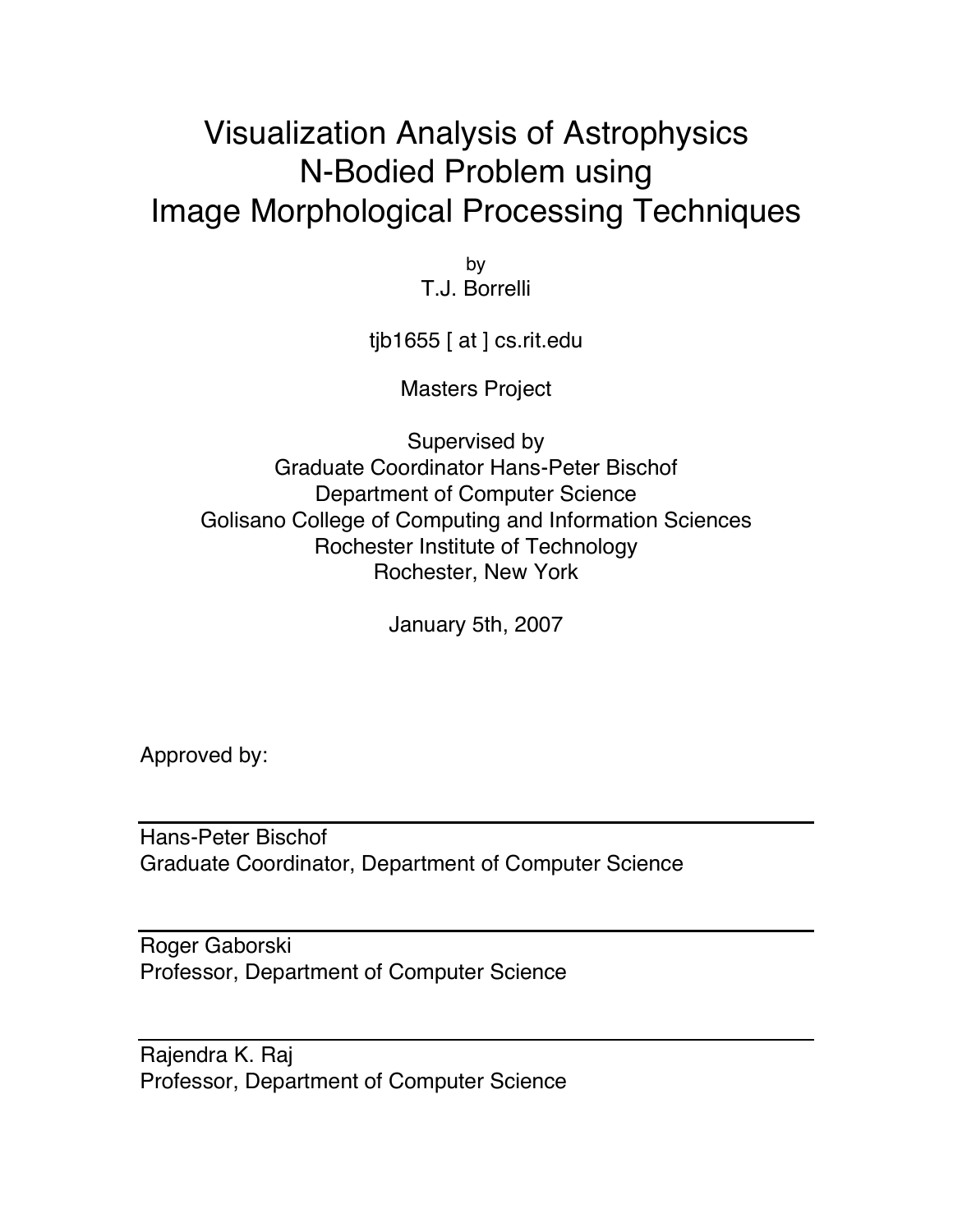For Liz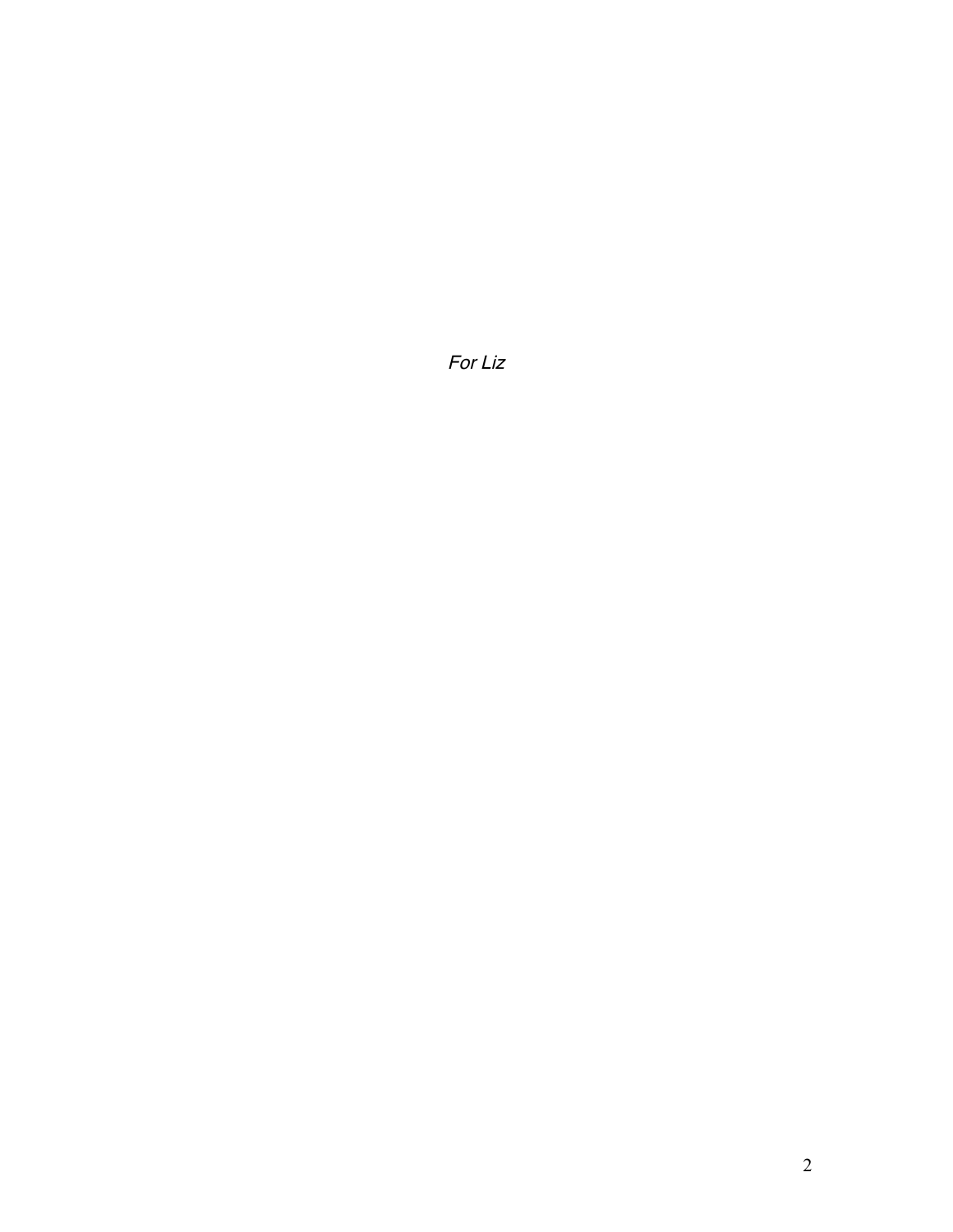### ACKNOWLEDGEMENTS

I would like to thank a great many people who have helped me a great deal over the course of my time here at RIT, thus far: First and Foremost, my Chair: Dr. Hans-Peter Bischof, my Reader: Dr. Roger Gaborski, my Observer: Dr. Rajendra K. Raj, Dr. Edith Hemaspaandra, Dr. Leon Reznik. I would like to thank Ed Dale. I would like to thank some of my fellow students in the vision lab: Jeremy Paskali, Dave Burlone (the glue), Jon Lareau, Dave Wollenhaupt, Karthik Chandrasekaran, David Stawski, Tim Garwood. In addition, I would like to thank all of my friends and family for their support and encouragement, Kristina and Frank Villone. I would like to thank my very close friends Bunny Dugo and Jason Marsherall for everything they have done. I would also like to thank my band: Friday Never Happened (http://www.myspace.com/fridayneverhappened). Finally, I would like to thank Liz Tinelli, who gave me something to think about besides my Master's Project.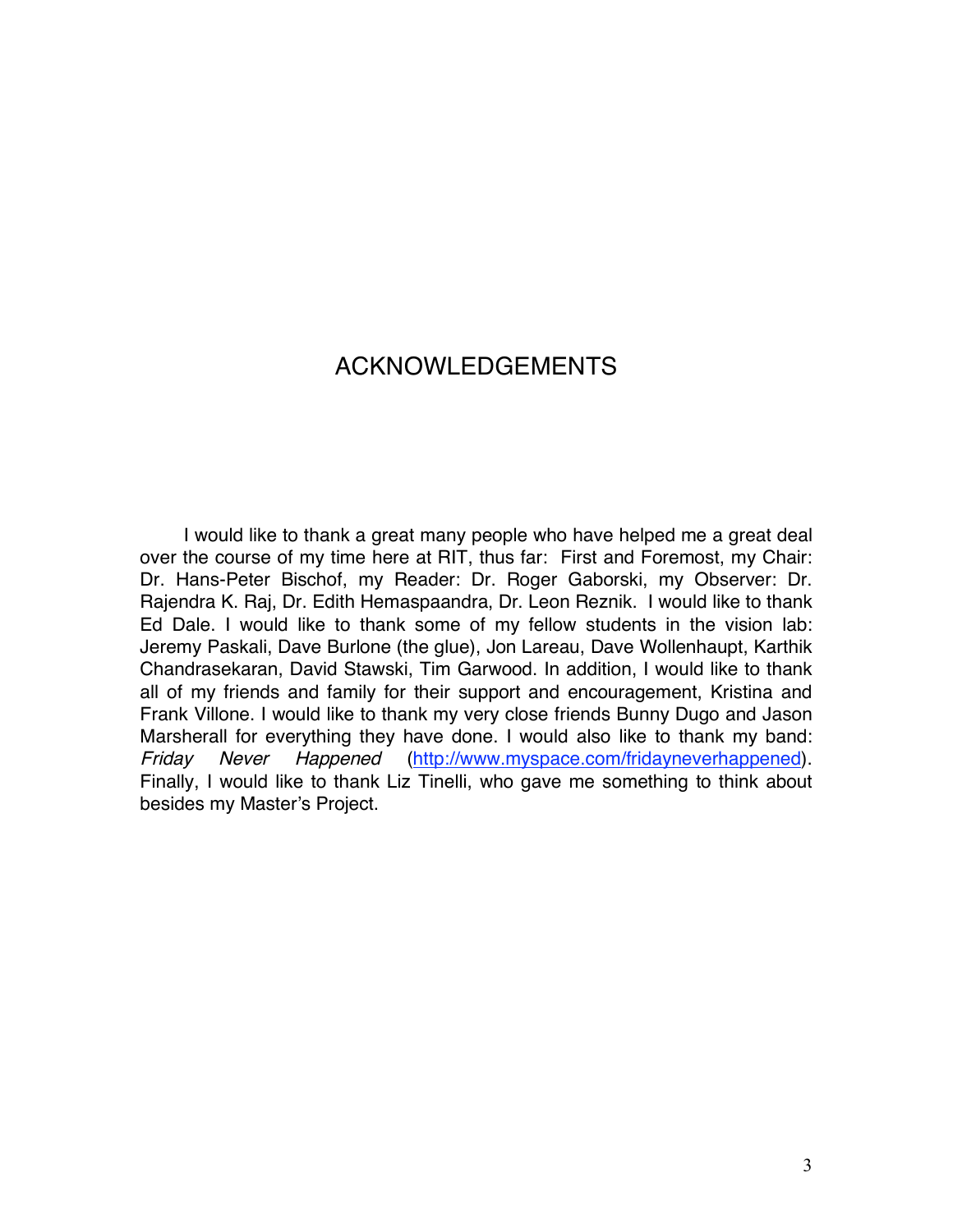"We know there's an answer We know by going home we'll find it by ourselves."

- Cartel, "A"

"Our hopes and expectations Black holes and revelations."

- Muse, "Starlight"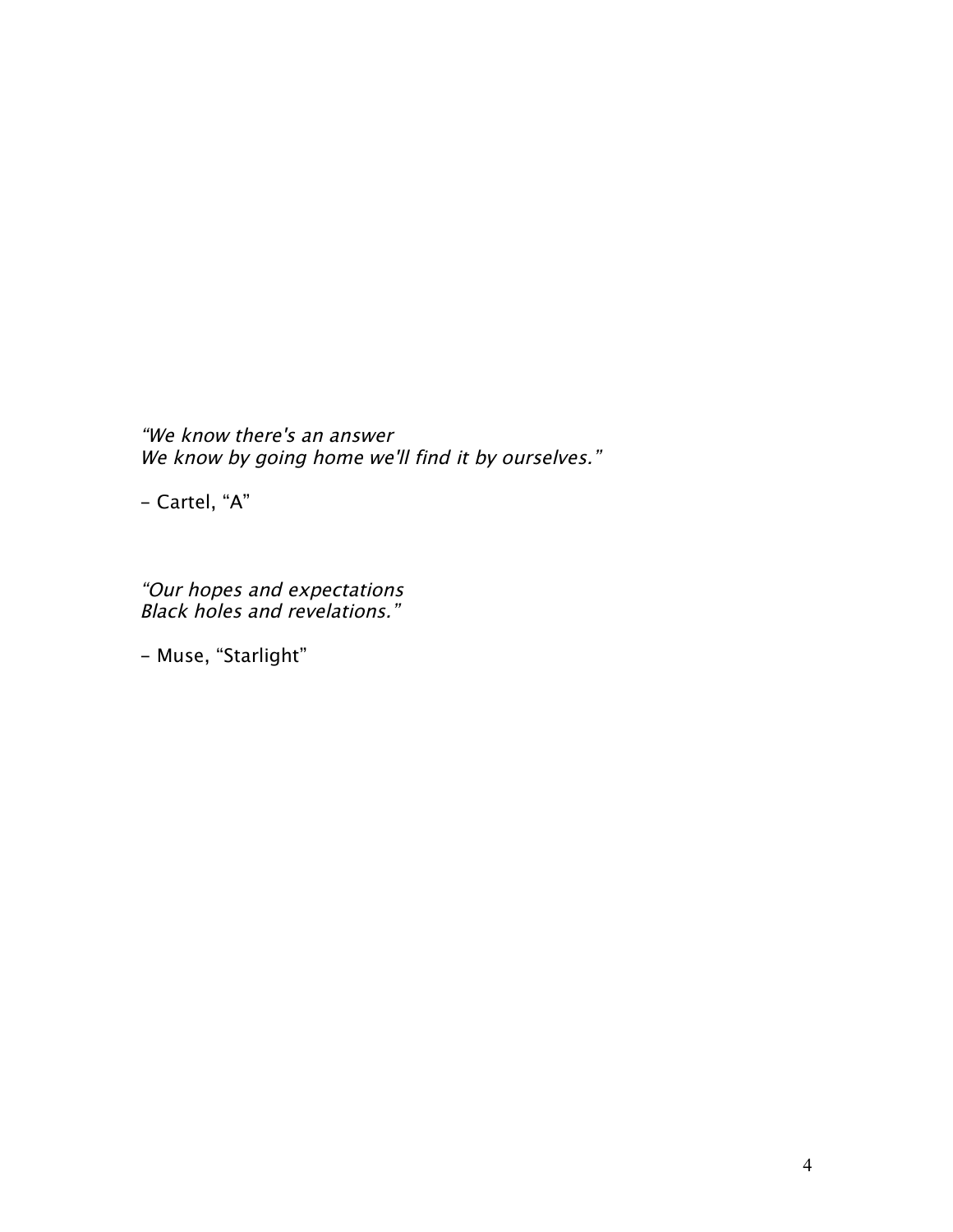### **ABSTRACT**

This Project's primary goal is to detect points of interest within the output data resulting from running a simulation of the Astrophysics N-Bodied problem (GRAPEcluster). Morphological Image Processing techniques will be applied to the visualized data in order to detect areas of interest within the original data. Several Morphological Image Processing techniques will be used and the results compared in the analysis. The final output of the VRAD (Visualization of Raw Astrophysics Data) System will be two-fold: first, the VRAD system will output a text file that contains the x, y and z coordinates of each region of interest in each time slice that is examined; second, the VRAD system will output three image files for each time-slice with the 2D regions of interest highlighted by a bounding box. In this way the VRAD system can act as a stand-alone program or be used in conjunction with the Spiegel visualization framework.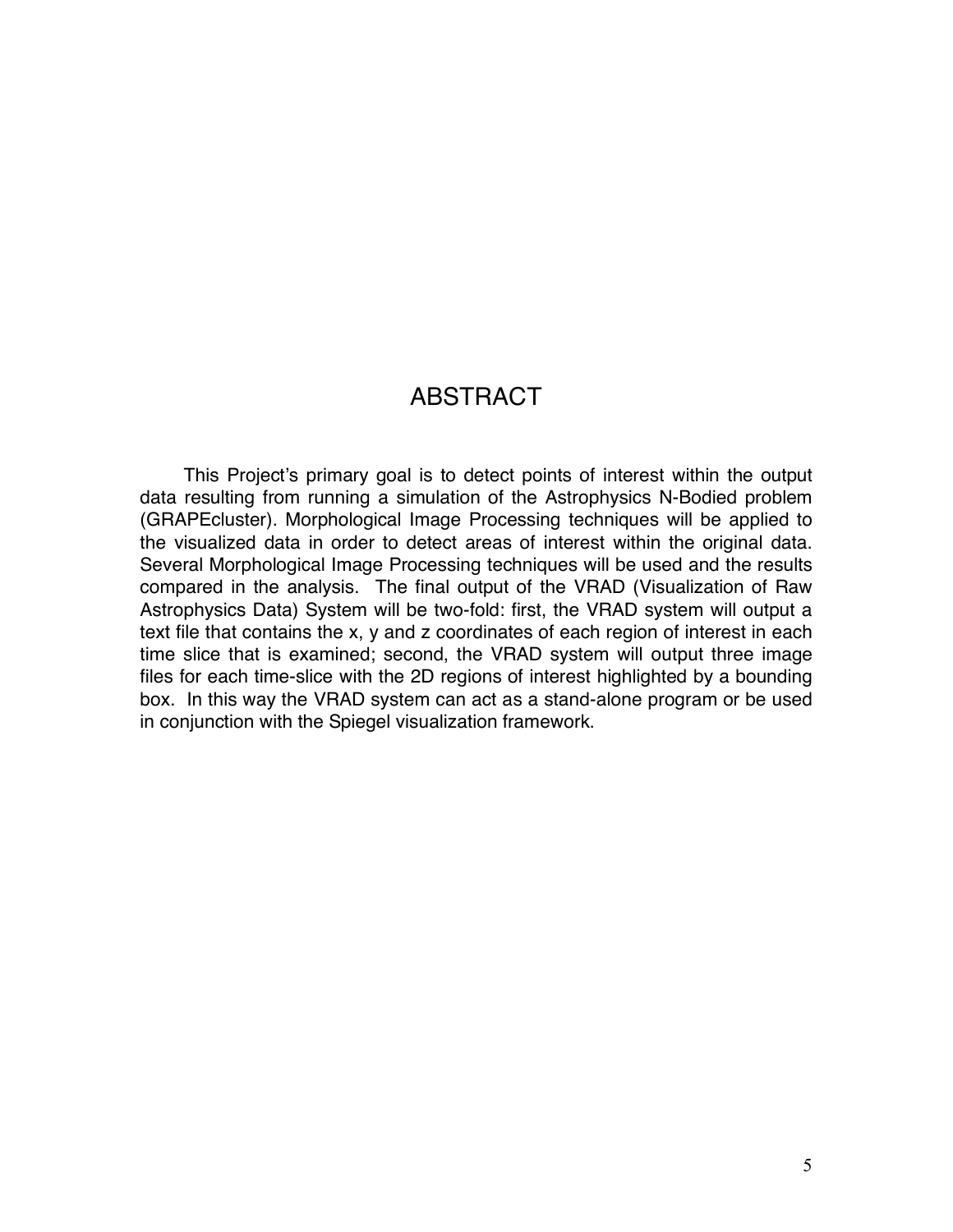## TABLE OF CONTENTS

- 1. Introduction
- 2. Problem Statement and Research Objective
- 3. Literature Review
- 4. Design
	- 4.1 Architecture
	- 4.2 Input
	- 4.3 Output(s)
		- 4.3.1 Text file
		- 4.3.2 A Series of Time-Stamped Images for XY, XZ and YZ

Views

- 5 Implementation Details
	- 5.1 Data Representation
	- 5.2 Higher Level Implementation Details
	- 5.3 Lower Level Implementation Details
		- 5.3.1 VRAD
		- 5.3.2 Parse script
		- 5.3.3 Getdata
		- 5.3.4 Morph
		- 5.3.5 Run
			- 5.3.6 Zerotxt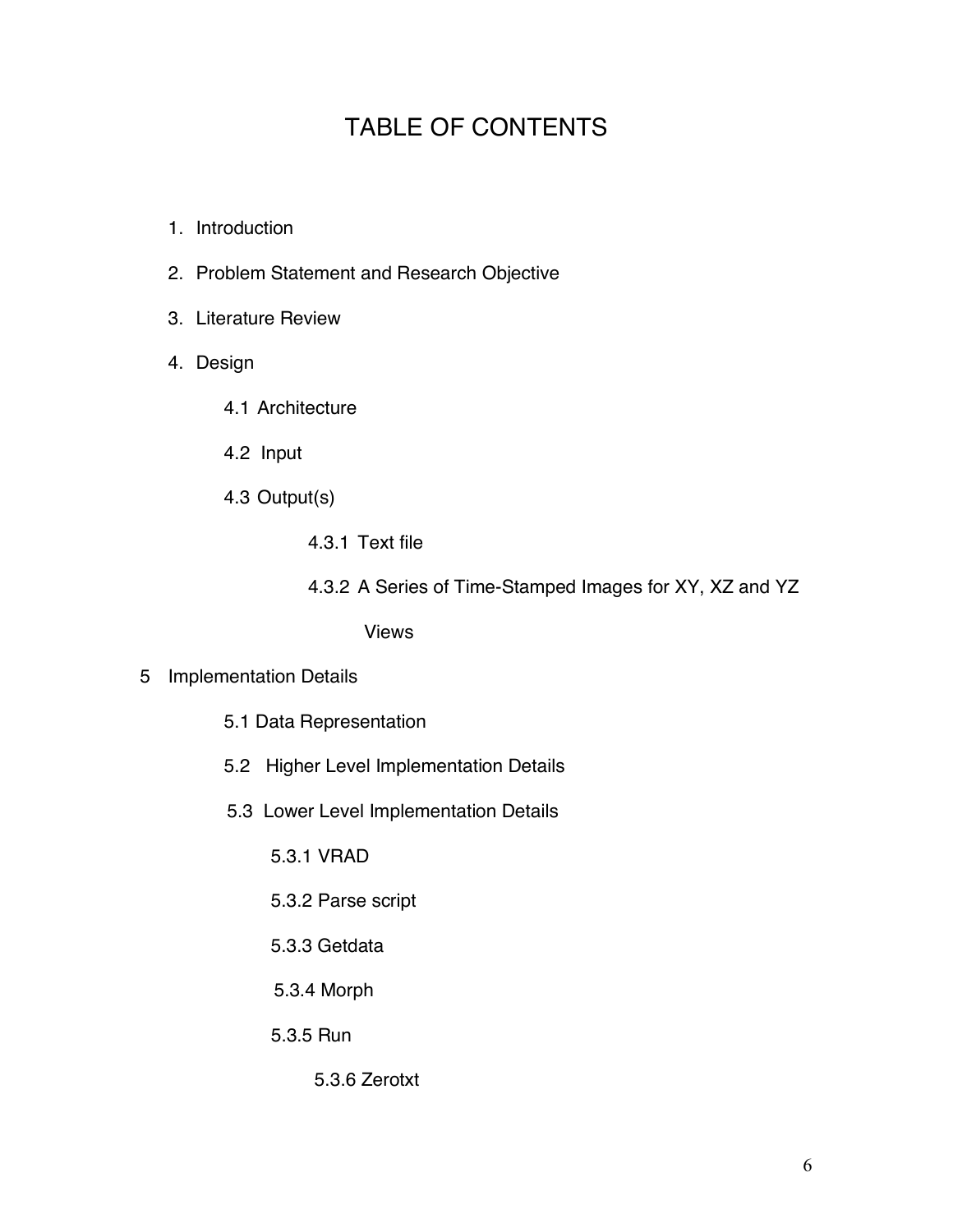#### 5.3.7 Postpro

5.4 Overall Picture – GRAPEcluster and Spiegel

#### 6 Results

6.1Type of Particle and View (Gas)

6.1.1 For Gas Top (XY)

6.1.2 For Gas XZ

6.1.3 For Gas YZ

6.2 Other Types of Particles

6.2.1 Star

6.2.2 Cloud

6.2.3 Dark Matter

6.3New Methodology vs Old (a comparison)

7 Discussion/Comparison and Implications

- 8 Research Dependencies
- 9 Future Work

9.1VRAD – Further Optimizations

9.2Spiegel – Visualization Framework

9.3GRAPECluster – Interactivity

10 Conclusions

11 Works Cited

Appendix: Deliverables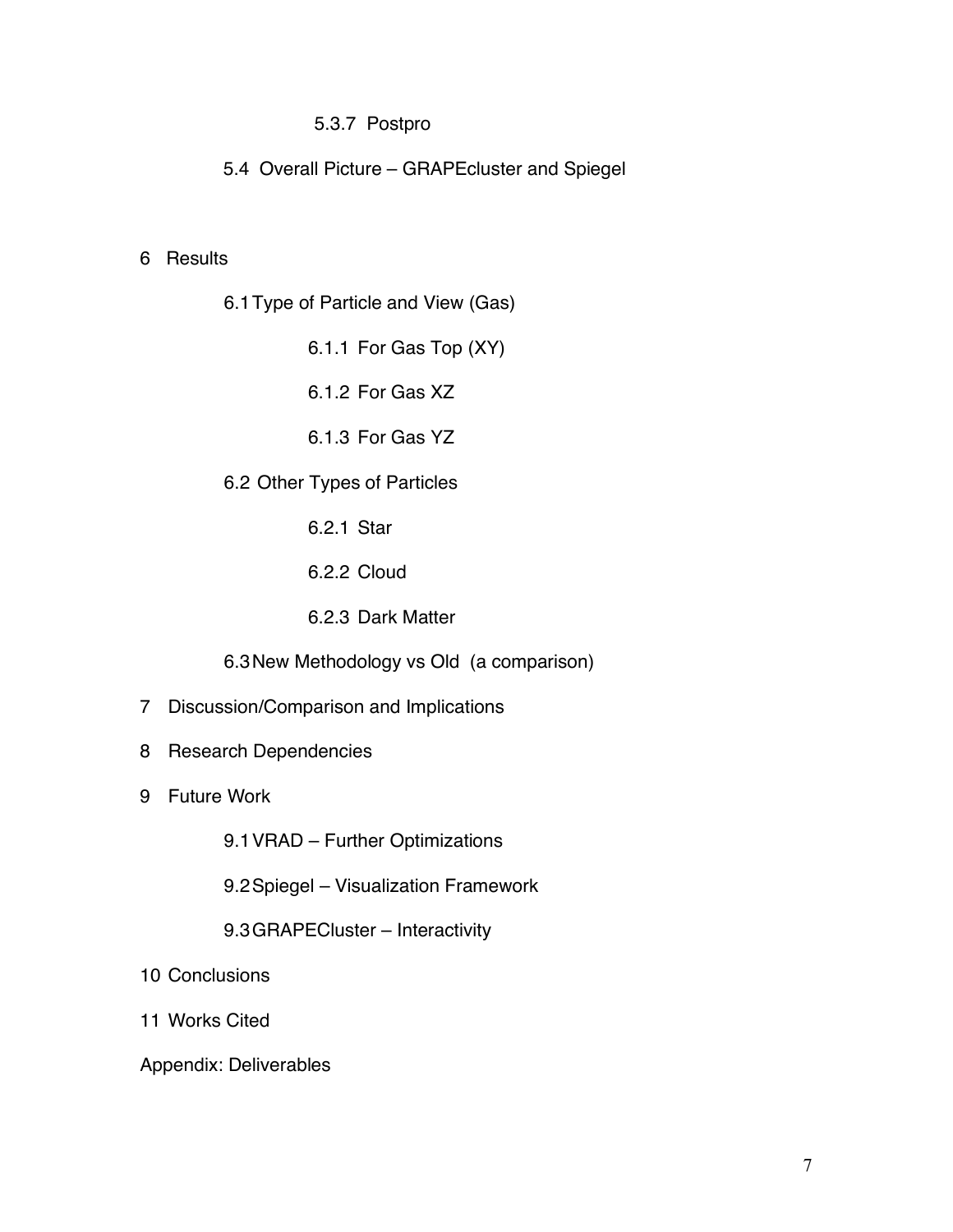- A) VRAD overall system (UNIX script)
- B) Parse script parse out useful info from text file (UNIX script)
- C) Getdata convert from text to image (MATLAB code)
- D) Morph perform morphological operations (MATLAB code)
- E) Run perform getdata and morph on a set of files (MATLAB code)
- F) Zerotxt text overlaid on image (MATLAB code)
- G) Postpro post-processing (MATLAB code)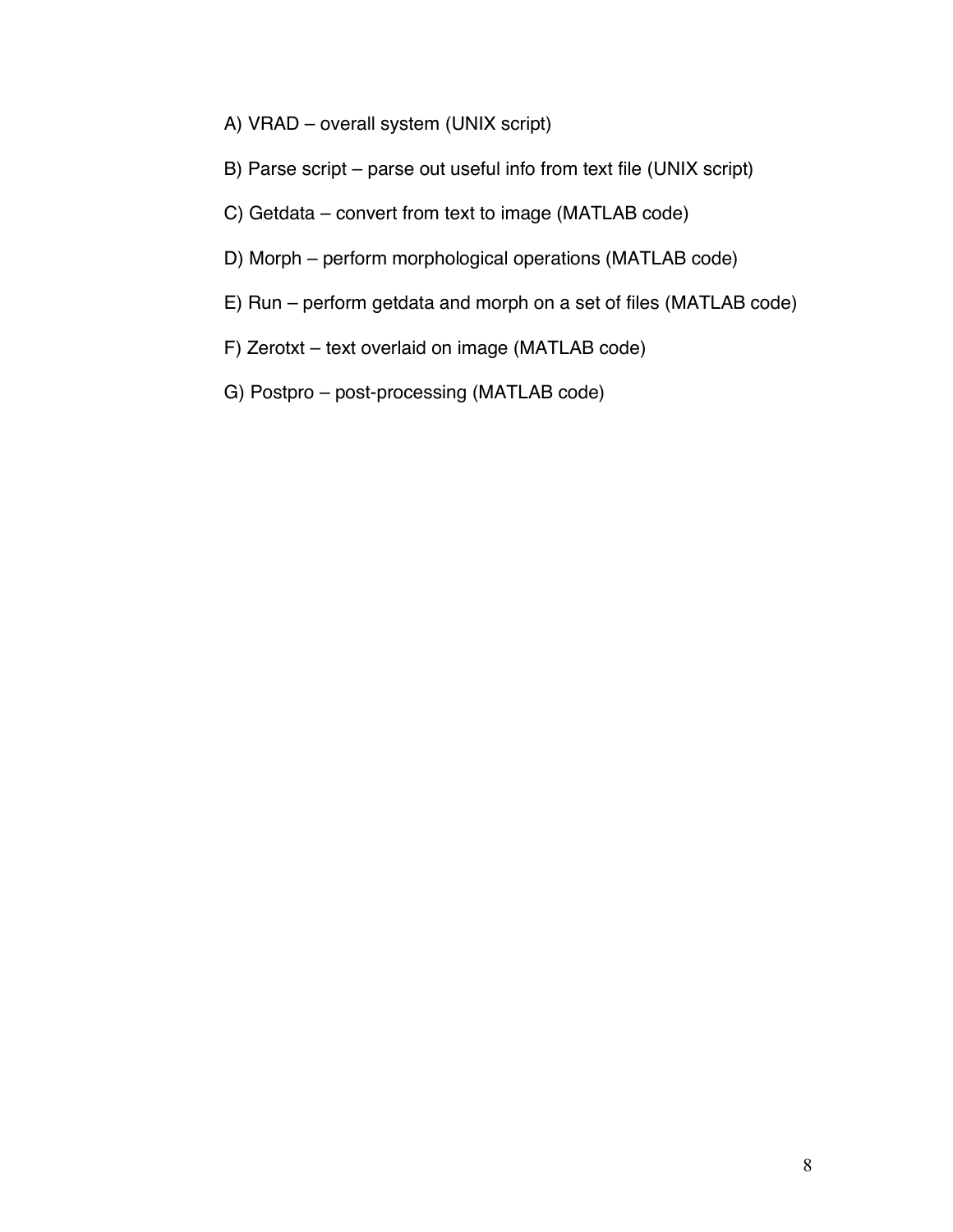### 1. INTRODUCTION

The Astrophysics N-Bodied problem is one where we wish to study the interactions between N particles in a system. These interactions are governed by Astrophysical laws and properties and can be calculated. However, as N gets larger the number of calculations that must be made in order to accurately represent these values grows exponentially. Since every particle exerts a force on every other particle the complexity of the computation is  $O(N^2)$ . Since a rather large amount of data is produced by this simulation, we wish to have a way to focus on areas of interest that may be present in the data collected. Close to 40GB of data related to the N-Bodied problem has currently been collected using the Grape Cluster hardware/software. One of the goals of this project is to find the temporal and/or spatial correlation between sets of data in connected snapshots over time. This will be achieved by using various morphological techniques such as majority, open and close operations, in image processing including open and close and comparing their results with the current approach of applying computer graphics techniques such as skeletonization and splatting [1]. Once we locate the areas of interest from within the visualization system, we wish to go back and see what this tells us about the structure of our data. MATLAB has a number of built in functions that can aid us in our endeavor to analyze the data to pick out the pieces of information that are important. Since 40GB is simply too large a data set to be able to visually represent everything, it is our hope that the analysis of the data in this way will yield useful results that can be applied in general to the raw data in order to illuminate areas that are of interest.

The VRAD (Visualization of Raw Astrophysical Data) system will take the data (or visualization of the raw data for simplification) and identify areas of interest within the image visualized. In order to do this we must define what we think is "interesting." Within this context, "interesting" refers to a collection of particles that occupies a relatively small region of the image and appears to be having very close interactions between the particles that are members of the object. This information is important to us, so that we can further analyze the nature of the particles' interactions. For example, is a new galaxy forming? Do we have some anomalous astrophysical event occurring? If so, this section of the data can be further analyzed by astrophysicists to yield new information about the nature of galaxy interactions.

Since the data itself is keeping track of particles for each time-slice, this lends itself well to the above-mentioned analysis. What ends up happening is we see a connection forming between the particles in one time-frame and another. Sometimes this change will be great enough for the system to lose interest in a region of space for a time, other times the interactions will cause one region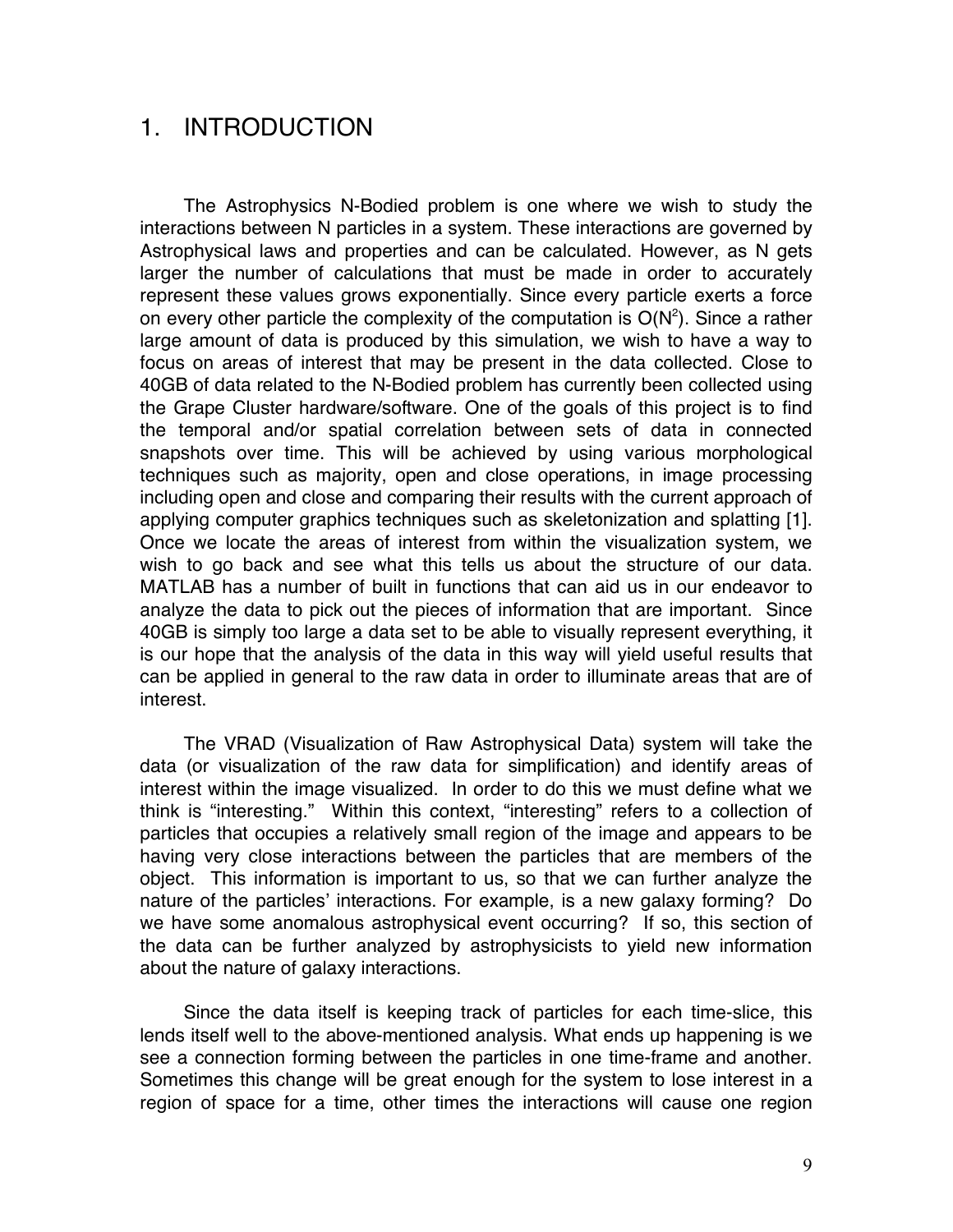which was previously uninteresting to become of interest. We wish to be able to classify objects of "interest". If we apply the morphological operations on a black and white image we can classify objects within the visualized data. The morphological operations discussed below perform bit operations on a black and white image that is the result of converting the original image or plot generated from the GRAPEcluster data, into a black and white image that will consist of "on" bits and "off" bits (ones and zeroes). Based on this, we generate new images that we can then perform connected component analysis on to discover our areas of interest. This classification scheme is heavily dependent upon which morphological operations are applied and in what order. The issue of Data Scaling will need to be addressed. When something out of ordinary happens we may define this to be of interest. Some interesting events may be the interaction of several particles, the clustering of particles together or the movement and tracking of particles over time.

As a "proof of concept" the demo for this system included the following process: read image file in that is the output of the Spiegel visualization system, convert to binary image with pixel values 1 and 0, perform morphological operations, dilate, label the resulting objects in the image, draw bounding box around resulting objects in image, overlay bounding box over original image, showing focus of attention. Do this for each frame represented by approximately 400 .png images. Write the output images into a directory and create a movie based upon those output images. The final deliverable for this Project will read in the raw Astrophysical data itself (that is the output of the GRAPEcluster Simulation) and graph that data in three dimensions to show not only the length and width of what is deemed interesting, but also how deep the interesting event occurs.

Another property to investigate in this project is to look at the interaction between particles over time. This may also be of interest. For the purposes of this Project focusing on a subset of the problem of "interest" which is find interesting gas formations. This can later be expanded upon once we can better define what we find interesting. A more thorough and complete analysis of the four-dimensional data is mentioned as a possible future direction for this research.

One advantage of this approach is that it is useful for tracking local phenomena meaning areas of interest that are confined to a relatively small dimensions as opposed to interesting events that may be occurring over a large area of the image. One way to possibly work around that issue is to use a different combination of morphological operators in order to get a different labeling of our objects of interest. Another possible area of investigation would be to process the image at different scales.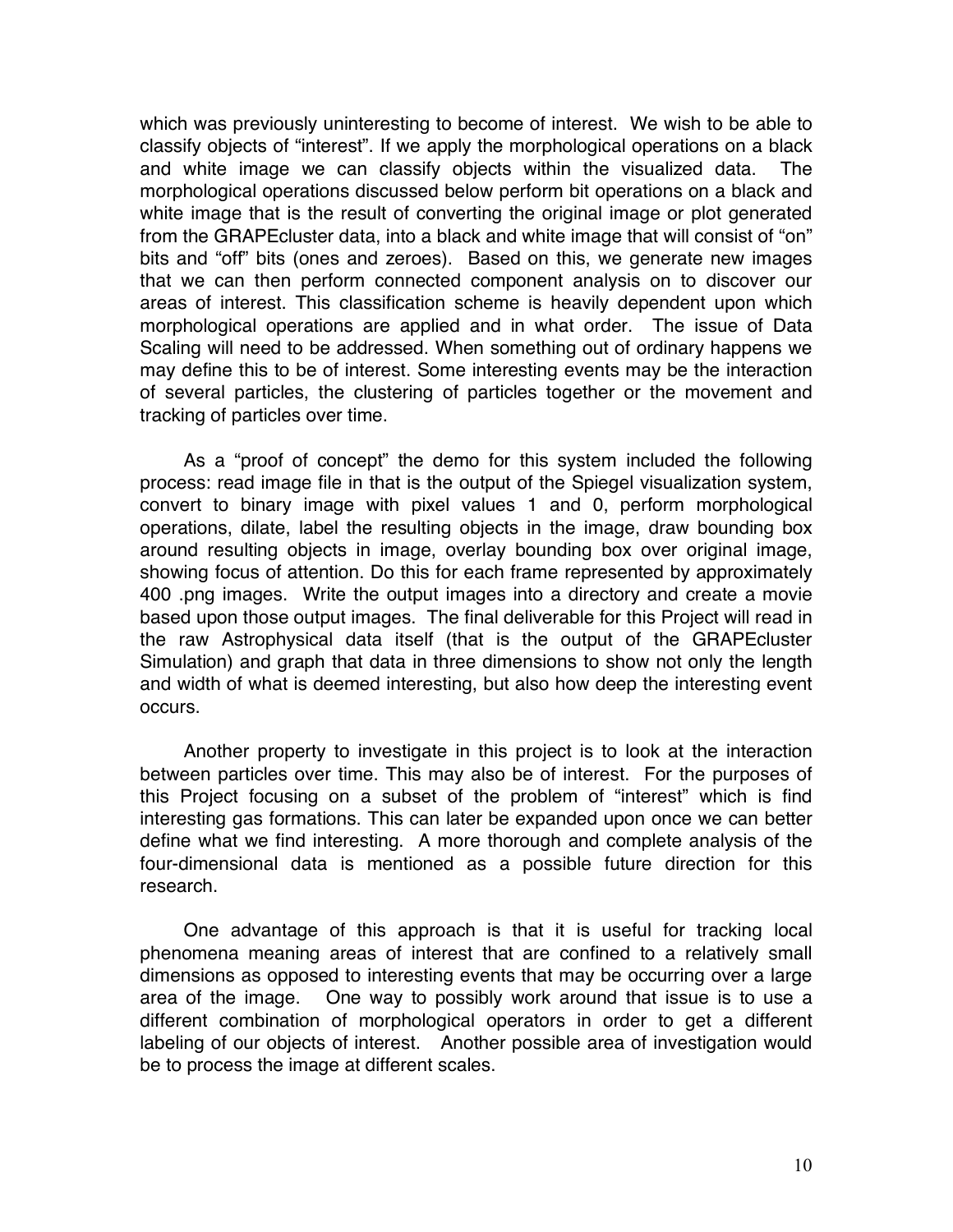The VRAD (Visualization of Raw Astrophysics Data) system will fit into the overall framework of the Grapecluster and Spiegel visualization system as follows:



Figure 1.1: VRAD in the overall GRAPEcluster and Spiegel framework

The Input to the VRAD system is the output data from the GRAPEcluster Nbody simulation. This data is then analyzed using the morphological techniques to yield positions that we can then focus a camera on in the Spiegel visualization system.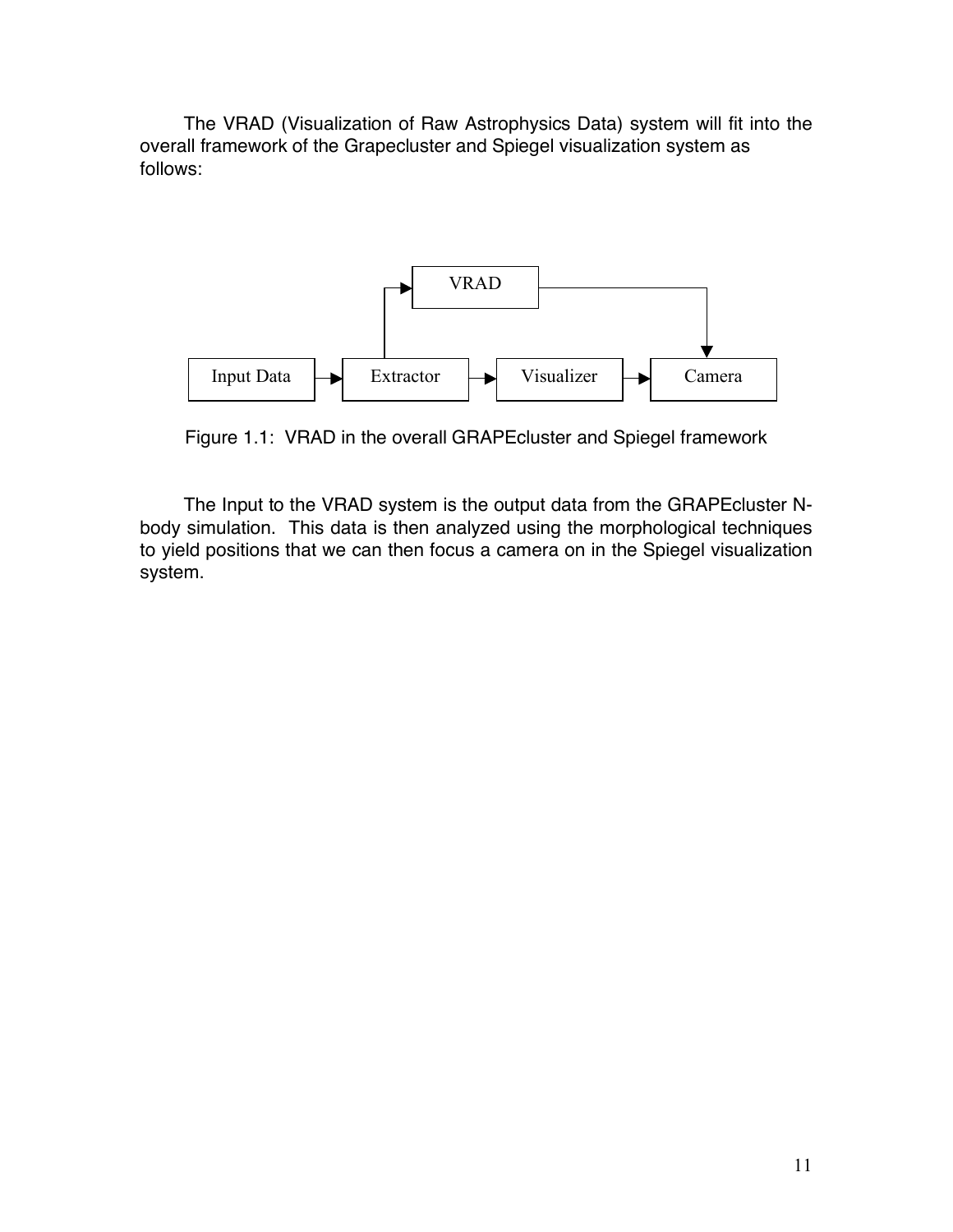### 2. Problem Statement and Research Objective

Throughout this research the overall objective would be to create an overall system for visualization of Astrophysical Data in which the user would be able to control the visualization and simulation. This would build upon some existing technology in the field for visualizing this data and would also incorporate novel techniques in the field of Image Processing and Artificial Intelligence in order to gain useful information from and visualize that data. The research conducted will apply towards the entire chain of the system, from the initial conditions put in by the Astrophysicists to the N-Body simulator itself. The output of the GRAPE cluster is then analyzed by my current work (VRAD) and the output of that system is sent to the Spiegel visualization system written in Java (jogl). The output is in the form of x, y and z coordinates and time t. This data is used to focus a camera on this spatial-temporal location.

While the overall objective and goal of this research is visualization, the system will have two tangible outcomes. The first is in the form of an output file that will contain the location of the regions of interest for each time-slice. The output file will contain the object number, time, x position, y position, z position, x length, y length and z length. With this information we can plug-in to a visualization framework that was built specifically for observation of Astrophysical data. With this information we can track and follow an object over time to see what information this reveals to us about galaxy formations and possibly Astrophysical phenomena. In this way the system acts as an add-in to a larger system. However, VRAD can also act as a stand-alone system that can be used to visualize the raw data itself, once GRAPE Cluster has produced output. The VRAD system identifies objects of interest in images that are mapped from theedimensional space and we can use the resulting images that are generated to produce a time-sensitive movie of the evolution of particle interactions.

We want to apply image morphological processing techniques (such as Majority and Dilate) to the idea of object recognition of interest in Astrophysical data. If we can do this, then we have successfully applied known techniques of image processing to a known area, in a novel way.

It is the hope that if we can do this, we can reveal more information about the inner structure of the data than previously.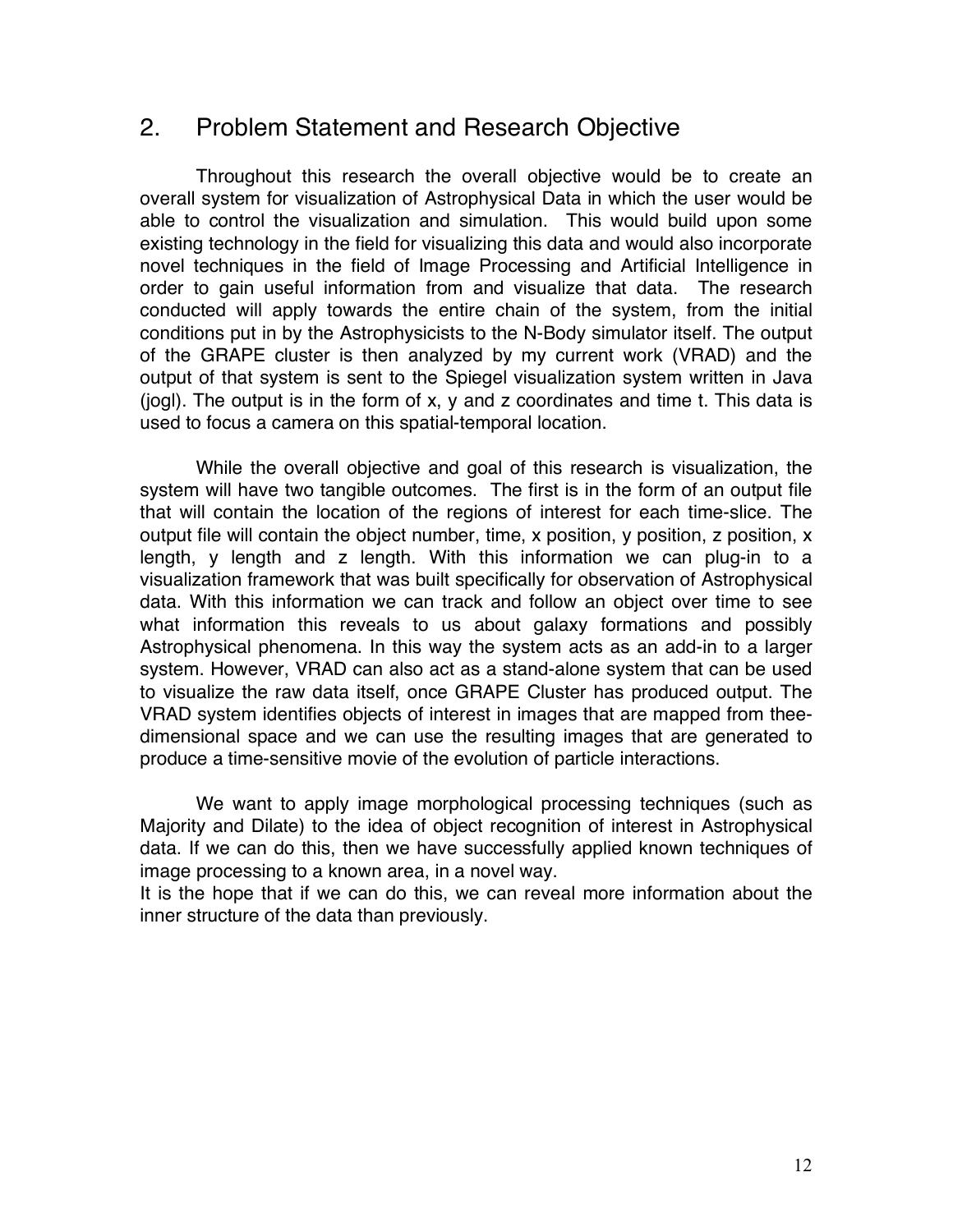The planned way in which Research will be conducted for this project will be as follows: First off, there will be a review of relevant literature in the field as discussed above. Next we will run experiments of the system and test it's relative effectiveness when pointing out objects of interest by examining the output of the system. The system will, by default, also do some visualization while the main output of the system will a text file that is used by another component to focus a camera on a region of interest. With this internal visualization we will be able to empirically determine the correctness of our methods. Since "Interest" is a possibly debatable terms, we may need to define more clearly what exactly constitutes an area of interest in order to make more valid claims as to the correctness of the system. However, at this juncture a merely subjective approach may be equally valid for preliminary testing purposes. That is to say that we can determine if something is or is not "of interest" and then go from there.

In addition, one method of methodological verification will come when we resent our findings to the Astrophysicists themselves and they tell us whether the results are truly "of interest" or if some of the results were anticipated. It may be helpful to present some sort of confusion matrix of identification objects as interesting, where mislabeled objects that are false positives are in one field and false negatives in another.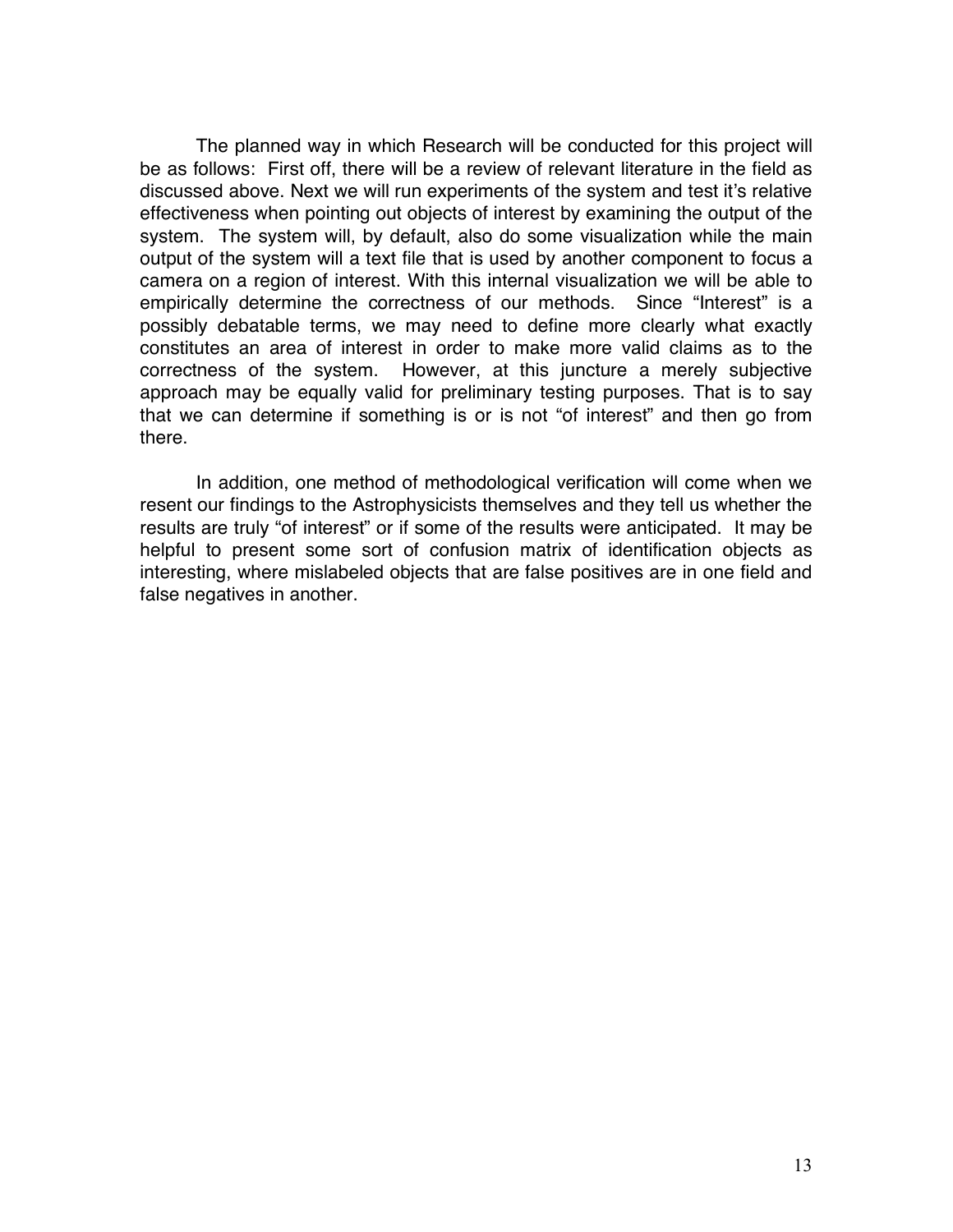### 3. LITERATURE REVIEW

In the Campanelli paper [1], the authors formulated a problem in the field of Astrophysics related to the study of "fully nonlinear and pertubative evolutions of non-rotating black holes with odd-parity distortions." The paper is a scientific one and thus it is most likely that a quantitative approach is employed since the scientific method is one example of a quantitative approach. Even more that that there appeared to be a great deal of mathematical formulation and solving in the paper and that, too, is related to the quantitative research methodology. The main research question being asked in this paper by the authors would seem to be: "what are the results of nonlinear perturbative evolution of black holes?" Through a complex analytical analysis and computation, the authors arrive at a conclusion. [1].

The authors' research orientation clearly seems to be quantitative and concerned with the scientific method for discovery and analysis. The authors solve subsets of a mathematical problem in astrophysics based upon similar methods of their predecessors mentioned in the "literature review." The paper does appear to be internally consistent with itself.

This question is fairly interesting for this paper due to the fact that like the other paper, it is very difficult to gain any actual empirical evidence for the correctness (or incorrectness) of a particular theory or hypothesis. Instead simulations are often run given a set of initial conditions and then the output is compared to our hypothesis to see if the original hypothesis was correct. The problem inherit in this approach is that it may be the case that the simulation itself is incorrect. That is to say there may be some artifacts in the way that the simulation was coded that may be showing us something that is not there. Nonetheless, again there exists a very close relationship between the theoretical and research perspectives since they are intrinsically connected with one another.

The authors do indeed evaluate and mention other relevant literature related to the topic covered in the paper. They mention methods described by other authors in formulating the complex set of mathematical equations needed to understand the data. Specifically mentioned are odd-parity and even-parity distortions and more complete coverage of these topics in other papers. Additionally things like the Einstein equations decomposition and other methods are described by the authors as standard practice for interpretation of these types of equations.

The paper is well, written and does successfully reference several other papers that one might want to read as well in an effort to more fully understand all the equations and mathematics that go into solving such a complex set of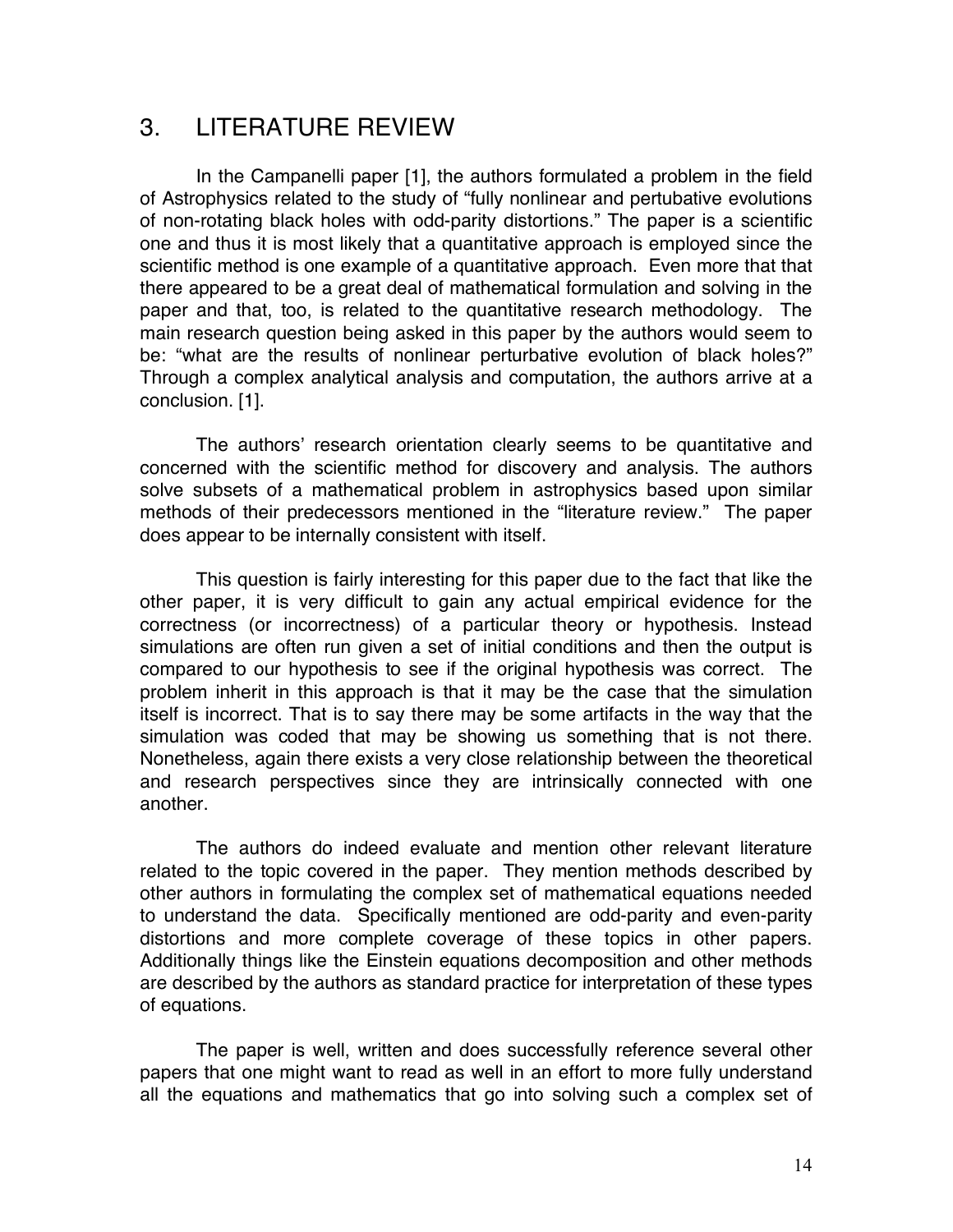equations. This paper, I believe, takes a step in being able to understand more about the nature of black holes. The more subsets of this problem that can be solved in a similar manner, the more we will begin to understand black holes and the nature of the universe. [1]. The authors of [10] do a good job of some basic astrophysics that is relatively accessible to someone like myself. Unfortunately, as mentioned in another question no specific references are included in this background areas, presumably because any real astrophysicist would be intimately aware of the sets of equations that are being used here. Even though this paper was written back in 1992, many of the ideas and methods employed are still helpful and relevant to the other new work that I have seen in the area. [10].

For reference [2], this is not a paper but an overall project spearheaded by Dr. Hans-Peter Bischof in the Computer Science department and involving members of the Physics department such as Dr. Stefan Harfst and Dr. David Merritt. A Dedicated Parallel Platform for Astrophysical Dynamics. One of the most CPU-intensive calculations in astrophysics is the gravitational N-body problem, in which a set of N particles representing stars move in response to the gravitational force generated by the N-1 other particles. The problem is hard because the number of interactions scales as O(N2), and because stars often form tightly-bound binary systems requiring short time steps. The state-of-the-art way to deal with the N-body problem is via special-purpose computers called GRAPEs (GRAvity PipEline). They are manufactured in Tokyo by the Hamamatsu Metrix Corporation .

The GRAPE boards compute the inverse-square force for large numbers of particles simultaneously, at speeds greatly in excess of a general-purpose supercomputer.

The next step in special-purpose hardware for the gravitational N-body problem is the GRAPE cluster, a Beowulf cluster in which each node is connected to a GRAPE accelerator board. The largest such cluster, comprising 32 nodes, has recently been constructed at the Rochester Institute of Technology by David Merritt in the Department of Physics in collaboration with Dr. R. Spurzem of the Astronomisches Rechen-Institut at the University of Heidelberg. Called "gravitySimulator," this computational platform runs at 4 Tflops, making it one of the fastest computers in the world at the time [2].

Reference number 4 in our works cited list is not a paper, however with the addition of Ed's work, much has been done in the area of visualizing the N-Body astrophysics problem. This area of research would most likely fit under Relevant tab. With this software addition it became possible to visualize the data in new and interesting ways and made future work in the area of visualizing N-Body data possible. [4].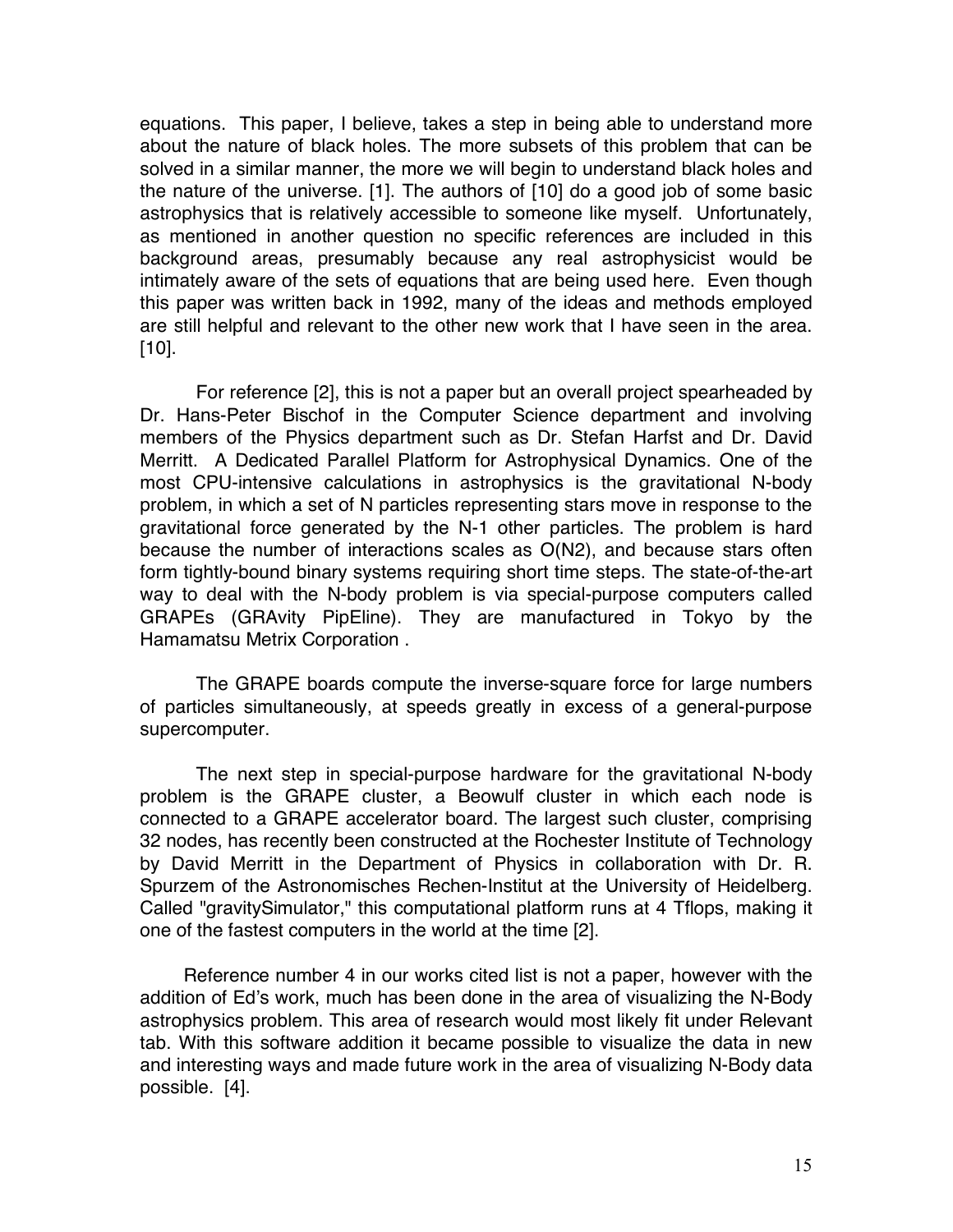The GRAPEcluster Project is a group of students, postdocs and faculty from the astrophysics and computer science departments who meet once a week to work together on problems relating to the GRAPE cluster. Topics under discussion include algorithm development; visualization software; and scientific research, focusing on the formation and evolution of galactic nuclei and supermassive black holes. [2].

Paper [3] deals with several portable and relatively efficient implementations for the N-Body methods including the Fast Multipole Method, a more adaptive version of Anderson's Method and the Barnes-Hut method that is also mentioned in other literature which I have read. The program is based on a distributed system. This allows one to break down the problem and use a "divideand-conquer" approach. [3]. The authors employ the Barnes-Hut Method and Fast Multipole Methods as well as previous literature in the field. The difference in this paper is that they exploit temporal locality in order to obtain more optimal network efficiency when on a distributed system. [11].

Paper [5] deals specifically with the area of research that I wish to focus on: Visualizing N-Body Data in a novel way. This paper uses the computer animation techniques of skeletonization and splatting in order to visualize the inner structure of this data. The hope is that by visualizing the data in this way, we can further examine astrophysical phenomena thought to be present in the data.

The approach described as applied to the specific domain in this way is a novel approach to the astrophysics N-Bodied problem as there are few similar hardware/software simulations available to begin with, let alone the specific way outlined below to analyze the data. Thus, almost any venture in the field would automatically be the exploration of an open problem.

Visualization Analysis of Astrophysics N-Bodied Problem using Image Morphological Processing Techniques in 3 Dimensions.

The goal of his approach would be to detect points of "interest" within the output data resulting from running a simulation of the Astrophysics N-Bodied problem using the GRAPEcluster hardware/software [2]. The application of Morphological Image Processing techniques will be applied to the visualized data in order to detect areas of interest within the original data. Several Morphological Image Processing techniques will be used and the results compared in the analysis. The final output of the system will be the x, y and z coordinates of regions of interest and the x-width, y-width and z-width of the parallelepiped that can then be used by Spiegel to focus the camera on.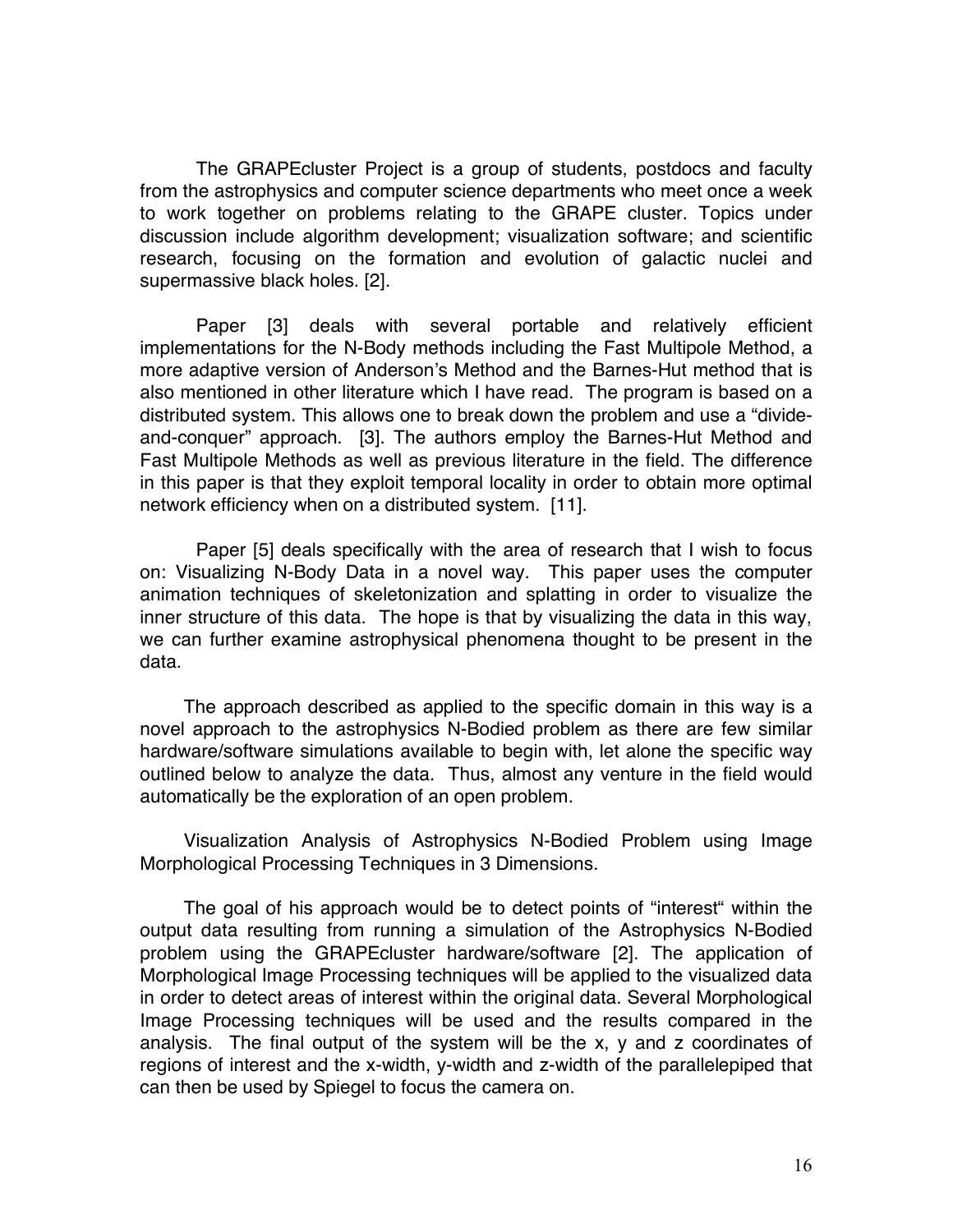The Astrophysics N-Bodied problem is one where we wish to study the interactions between N particles in a system. These interactions are governed by the Astrophysical laws and properties and can be calculated. However, as N gets larger the number of calculations that must be made in order to accurately represent these values grows exponentially. Since every particle exerts a force on every other particle the complexity of the computation becomes  $O(N^2)$ . Since a large amount of data is produced by this simulation, we wish to have a way to focus on areas of interest that may be present in the data collected. Close to 40GB of data related to the N-Bodied problem, has currently been collected, using the Grape Cluster hardware/software. One of the goals of this project would be to find the temporal and/or spatial correlation between sets of data in each snapshot over time. This will be achieved by using various morphological techniques in image processing and comparing their results with the current approach of applying computer graphics techniques such as skeletonization and splatting. Once the areas of interest are located, from within the visualization system, we wish to go back and see what this tells us about the structure of our data. MATLAB has a number of built in functions that can aid us in our endeavor to analyze the data to pick out the pieces of information that are important. Since approximately 40GB is simply too large a data set to be able to visually represent everything, it is our hope that the analysis of the data in this way will yield useful results that can be applied in general to the raw data in order to illuminate those areas which are of interest.

The VRAD system takes the raw data output from the GRAPEcluster simulation and identifies areas of interest within the image visualized. There is also the capacity within the VRAD system to take image files previously generated from the Spiegel visualization framework and perform the same analysis on them. In order to do this we must define what we think is "interesting." Within this context, "interesting" refers to a collection of particles that occupies a relatively small region of the image and appears to be having very close interactions between the particles that are members of the object. This information is important to us, so that we can further analyze the nature of the particles' interactions. For example, is a new galaxy forming? Do we have some anomalous astrophysical event occurring? If so, this section of the data can be further analyzed by astrophysicists to yield new information about the nature of galaxy interactions.

If we can keep track of individual units across time-slices, this will lend itself well to future analysis. We wish to be able to classify objects of "interest". If we apply the morphological operations on a black and white image we can classify objects within the visualized data. The morphological operations discussed below perform bit operations on a black and white image that is the result of converting the original image or plot generated from the Grapecluster data, into a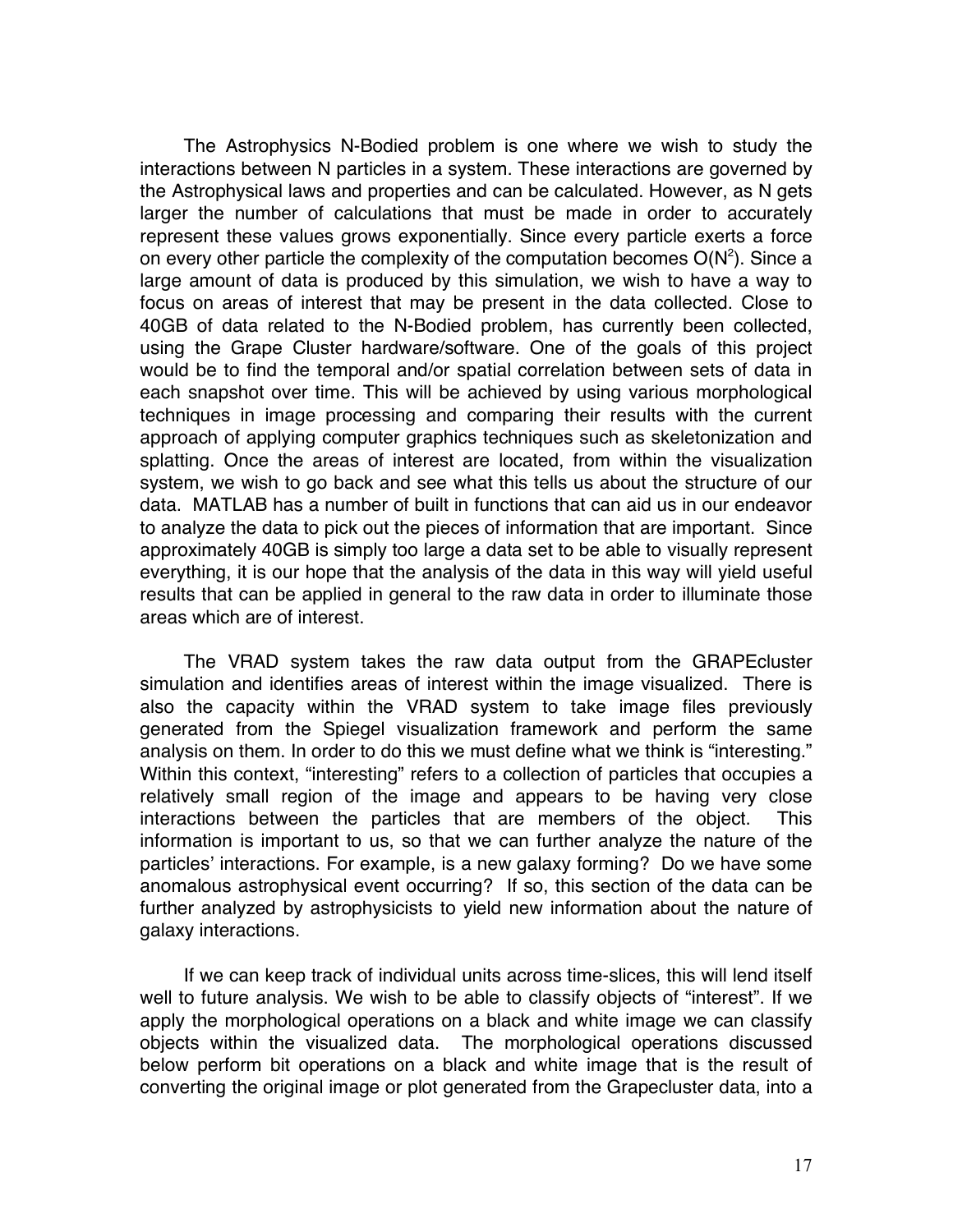black and white image that will consist of "on" bits and "off" bits. Based on this, we generate new images that we can then perform connected component analysis on to discover our areas of interest. This classification scheme is heavily dependent upon which morphological operations are applied and in what order. The issue of Data Scaling will need to be addressed. In Saliency and Novelty detection events will happen that happen a lot. When something out of ordinary happens we may define this to be of interest. Some interesting events may be the interaction of several particles. [5].

The authors of paper [6] report on astrophysical N-Body simulation performed with a treecode on a 32 pipeline processor specialized for gravitational force calculations: the GRAPE-5 (Gravity Pipe 5) system. The paper performs calculations based on an N-Body simulation with 2.1 million particles and achieves a performance of 5.92 Gflops average over 8.37 hours. [6].

The authors of paper [7] also employ a similar approach to that of [10]. The paper makes mention of a variety of methods dealing with the N-Body problem in Astrophysics. The paper mentions recent discovery of methods involving a tree structure that can be built and maintained across a networks so that the problem can be more easily parallelized and a "divide-and-conquer" approach may possibly be employed [7]. The results were comparable to those obtained in the Warren/Salmon papers [10].

This paper would best fit under the Overview Papers tab. This paper reviews some relevant methods for being able to visualize the results of a scientific or engineering problem. The paper breaks down the taxonomic specifications between the scientific opportunities involved in modeling things like molecules and brain structure and more engineering oriented problems such as computing fluid dynamics. The findings that different types of visualization are required for different tasks may seem fairly obvious, however it is an important distinction to make. We should endeavor to create the right kind of visualization model for the experiments that we run. The impact that this could have on my future work will include the classification of the kind of problem that we are really dealing with when speaking of the N-Body problem, thus being able to provide the most suited visualization techniques. [8].

The authors, Warren and Salmon, formulate a well-known problem within the field of Astrophysics: The N-Body problem. The real underlying problem with trying to discover knowledge about astrophysics lies in the fact that it is impossible to conduct direct experiments on galaxies themselves, as the authors point out. Rather, scientists have to build models and simulations and test their theories and hypotheses on those. The overall significance of this issue is relatively clear since the authors chose to attack a well-known problem and then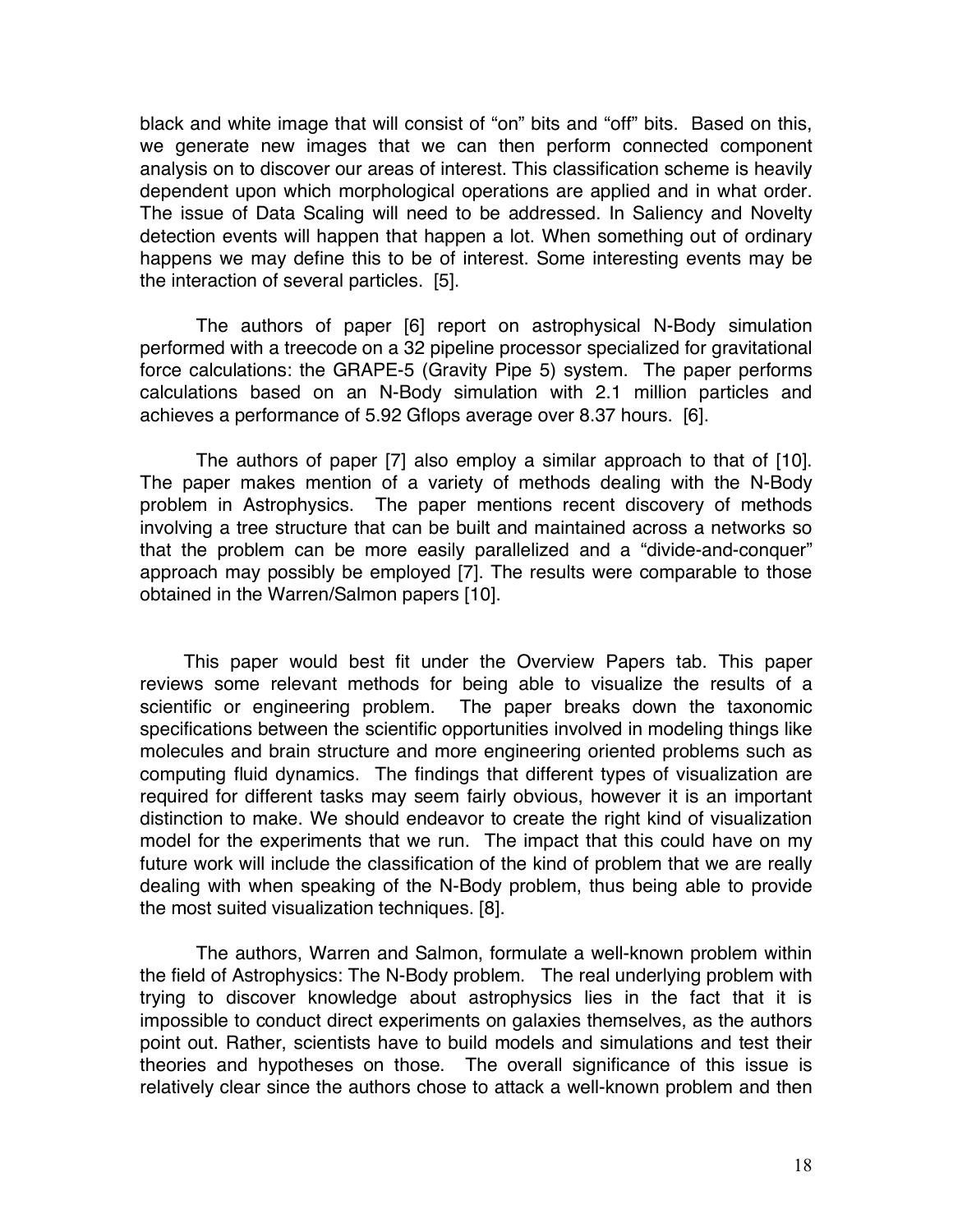present the results in terms of how much processing power they were able to get out of the hardware they chose to run the simulation on.

Quantitative research is much more applicable for this discipline, especially within the context of the Scientific Method. One possible hypothesis (although it is not completely clear) may be that through supplying the correct Initial Conditions to the equations representing Newtonian Gravity, one can effectively know how the formation of galaxies occurs in the cosmos. To this effect the authors further explain that they are setting out to test a procedure for parallelizing the computation of approximations of astrophysical equations. These approximations are already known and it is primarily the author's intent to show the procedure and results that they have obtained, than to go about making and testing a given hypothesis about the formation of galaxies. It is conceivable that future papers that would use this work, have make and tested hypotheses related to the formation of galaxies and have determined whether that original hypothesis was correct, however that does not seem to be the goal here.

The authors' research orientation is quantitative in nature. Measuring and observing astrophysical phenomena and using those observations as inputs to a simulation would fit under the quantitative approach. The way that the authors approach the quantitative research orientation appears, at least within the context of the paper, to be internally consistent with itself. That is to say there does not appear to be any point when the authors are claiming to be using more a qualitative approach, nor does it seem that they are in any way misrepresenting themselves or their data quantitatively, since they run the given simulation on the machines they have at their disposal and arrive at a number of computations per second.

For the purpose of this paper the relationships between the research and theoretical perspectives are intrinsically tied to one another. This means that the whole reason for testing out a particular hypothesis in the simulation is to verify it's validity in accordance with the present theory at the time. Since we cannot run experiments on galaxies (as the authors state) since that would take billions of years to empirically verify the hypotheses that we are attempting to verify, we must therefore use the simulation given a set of initial conditions and compare the results of the simulation with the theory or hypothesis.

While there is no section set aside specifically for reviewing relevant literature within the field that the authors are studying, the authors do evaluate and reference some literature related to the topic at hand. Interestingly enough it seems that most of the literature discussed is on the simulation/computing side related to the problem of astrophysical simulation, while the actually physics background information is discussed but no reference information is included as to the source of such information. Perhaps it is because a general familiarity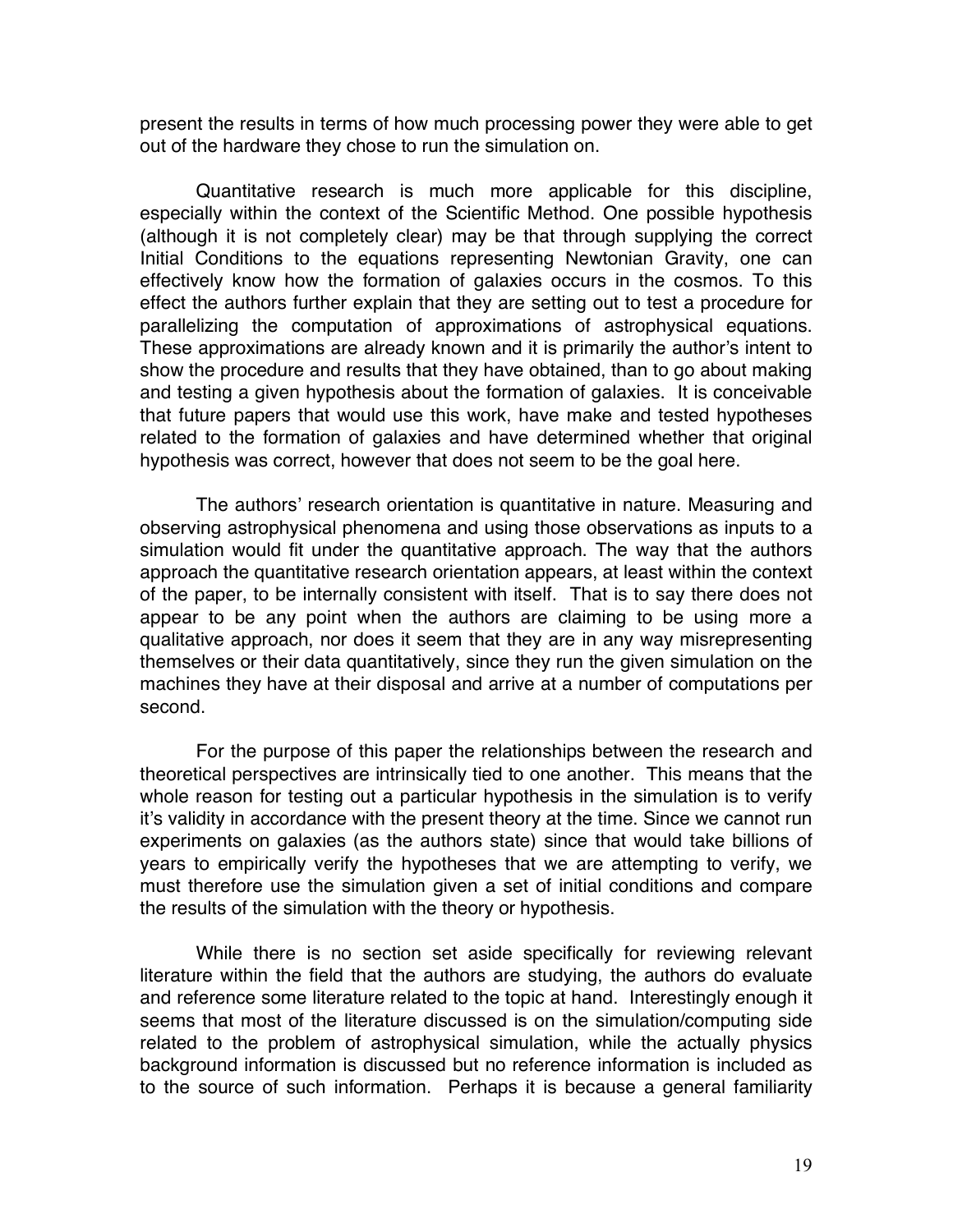among the scientific community in regards to the problem is assumed for anyone who will be reading this paper (published in IEEE). In any case the authors do at several points make mention of other similar simulations or experimentations that are also in the fields. One interesting mention of another paper includes on page 574 when the authors decide to run further simulations based upon the annunciation of the "microwave background anisotropy" by the COBE satellite that is mentioned by two other papers. So, apparently with this new information, the authors are able to form more completely the set of input parameters for the simulations.

The basic components of this study design seem to be as good as they can be given the situation that we are dealing with: Trying to simulate the complex formation of galaxies over the course of billions of years. The authors make light of this somewhat in section one where they say that "Astrophysics is at a disadvantage to some of the more terrestrial sciences … An investigator can easily change the recipe for making a superconductor. On the other hand, the recipe for making a galaxy requires  $10^{45}$  grams of mater, and several billion years of 'baking' … With numerical methods, however, one can simulate the behavior of  $10^{47}$  grams of matter over a span of  $10^{10}$  years. The accuracy and validity of the measurements comes into play in the simulations as well since we cannot directly empirically observe anything cosmologically in these experiments all the observations must be made from the simulations themselves. These authors are primarily concerned with being able to run the simulation in an effective and efficient manner. In the section where the authors analyze the run-time of recent simulations they analysis of the data seems to be fairly accurate and thorough. The authors go through the trouble of specifying how many flops each interaction costs on a small scale for each kind of computation. However, there may be some overhead factors that are not explicitly taken into consideration. The measurements are in terms of FLOPS (floating point operations per second) and according to the authors are measured by internal diagnostics compiled by the program (the simulation, presumably) when run. Thus, if set up correctly these, measurements should be rather precise. The analysis of the date is therefore relatively accurate and relevant to the research question at hand. The conclusions of this paper seem to be valid and consistent with the metrics and measures of performing the research. The authors make mention of possible future work including limitations of the current code and the possible presence of new (i.e. better) numerical techniques being developed for future application and analysis.

In my opinion the authors do use an element of emotion in the paper that I feel adds to the overall feel. For example on the first page the authors say: "… the recipe for making a galaxy requires  $10<sup>45</sup>$  grams of matter, and several billion years of 'baking,' which is far beyond the patience of most scientists. This sort of tongue-in-cheek example of gently poking fun at other disciplines as being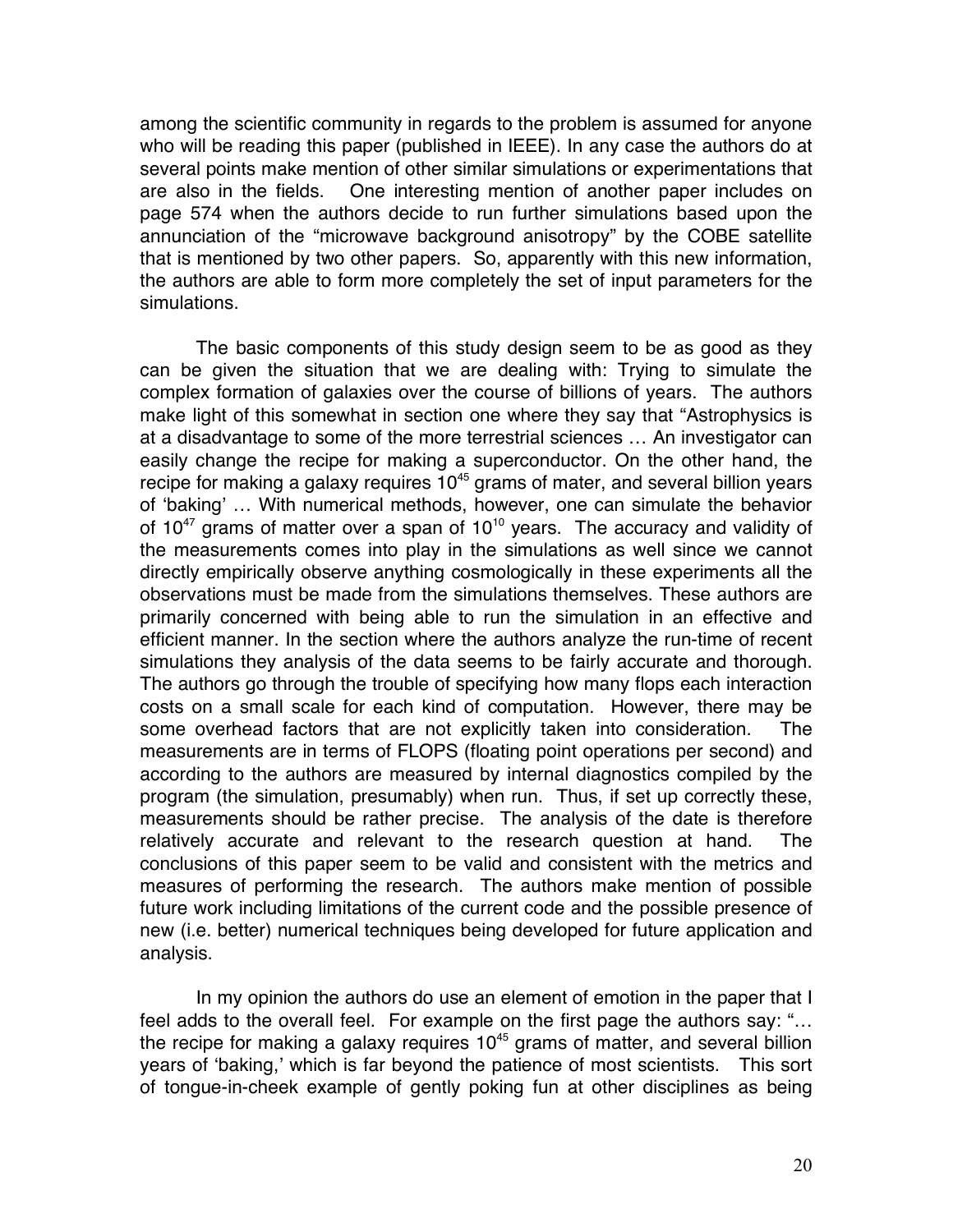easier to analyze and test theories for is prevalent throughout the paper. The use of this kind of humor is used sparingly enough to add something to the paper without distracting from its overall message, I feel. The authors also obviously feel very passionately abut this project by the first sentence of section one: "The process by which galaxies form is undoubtedly among the most important unsolved problems in physics." This really leaves little room for interpretation, however it is likely that this is true anyway and that most scientists would agree with this point.

In his paper [5], the author describes how to visualize the inner structure of N-Body data using computer animation techniques of Splatting and Skeletonizaion. The goal of this work was to visualize Astrophysical Phenomena that is thought to be present. Splatting is a technique used for volume rendering that is similar to ray tracing, only in three dimensions. Splatting can be conceptualized as the flattening of a three dimensional voxel onto a twodimensional image plane. With Splatting each voxel is projected onto the image plane using a Gaussian kernel function.

With Skeletonization, the aim is to portray the "essential topology" of an object by preserving the elemental structure of an object and leaving out many of the details. Skeletonization of a rectangle would include a skeleton shape representative of the length with branches into each of the four corners. With Skeletonization, however, some unwanted artifacts of the data emerged that would not be wanted in a visualization of the data.

The approach of drawing a bounding box around objects of interest is not a new one, but has been used in image processing fields for quite some time. In fact in a thesis paper by Paskali [9], the author uses a means of object tracking and draws bounding boxes around the regions of interest based upon biological models of attention and novelty. In the author's examples he is mostly interested in the motion of people and vehicles in order to determine what is novel in the scene [9].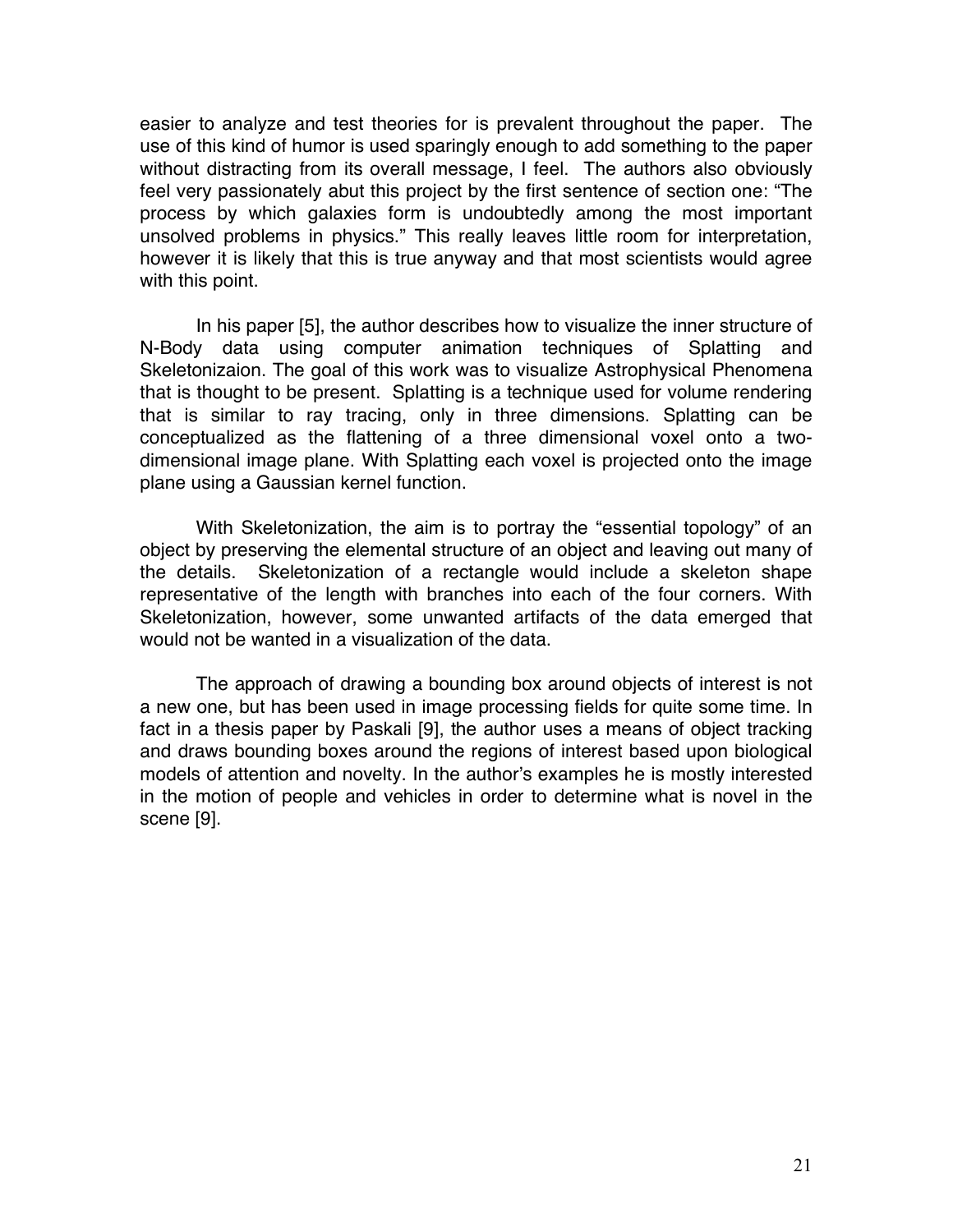### 4. DESIGN

### 4.1 Architecture

The overall architecture of the system is as follows: a UNIX script aptly titled "vrad" is used to invoke the system. The script contains first another UNIX script named "parse" that parses through the input text file that is the output of the GRAPEcluster simulation. The "parse" script reads from a specific location where the GRAPEcluster output data is currently stored and filters out only the x, y and z information for a specific type of particle over a user-specified time interval. The output of this script is a new file which is stored locally and is smaller in size than the original.

Next "vrad" executes the command "matlab –r "run;exit" " which runs the MATLAB in command-line mode. The MATLAB file run contains two other MATLAB functions that are to be executed: getdata.m and morph.m. Getdata takes the file created by the parse script and converts it into an .png image file based upon a 2D projection of the 3D space represented by the data file. This is done in the XY, YZ and XZ dimensions in order to obtain three image files for each time interval represented in the input data.. Next, Morph.m takes the image files created by Getdata.m and runs a set of morphological operations on them to determine the areas of interest for each separate image. The output of this function is twofold: first, a text file with each line corresponding to the x, y and z data as well as the time index from which the area of interest was detected; second another image for each of the XY, YZ and XZ views with the specific area of interest bounded by a rectangle. In this way we can combine the output images for each view (XY, YZ and XZ) to created a timed movie and visualize how the areas of interest change over time.

The Morph.m file also includes a function that is used to overlay the time stamp information onto the image, which is useful so that the user can see the time interval and interactions of particles at specific time indices.

From here the system executes a post processing function in MATLAB named postpro.m that takes the output file created by the Morph.m function and implements object tracking.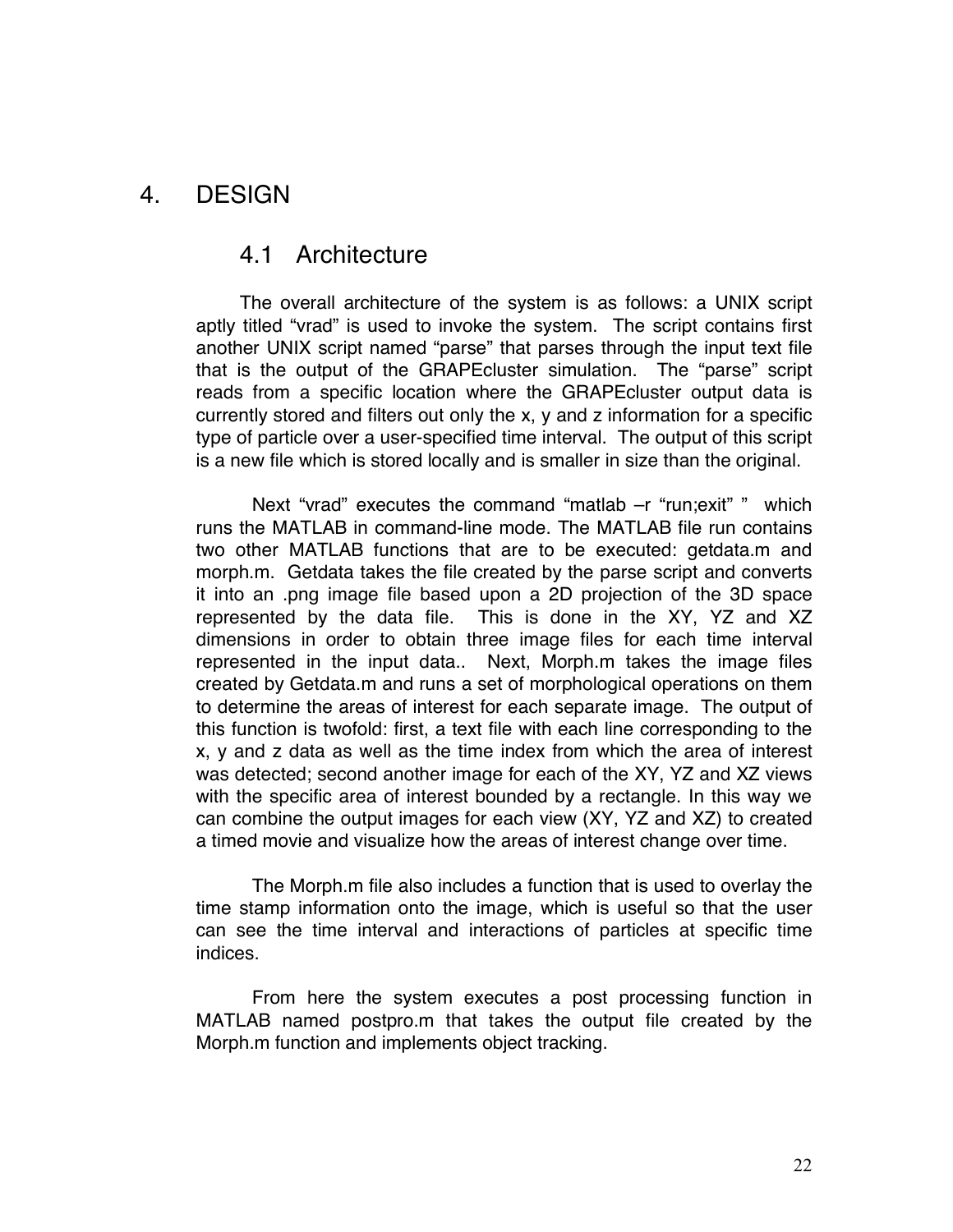In this way the system is unique in that it can either act as a standalone program merely taking in the input as the output of the GRAPEcluster simulation and then producing visualizations with the areas of interest highlighted in each time frame or it can be incorporated into the overall Spiegel visualization framework add-in as mentioned above. This is accomplished by reading in the output file created by VRAD into Spiegel and pointing the camera at the spatial location specified [2].

### 4.2 Input

The Input to the VRAD system, as mentioned above is the text file output from the GRAPEcluster simulation. This file contains information related to dispersion of four different types of particles in threedimensional space. The four types of particles are: Star, Cloud, Gas and Dark Matter. For the this analysis, we look at one type of particle at a time (i.e. for a given execution of the VRAD system). There is an output file for each time-slice from the GRAPEcluster. Within each file, each particle is represented by a line showing the various attributes of the particle.

```
id mass x y z … ipt … 
1 1.7039E-05 -8.3096E+00 -7.9625E+00 1.7795E-01 … 1 …
2 1.6828E-05 -1.2659E+01 -1.0378E+01 6.5997E-03 … 1 …
3 1.7101E-05 -2.1093E+01 -1.2123E+01 -5.1354E-01 … 1 …
4 1.6908E-05 -2.3068E+01 -6.2324E+00 1.7259E-01 … 1 …
5 1.7012E-05 -1.8001E+01 -9.9293E+00 -3.0026E-01 … 1 …
.
.
.
445435 1.9363E-05 3.5438E+01 1.0143E+01 -7.5912E-01 … 4 …
445436 1.9363E-05 1.0301E+01 -4.8686E+00 4.7373E+00 … 4 …
445437 1.9363E-05 1.5090E+01 2.3221E-01 1.7954E+00 … 4 …
445438 1.9363E-05 3.5675E+01 -1.2064E+01 9.5013E+00 … 4 …
445439 1.9363E-05 1.9877E+01 7.3966E+00 4.8282E-01 … 4 …
```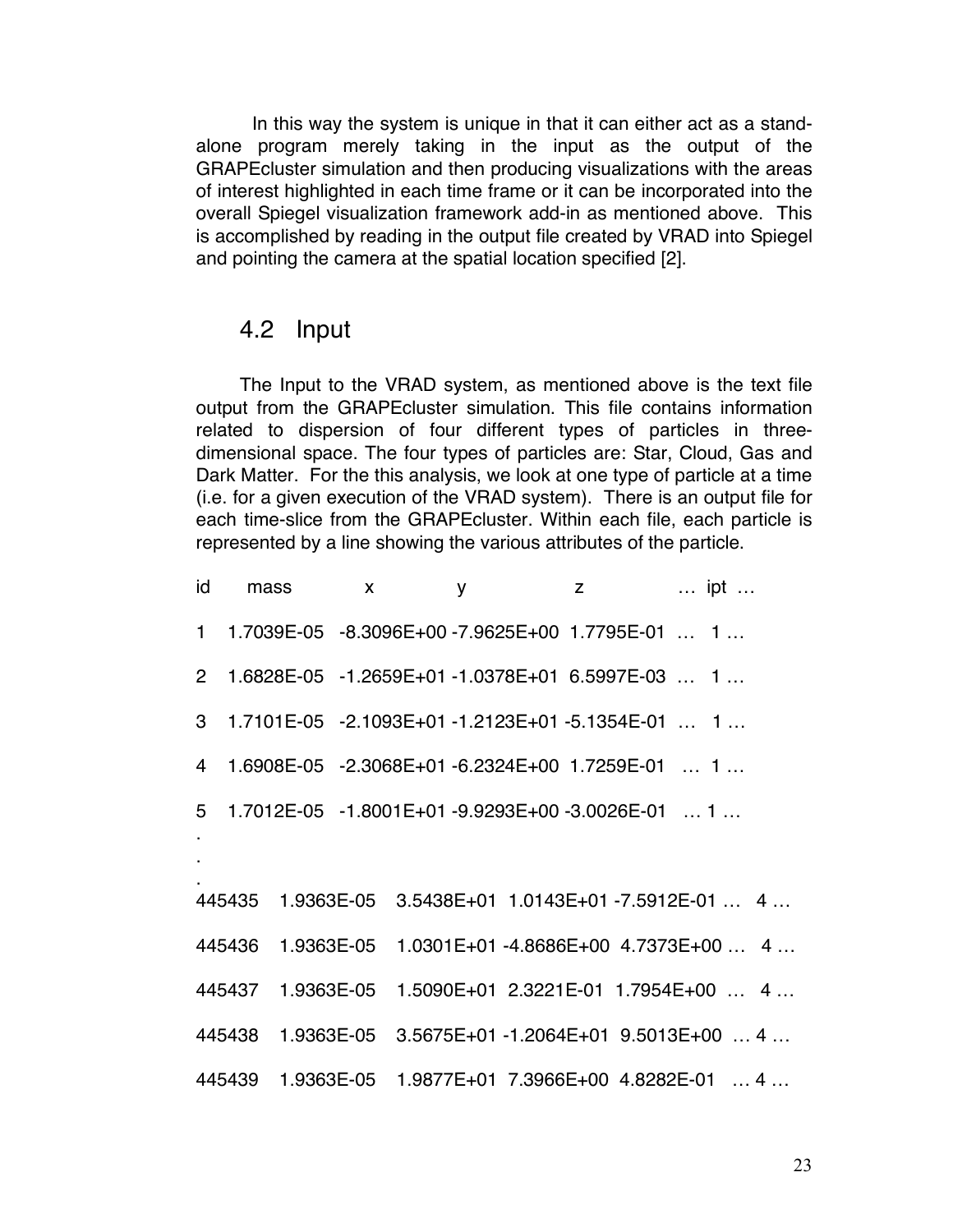### 4.3 Output(s)

As mentioned previously mentioned the output of the VRAD system is twofold: first the VRAD system will output a text file that contains the x, y and z coordinates of each region of interest in each time slice that is examined; second, the VRAD system will output an three image files for each time-slice with the 2D regions of interest bounded by a bounding box. In this way the VRAD system can act as a stand-alone program or be used in conjunction with the Spiegel visualization framework.

The text file is of the following form: field one is the unique object identifier, field two is the object number which is tracked over different time indices, field three indicated whether an object has come from the splitting or merging of another object, field four is the view (XY, YZ or XZ), field five is the time index, field six, seven and eight are the x, y and z starting positions that bind the object of interest, fields nine, ten and eleven are the lengths in the x, y and z dimensions of the bounding region. The text file looks like this: ( "outputfile.txt" ):

| 1 X Y | 00000 33.71 -3.14 |         |                          | 0.03    |            | 26.57 26.57 | 5.48  |
|-------|-------------------|---------|--------------------------|---------|------------|-------------|-------|
| 2 X Y | 00000             |         | $-6.29 - 23.14$          | 0.03    |            | 26.57 26.57 | 5.48  |
| 1 XZ  | 00000 33.71       |         | 0.03                     | $-4.29$ | 26.57      | 5.48        | 8.29  |
| 2XZ   | 00000             | $-6.29$ | 0.03                     | $-4.00$ | 26.57      | 5.48        | 8.00  |
| 1YZ   | 00000             | 0.03    | 24.29                    | $-5.14$ | 5.48       | 47.71       | 10.00 |
| 1 X Y | 00005 32.29       |         | $-2.86$                  | 0.03    |            | 26.00 26.57 | 5.48  |
| 2XY   |                   |         | 00005 -5.43 -23.43       | 0.03    |            | 26.86 27.43 | 5.48  |
| 1XZ   | 00005 33.43       |         | 0.03                     | $-4.00$ | 27.43 5.48 |             | 8.57  |
| 2XZ   | 00005 -5.14       |         | 0.03                     | $-4.00$ | 27.43      | 5.48        | 10.86 |
| 1 YZ  | 00005             | 0.03    | 24.00                    | $-4.29$ | 5.48       | 47.71       | 9.71  |
|       |                   |         |                          |         |            |             |       |
|       |                   |         |                          |         |            |             |       |
|       |                   |         |                          |         |            |             |       |
| 1 X Y |                   |         | 02000 30.00 - 24.29 0.03 |         | 4.00       | 4.00        | 5.48  |
| 2XY   |                   |         | 02000 19.14 - 12.57      | 0.03    | 34.00      | 27.43       | 5.48  |
| 1 XZ  | 02000 42.86       |         | 0.03                     | $-1.43$ | 3.71       | 5.48        | 3.71  |
| 2XZ   | 02000             | 32.57   | 0.03                     | $-2.57$ | 6.86       | 5.48        | 4.29  |
| 3 X Z | 02000             | 19.43   | 0.03                     | $-4.86$ | 34.86      | 5.48        | 8.57  |
| 1YZ   | 02000             | 0.03    | 33.14                    | -1.71   | 5.48       | 4.29        | 4.00  |
| 2YZ   | 02000             | 0.03    | 26.00                    | -1.43   | 5.48       | 3.71        | 3.71  |
| 3 Y Z | 02000             | 0.03    | 16.86 -3.43              |         | 5.48       | 33.43       | 7.43  |
| 4YZ   | 02000             |         | $0.03 - 20.29 - 2.57$    |         | 5.48       | 7.14        | 4.86  |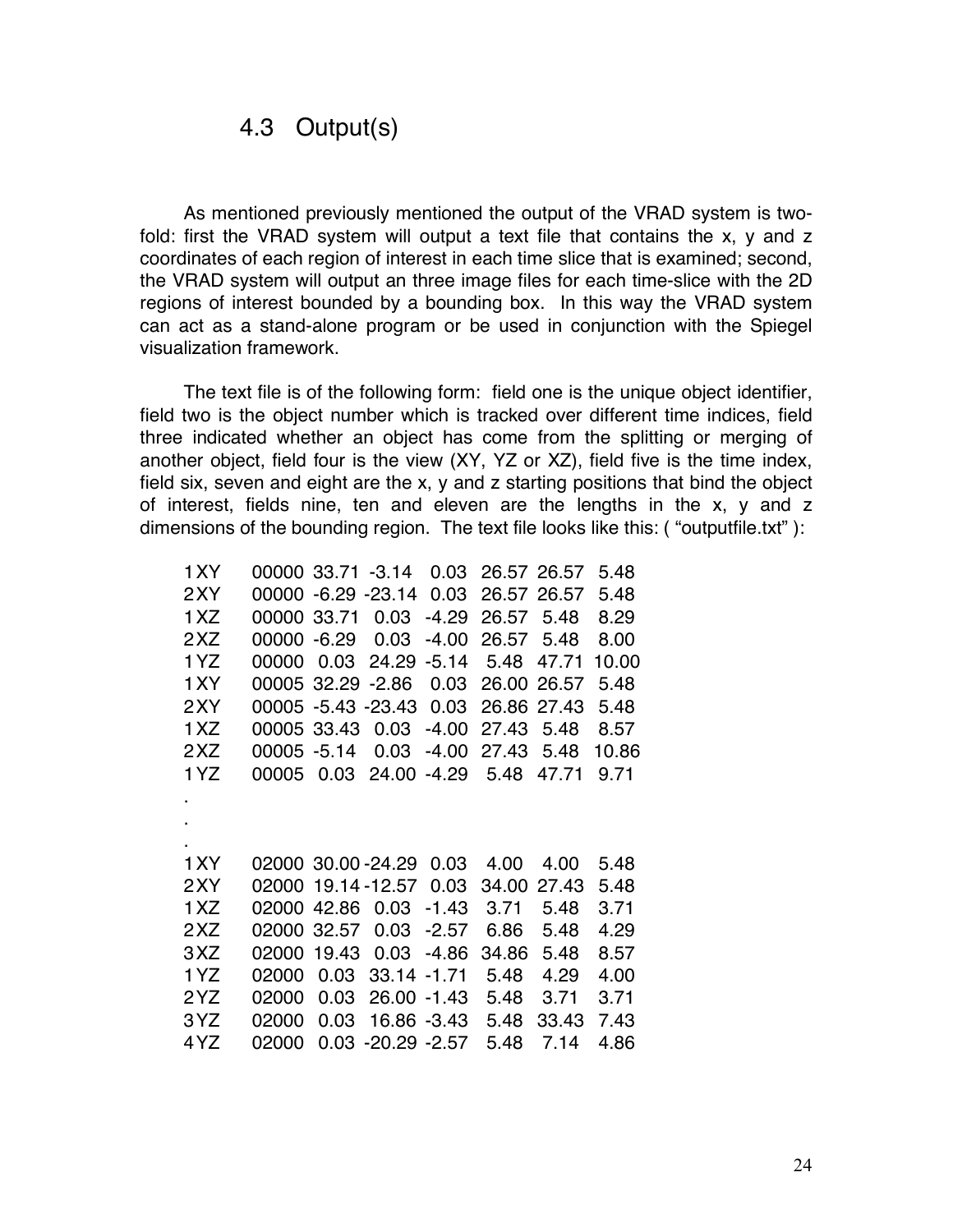Another output file is created that specifically deals with the output tracking in the XY plane: ( "object" ):

| id                      | obj            | from | view      | t                      | $\mathsf{x}$ | $y \t z$ |      | xlen ylen |             | zlen |
|-------------------------|----------------|------|-----------|------------------------|--------------|----------|------|-----------|-------------|------|
| $\mathbf 1$             | 1              | 0    | XY        | 00000 33.71 -3.14 0.03 |              |          |      |           | 26.57 26.57 | 5.48 |
| $\overline{c}$          | $\overline{2}$ | 0    | XY        | 00000 -6.29 -23.14     |              |          | 0.03 |           | 26.57 26.57 | 5.48 |
| 3                       | $\mathbf{1}$   | 0    | XY        | 00005 32.29 -2.86      |              |          | 0.03 |           | 26.00 26.57 | 5.48 |
| $\overline{\mathbf{4}}$ | $\overline{2}$ | 0    | XY        | 00005 -5.43 -23.43     |              |          | 0.03 |           | 26.86 27.43 | 5.48 |
| 5                       | 1              | 0    | XY        | 00010 32.57 -2.86      |              |          | 0.03 |           | 27.14 26.86 | 5.48 |
| 6                       | $\overline{2}$ | 0    | XY        | 00010 -4.86 -22.86     |              |          | 0.03 |           | 26.86 27.14 | 5.48 |
| $\overline{7}$          | 1              | 0    | <b>XY</b> | 00015 31.71 -3.14      |              |          | 0.03 |           | 27.14 27.71 | 5.48 |
| 8                       | $\overline{2}$ | 0    | XY        | 00015 -4.00 -22.86     |              |          | 0.03 |           | 27.43 27.71 | 5.48 |
| 9                       | $\mathbf{1}$   | 0    | <b>XY</b> | 00020 31.14 -2.86      |              |          | 0.03 |           | 27.71 28.00 | 5.48 |
| 10                      | $\overline{2}$ | 0    | <b>XY</b> | 00020 -3.43 -22.86     |              |          | 0.03 |           | 27.71 28.00 | 5.48 |
|                         |                |      |           |                        |              |          |      |           |             |      |
|                         |                |      |           |                        |              |          |      |           |             |      |
|                         |                |      |           |                        |              |          |      |           |             |      |
| 1722                    | 612            | 0    | XY        | 01990 18.57 -8.00      |              |          | 0.03 | 3.71      | 4.29        | 5.48 |
| 1723                    | 613            | 0    | XY        | 01990 13.14 - 16.00    |              |          | 0.03 |           | 28.29 31.14 | 5.48 |
| 1724                    | 614            | 0    | XY        | 01990 0.57 30.29       |              |          | 0.03 | 3.71      | 3.71        | 5.48 |
| 1725                    | 599            | 0    | XY        | 01995 28.86 - 25.14    |              |          | 0.03 | 4.00      | 4.57        | 5.48 |
| 1726                    | 612            | 0    | XY        | 01995 18.86 -6.86      |              |          | 0.03 | 4.00      | 4.29        | 5.48 |
| 1727                    | 613            | 0    | XY        | 01995 15.14 - 15.71    |              |          | 0.03 | 30.29     | 30.57       | 5.48 |
| 1728                    | 614            | 0    | XY        | 01995 0.00 29.71       |              |          | 0.03 | 4.00      | 4.00        | 5.48 |
| 1729                    | 615            | 0    | XY        | 01995-40.86 -0.29      |              |          | 0.03 | 4.00      | 3.71        | 5.48 |
| 1730                    | 599            | 0    | XY        | 02000 30.00 - 24.29    |              |          | 0.03 | 4.00      | 4.00        | 5.48 |
| 1731                    | 616            | 613  | <b>XY</b> | 02000 19.14 - 12.57    |              |          | 0.03 |           | 34.00 27.43 | 5.48 |

This file is used as input to the Spiegel visualization framework in order to focus the camera on a specific region of interest for a duration of time. For example, suppose we had a region of interest that existed for the first 25 frames of data, we would want to focus the camera on this region during the time when the region was considered interesting by the system. Sometimes what ends up happening is that due to the reclassification of objects over time, the system looses interest in one object, however another object becomes interesting. This happens when a splitting or merging of particles occurs. When this happens we want the system to be able to identify the new region of interest as being closely related to the previous region of interest, as opposed to a whole new region. This is done by comparing the size and location information derived from the data, to the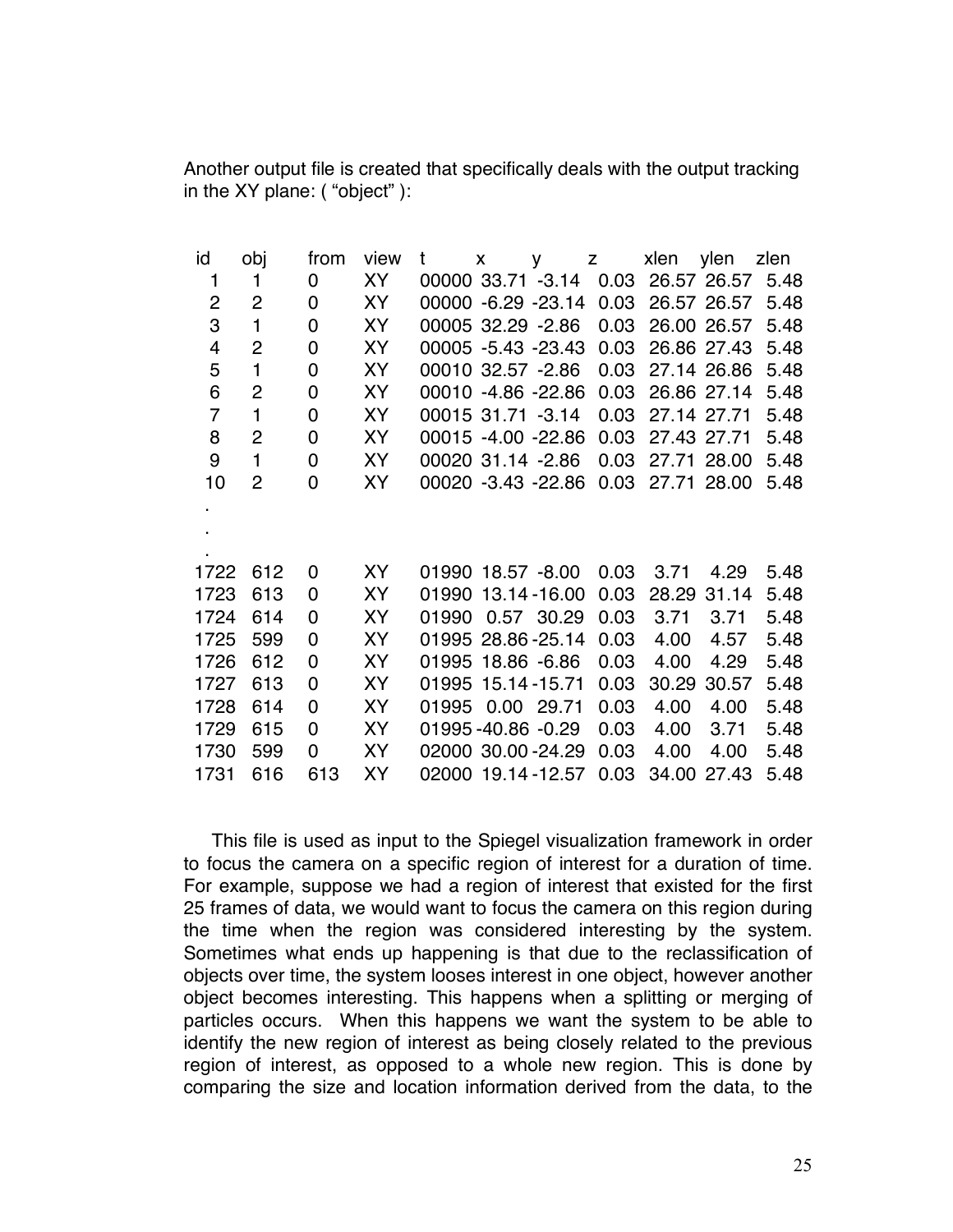previously recorded information. If the data matches above a certain threshold, we can safely classify the new region as a continuation of the previous one. If not, then we label it as a truly new region and the Spiegel visualization framework would devote a new camera to focus on this region.

In addition to the text file Image files created by application of morph on the output of the getdata images are created for each data file:



Figure 4.1: Image with bounding boxes around regions of interest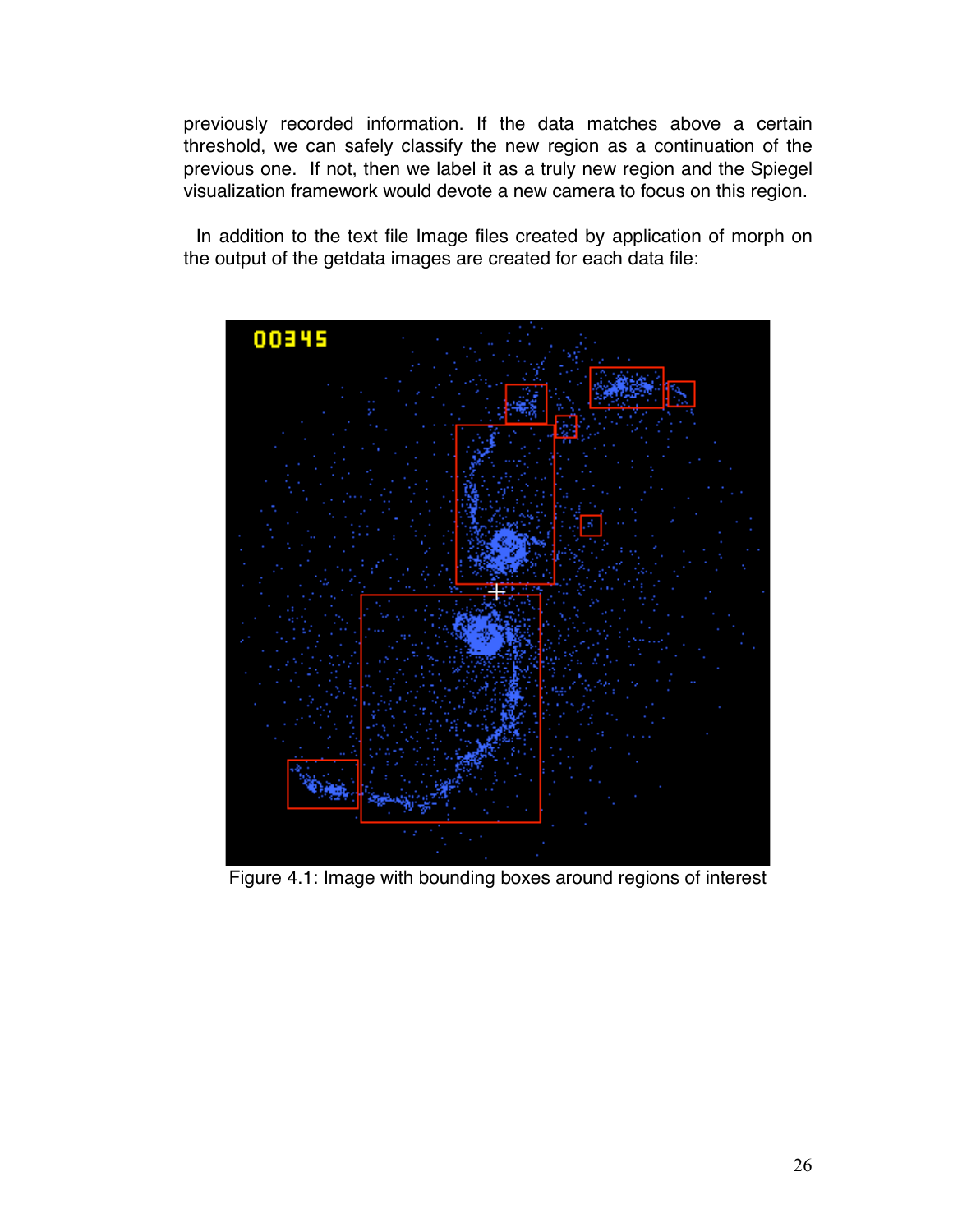

Figure 4.2: VRAD architecture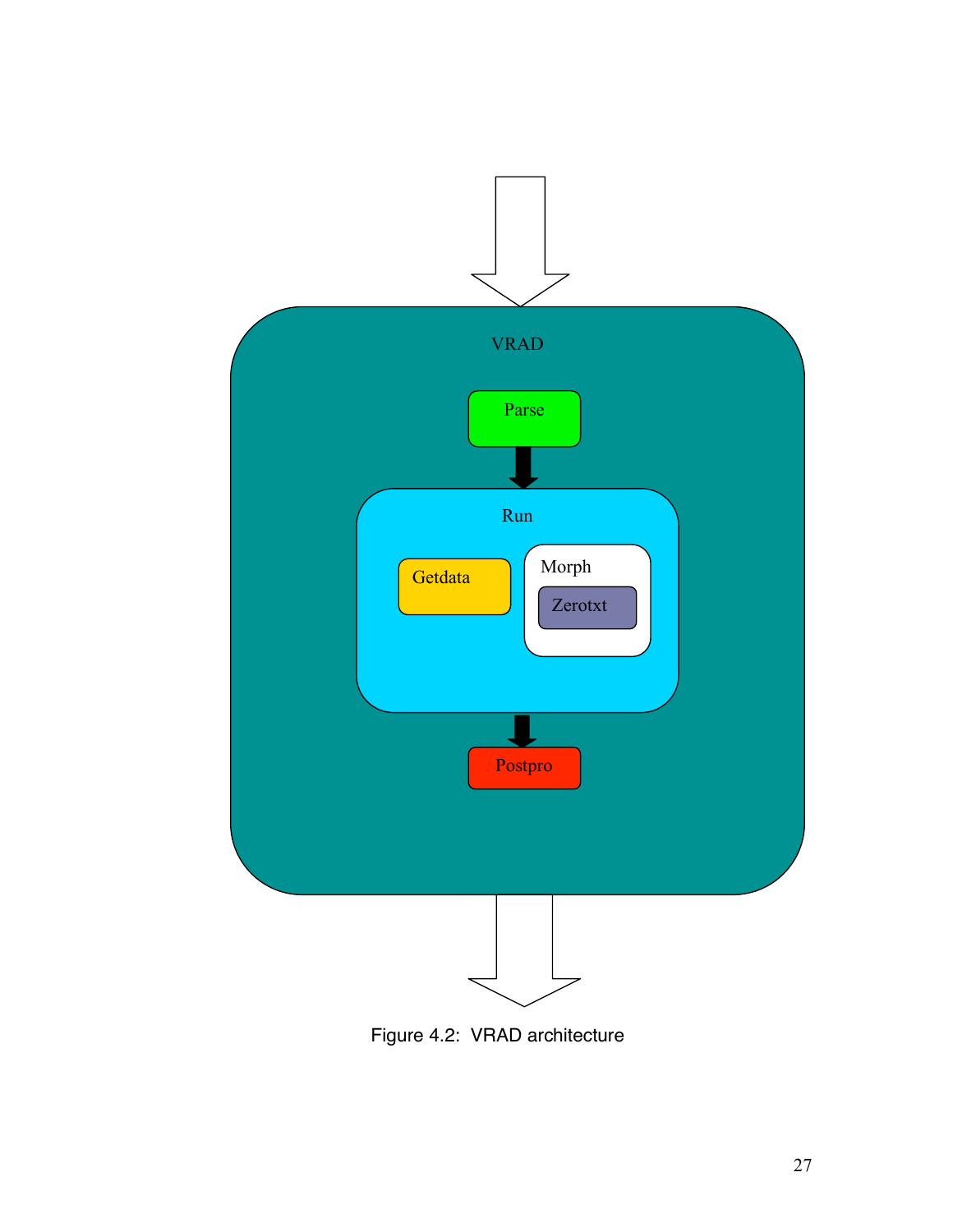

Figure 4.3: VRAD's Output

This figure shows the output from the GRAPEcluster simulation being fed in as the input to VRAD. Then VRAD produces two outputs. The first is a text file that shows the locations of regions of interest over time. This text file is read in by a script and converted to a form that can be read in as input to the Spiegel visualization framework. The input directs the placement and movement of cameras within Spiegel to focus on the interesting events. The second output of VRAD is a series of time-indexed images that are assembled according to the time-stamp information, into a movie file. By looking at the movie file we can begin to gain an understanding about the structure of the simulation data.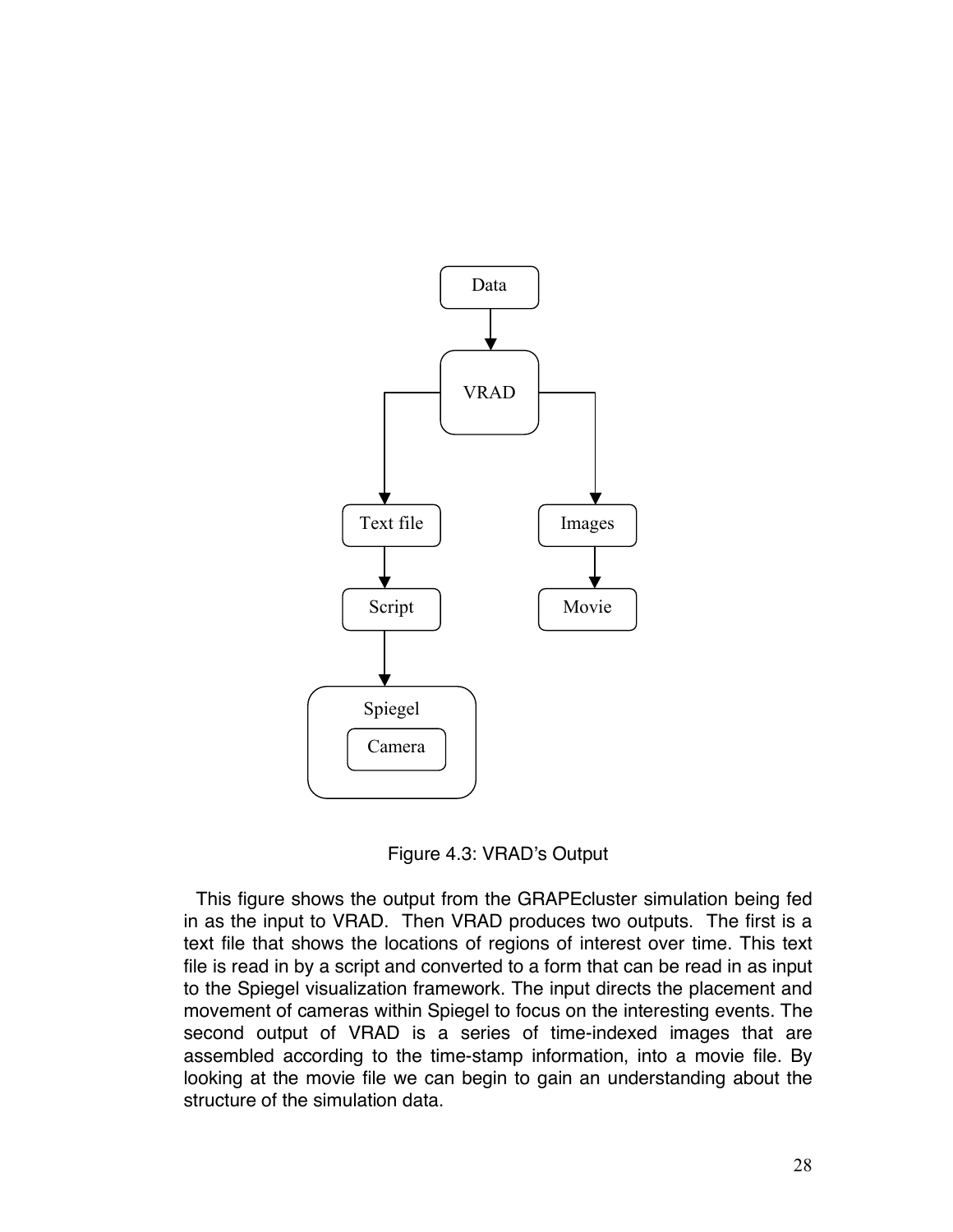# 5. IMPLEMENTATION DETAILS

### 5.1 Data Representation

For a problem of this nature it is helpful to have an idea how the data that we will be working with is formulated and laid out.

| Field identifier | Description                                                              |
|------------------|--------------------------------------------------------------------------|
| Id               | Particle index starting from 1 (not unique across time slices)           |
| <b>Mass</b>      | Particle mass (may not be constant)                                      |
| x, y, z          | Particle position                                                        |
| VX, VY, VZ       | Particle velocity in x, y and z directions                               |
| Pot              | Potential                                                                |
| H                | Particle radius (undefined for stars and dark matter)                    |
| $\cup$           | Internal specific energy (gas particles only)                            |
| Rho              | Mass density of the gas at the position of particle (gas and             |
|                  | cloud particles)                                                         |
| $\mathsf{T}$     | Temperature, or same as rho                                              |
| Tob              | Time of birth (when particle first introduced into simulation)           |
| Ipt              | Particle type: $1 - stars$ , $2 - clouds$ , $3 - gas$ , $4 - dark$ mater |
| Icomp            | Galaxy component: 1 - disc, 2 - bulge, 3 - halo                          |
| Igal             | Galaxy identifier (if two or more galaxies)                              |
| Icol             | Same as ipt                                                              |

Table 1: Data Representation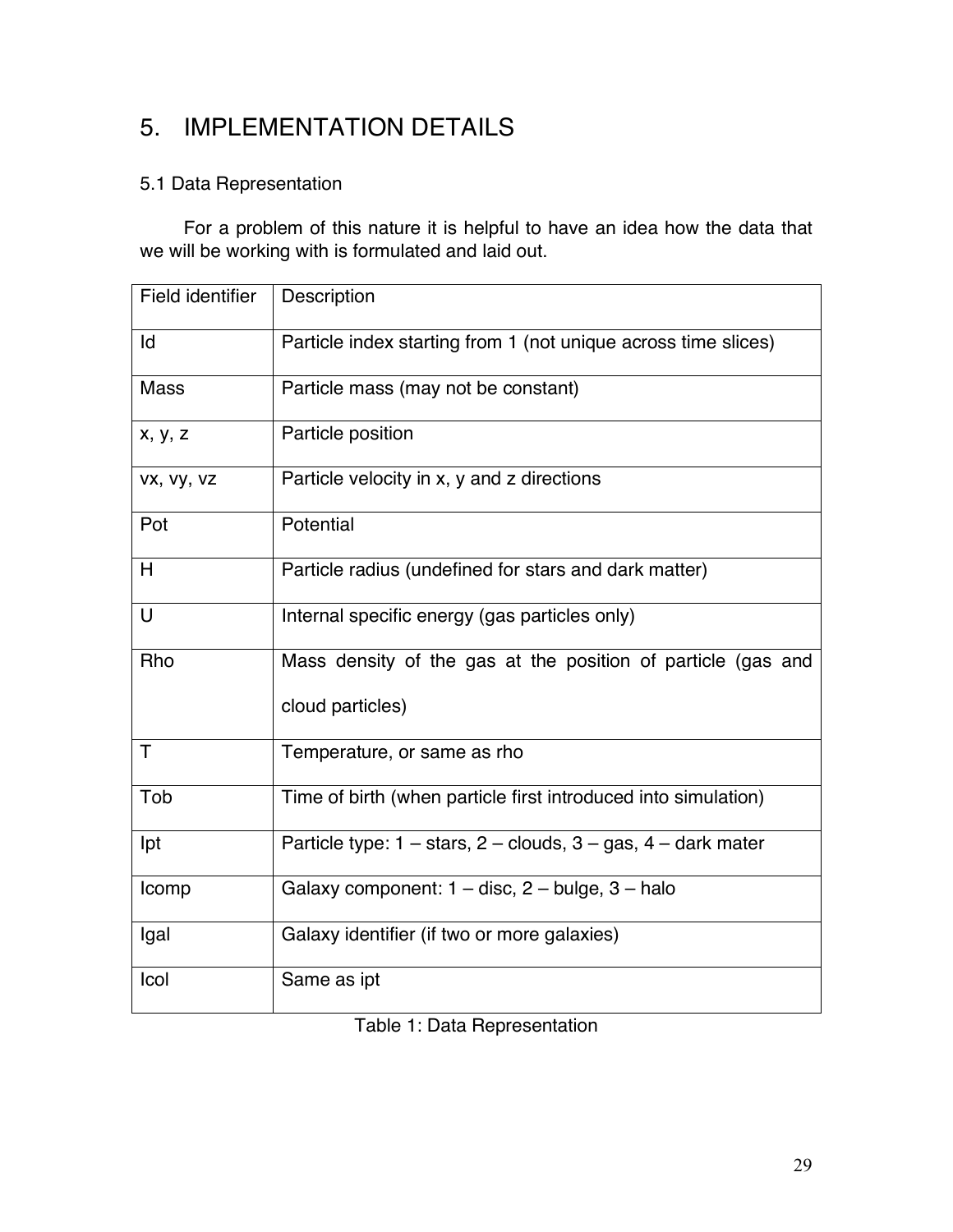

Figure 5.1: Example Image output of Spiegel visualization system

The above example is one of the output images from the Spiegel visualization system [4].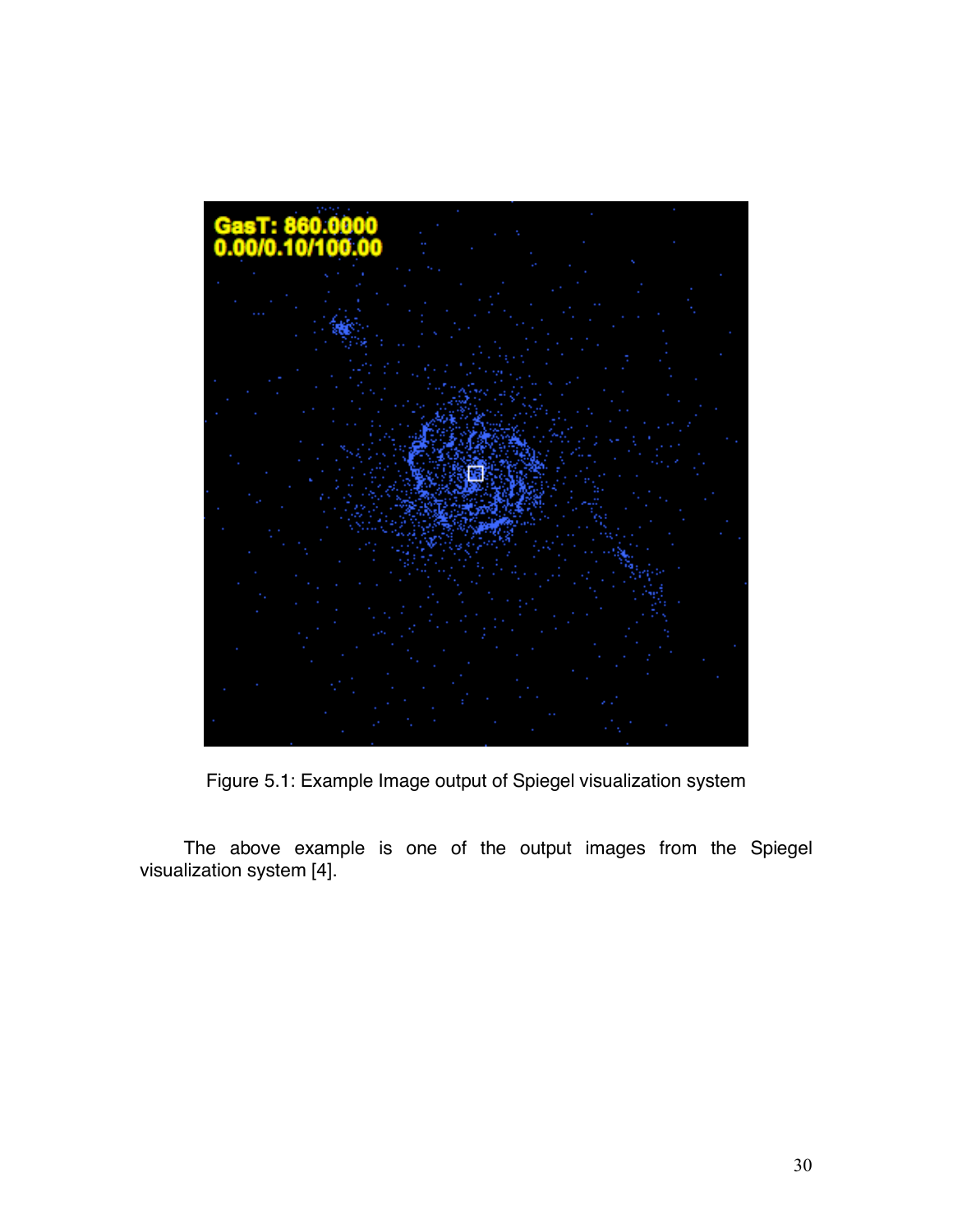#### 5.2 Higher Level Implementation Details

#### A) VRAD – overall system (UNIX script)

B) Parse script – parse out useful info from text file (UNIX script)

C) Getdata – convert from text to image (MATLAB code)

- D) Morph perform morphological operations (MATLAB code)
- E) Run perform getdata and morph on a set of files (MATLAB code)
- F) Zerotxt text overlaid on image (MATLAB code)
- G) Postpro post-processing (MATLAB code)

The VRAD can act as either a stand-alone (with respect to the Spiegel visualization framework) or add-on to Spiegel visualization framework. In it's current state the system accepts an image, or series of images that is the output from the Spiegel visualization system and from that, find the areas of interest within each image. The system can also take the raw data that is generated from the GRAPEcluster simulation. Based upon this information and comparing it to the images generated from plotting the raw data itself over time, the goal is for the VRAD system to output the x, y and z coordinates and approximate x-length, y-length and z-length for a parallelepiped around the region of interest. These coordinates can then be fed to the Spiegel visualization system as camera coordinates to focus on. Additionally a time indicator is included in the image output, so that we know when these interesting events are occurring.

For each data file the time is indicated, so we can analyze each one separately. The VRAD system projects two dimensions onto an image file for processing. There are three separate views that are considered, XY, YZ and XZ. Taking into account information in all three dimensions.

5.3 Lower Level Implementation Details

5.3.1 VRAD – overall system (UNIX script)

This is the script that is used to run the system. The command issued is: ./vrad

The script runs another UNIX script (parse), opens MATLAB up with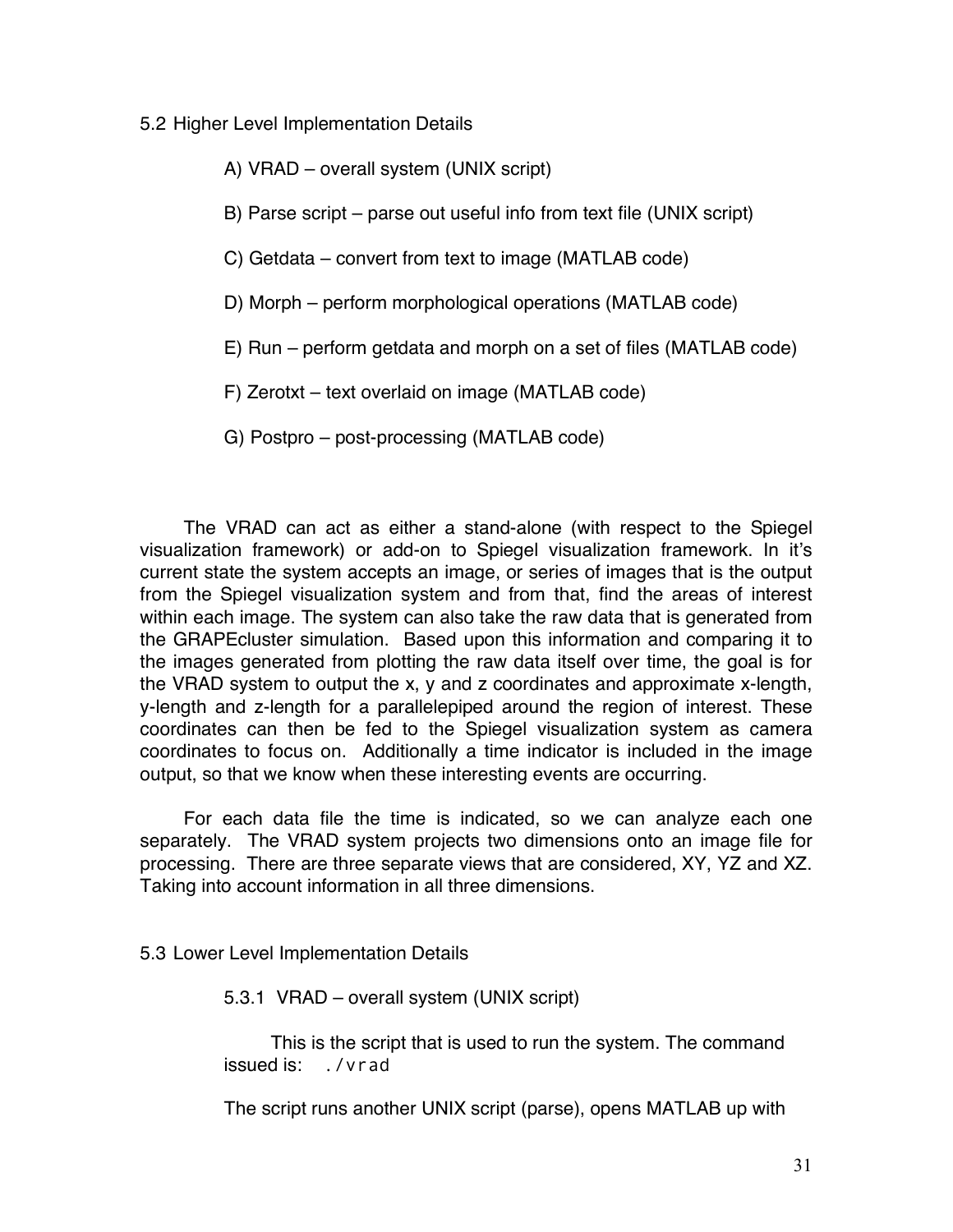the command-line option, does some file clean-up and formatting and then exits.

5.3.2 Parse script – parse out useful info from text file (UNIX script)

This script takes the raw data results from the GRAPEcluster simulation and filters out the unnecessary lines leaving only the relevant data. For this project, we are primarily concerned with Gas particles, and their X, Y, Z positions.

5.3.3 Getdata – convert from text to image (MATLAB code)

Getdata.m is a MATLAB function that takes the new data file(s) written by the parse script and converts maps them to an image file based on the following formula:

```
pixely = round(res*(-1*a(i)-min a)/(max a -
mina);
   pixelx = round(res*(b(i)-min b)/(max b -
min_b);
```
The output of Getdata.m is an image file related to each input data file.

5.3.4 Morph – perform morphological operations (MATLAB code)

Morph.m is a MATLAB function that performs the morphological operations or majority and dilate on the input image. Next, using bwlabel to find the bounding box around each object in the image, morph.m takes the coordinates and superimposes them over the original image generated from Getdata.m. In addition, a time indicatior and cross-hairs are overlayed onto each image resulting in one output image with the regions of interested bounded by red rectangles.

5.3.5 Run – (MATLAB code)

Run.m is a MATLAB file that perform getdata and morph on a set of files.

5.3.6 Zerotxt - (MATLAB code)

Zeroxtx.m is the MATLAB function that is used to superimpose text onto the image. In this case the text indicates the time stamp information originally contained in the data files.

5.3.7 Postpro – (MATLAB code)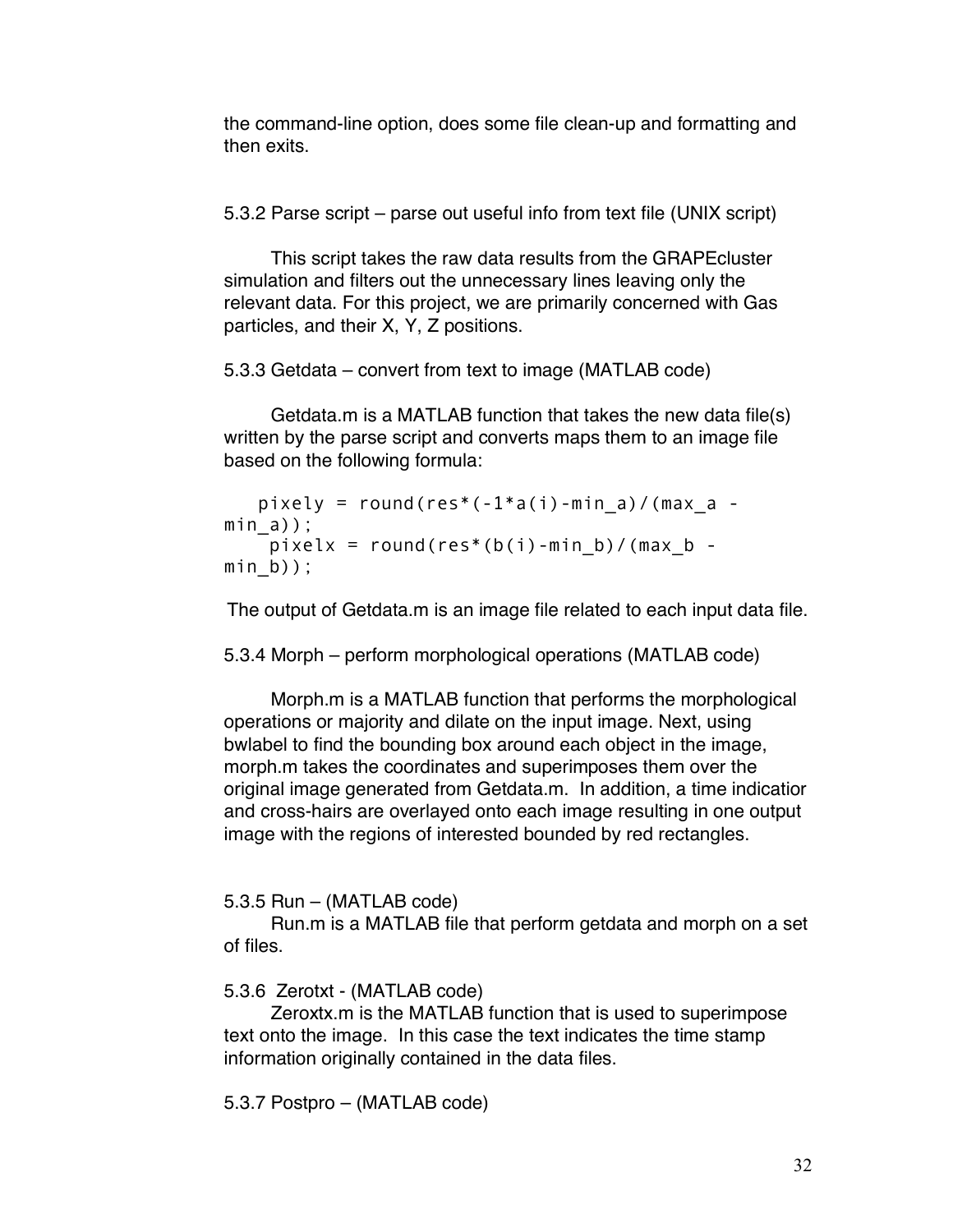Postpro.m is the MATLAB function used to connect objects in the output file "object". This is used so that the camera in Spiegel can focus on an object for a period of time, until it merges or splits to become another object. In this we VRAD can be used to help track objects of interest over time using the Spiegel visualization framework.

#### Morph:

- 1. For each image we wish to analyze, read in image and convert the image to a grayscale intensity image to remove unnecessary color information
- 2. Convert the grayscale image to a black and white image represented by 1s and 0s to indicate the presence or absence of a particle so that we can then perform the following morphological operations on the images
- 3. Perform the following morphological operations on the image
	- $\circ$  Bothat performs binary closure (dilation followed by erosion) and subtracts the original image
	- $\circ$  Tophat returns the image minus the binary opening of the image
	- $\circ$  *Clean* removes isolated pixels (individual 1's surrounded by 0's)
	- $\circ$  *Close* performs binary closure (dilation followed by erosion)
	- $\circ$  *Majority* sets a pixel to 1 if five or more pixels in its 3x3 neighborhood are 1s, otherwise sets it to 0
	- $\circ$  *Open* implements binary opening (erosion followed by dilation)
	- $\circ$  Remove removes interior pixels sets a pixel to 0 if all of it's 4connected neighbors are 1, leaving only the boundary pixels on
	- $\circ$  *Skel* removes pixels on the boundaries of objects, keeps object together
	- $\circ$  *Spur* removes 'spur' or peninsula pixels that are otherwise isolated by 0's
	- $\circ$  Dilation if ANY pixel in input pixel's neighborhood is 1, the output pixel is 1, otherwise the output pixel is 0
	- $\circ$  *Erosion* if EVERY pixel in the input pixel's neighborhood is 1, the output pixel is 1, otherwise the output pixel is 0 [6]
- 4. Analyze results of previous steps morphological operations and then apply the dilate operation (repeat dilation operation, until distinct objects appear)
- 5. Then apply MATLAB function *bwlabel* to label the distinct objects that appear in our image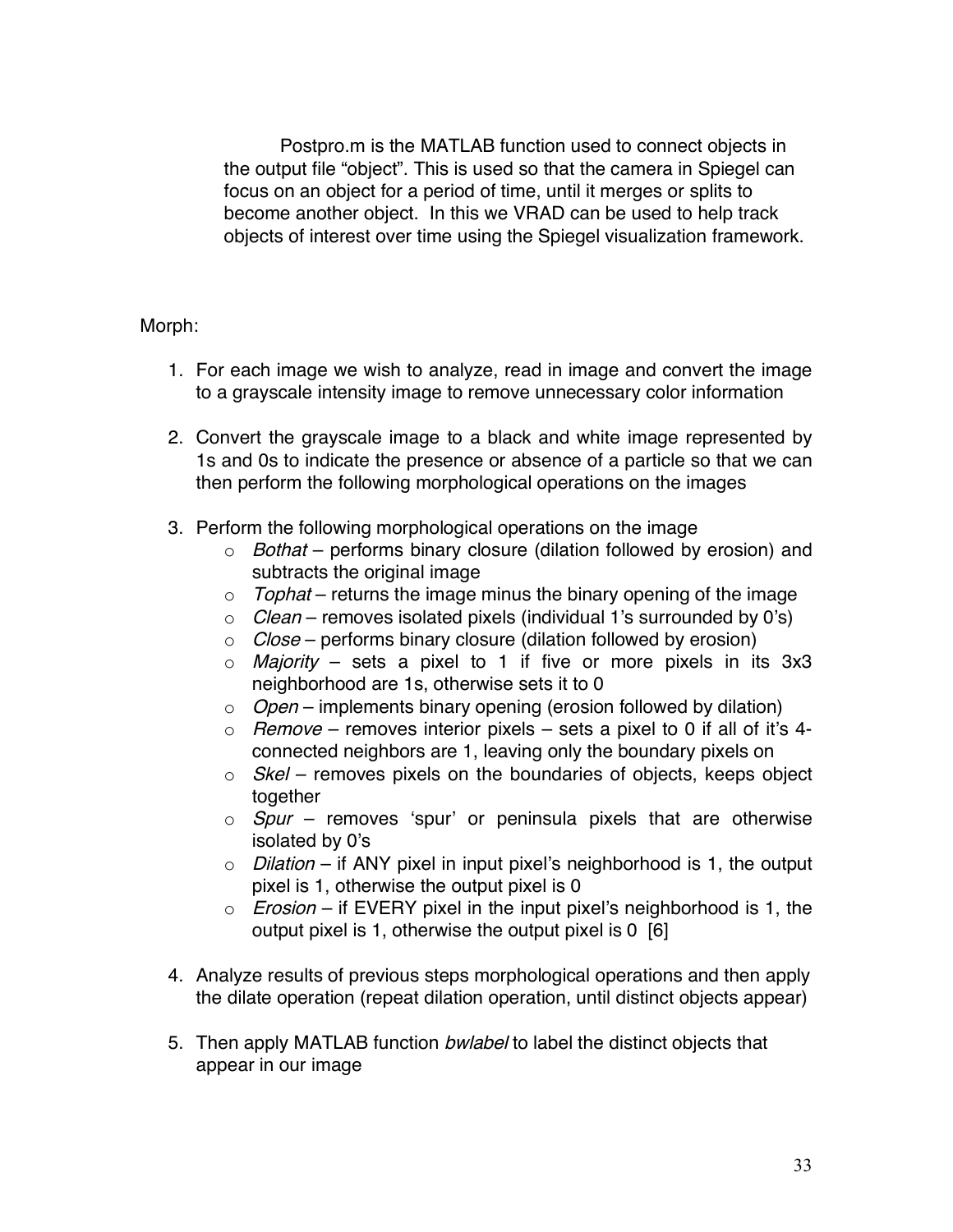- 6. Remove the text in the upperleft hand corner (if we fail to do this, this text is recognized as an image, which is not intended)
- 7. Get the Bounding Box for each labeled object
- 8. For each image, draw the Bounding Box around each object
- 9. Overlay the Bounding Box over the original image, thus showing the objects and regions of interest in the original image
- 10. Do this for each image and write the output image to a directory
- 11. Use Spiegel visualization software to create movie from the output images

By analyzing the data in regards to these morphological techniques we can empirically gain knowledge about the presence of interesting events in our data.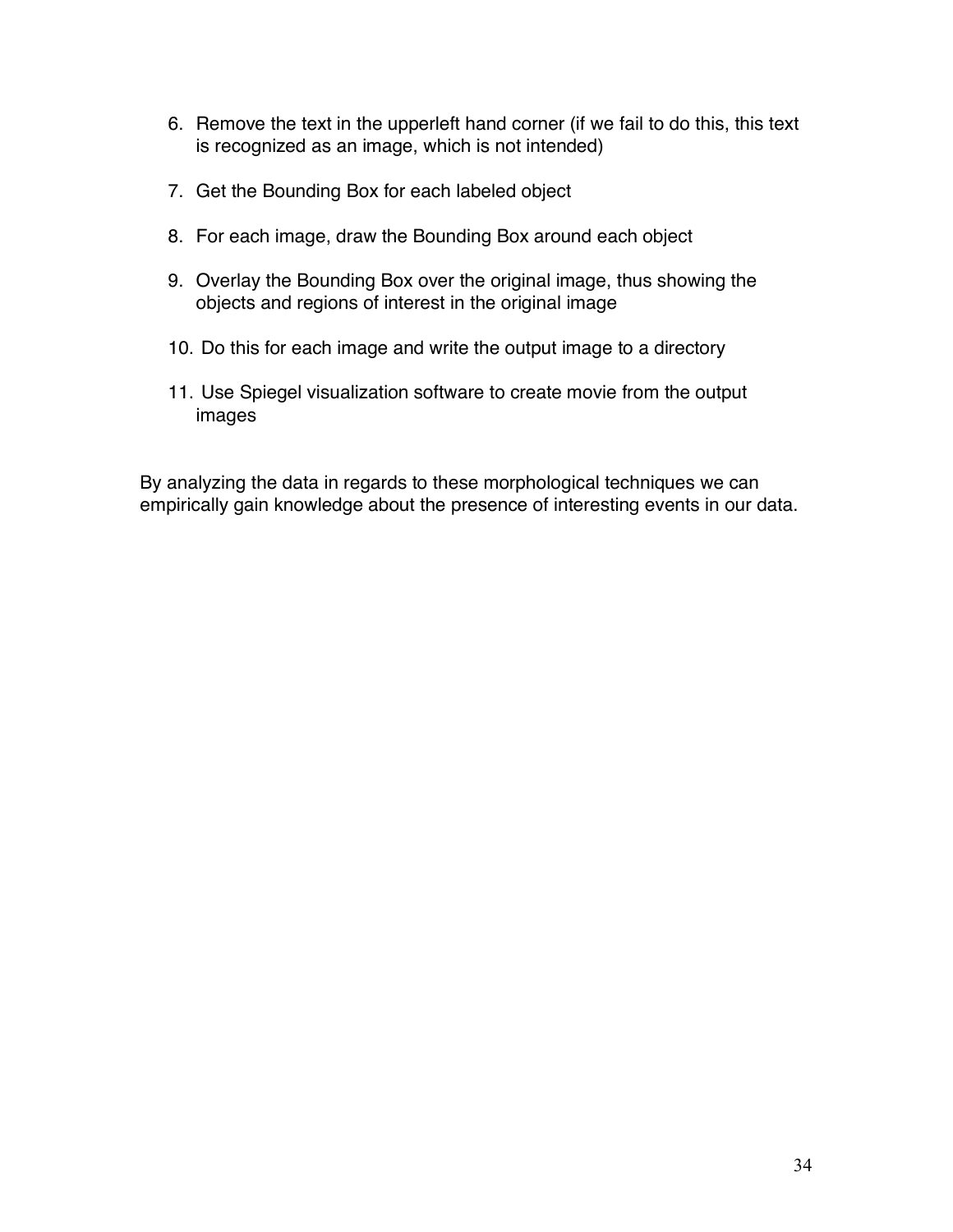

Figure 5.2: Original Image (generated from Getdata.m)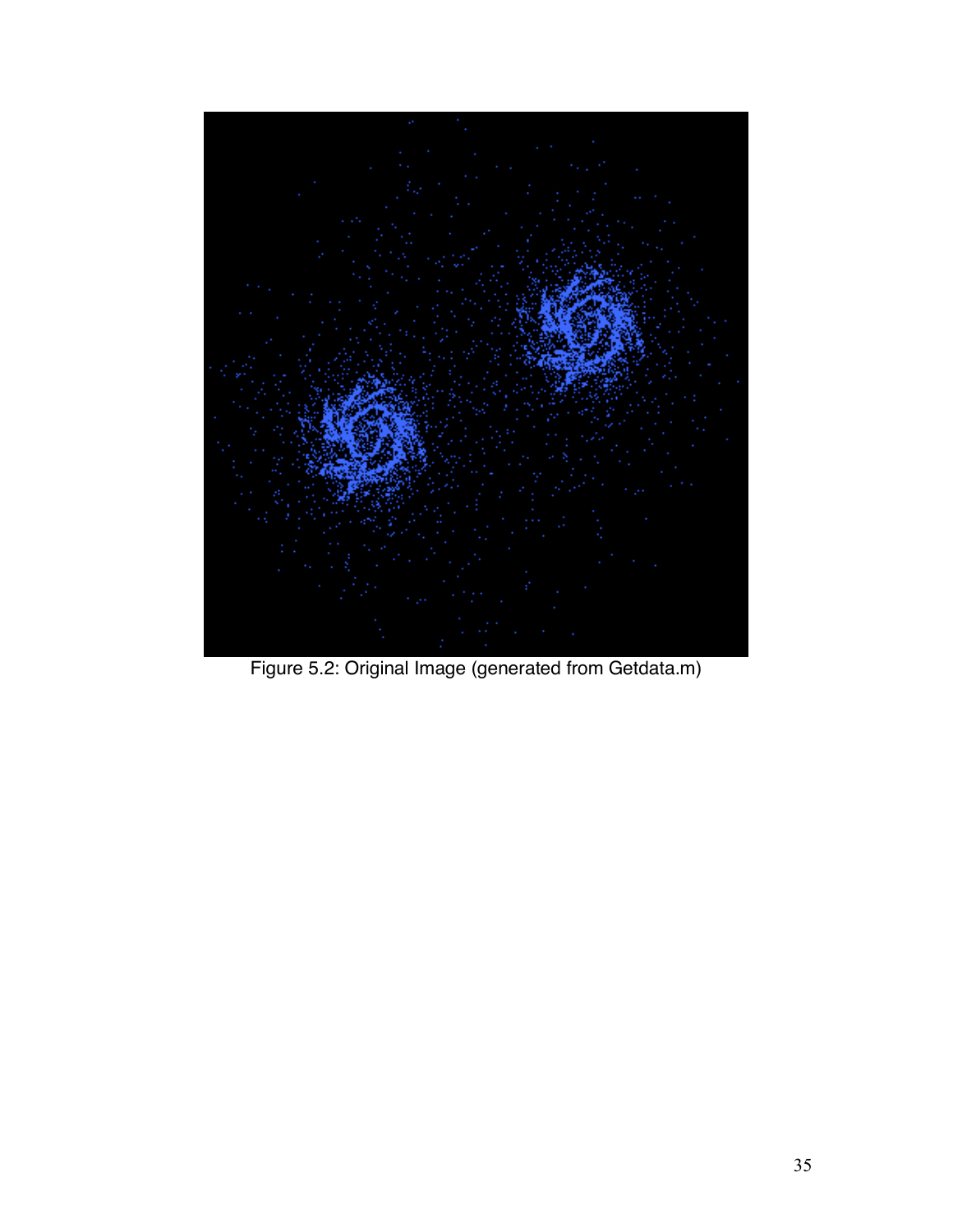

Figure 5.3: output after majority operation performed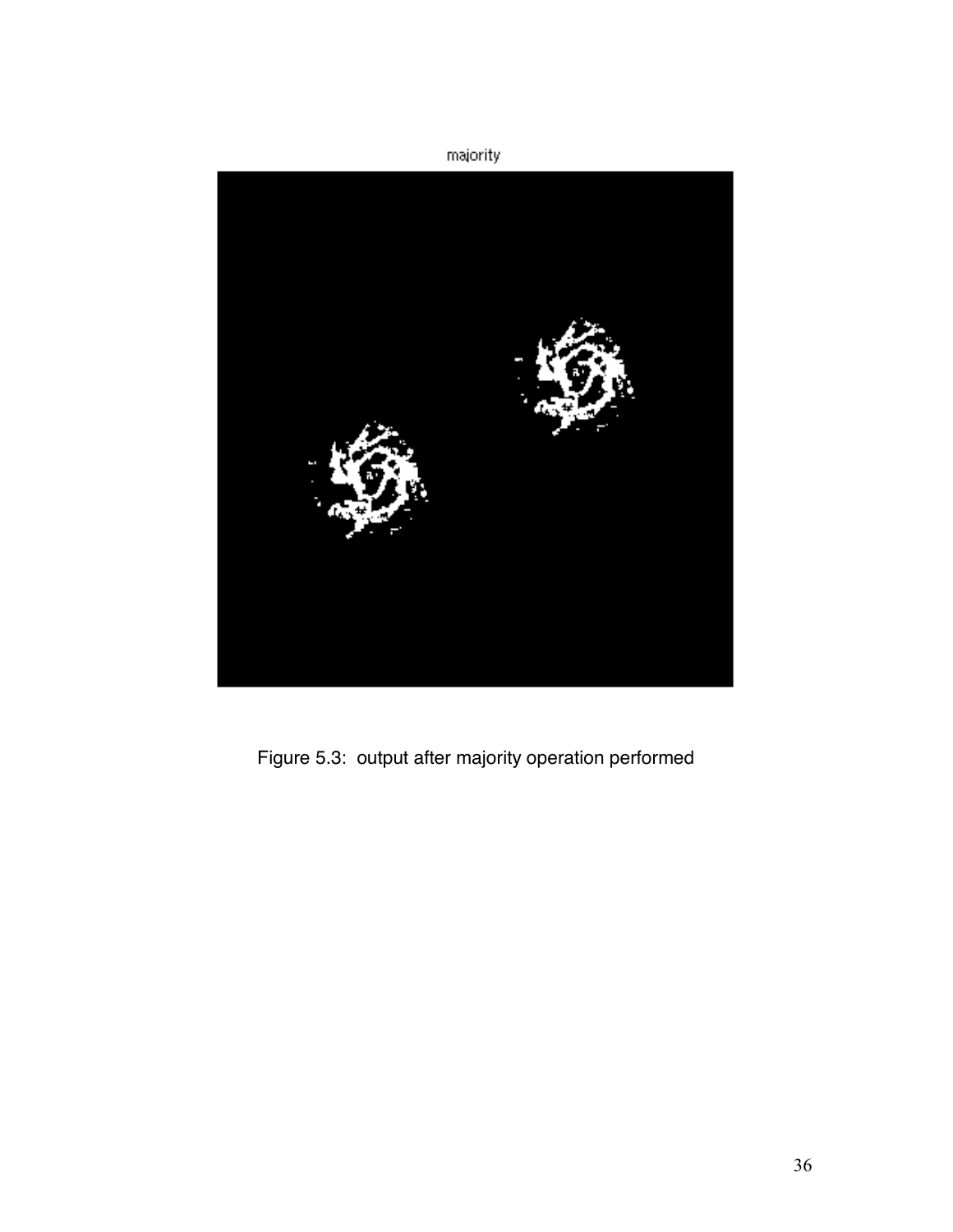majority then thicken



Figure 5.4: output after Thicken operation performed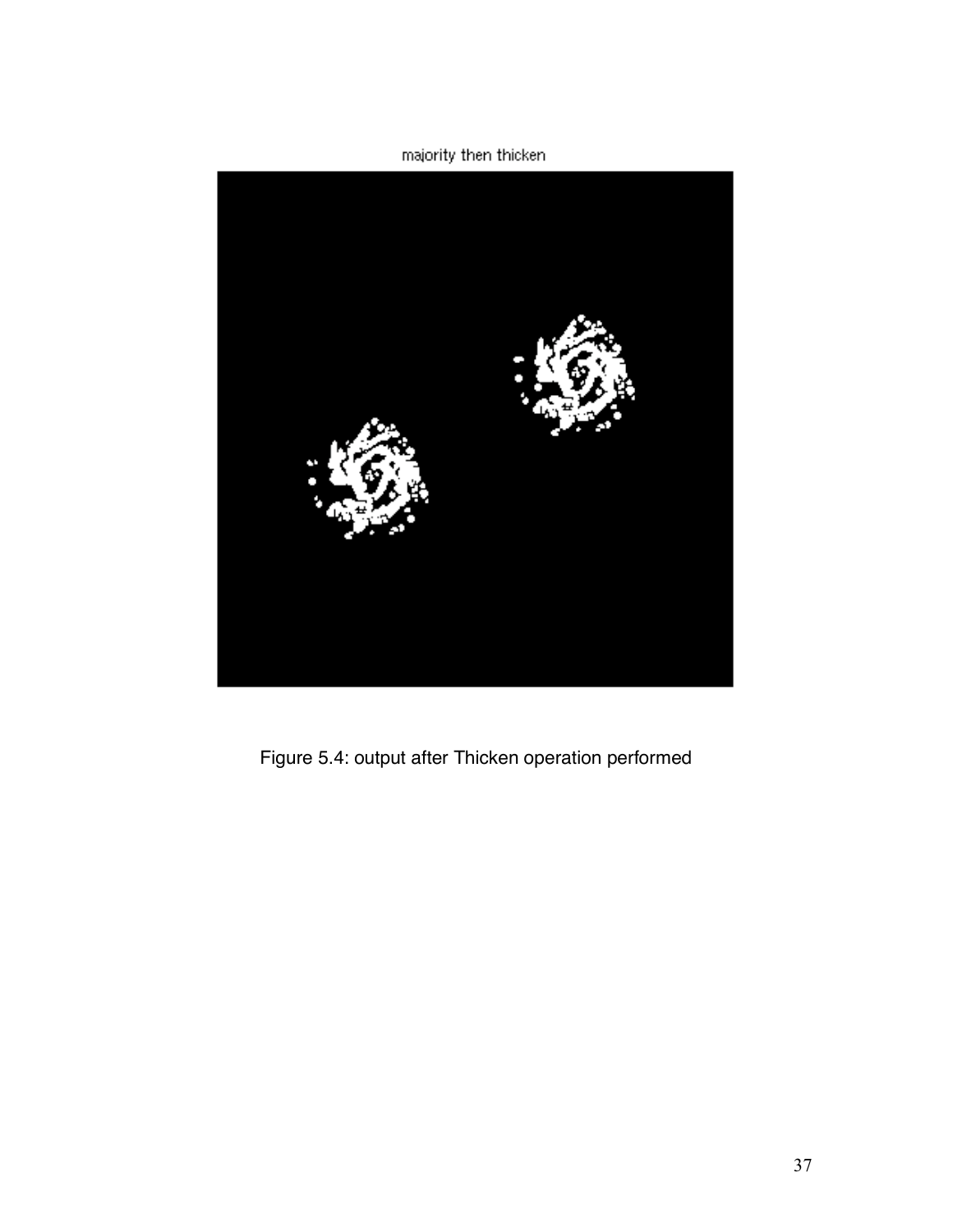majority then dilate 6x



Figure 5.5: output after Dilate operation applied (six times)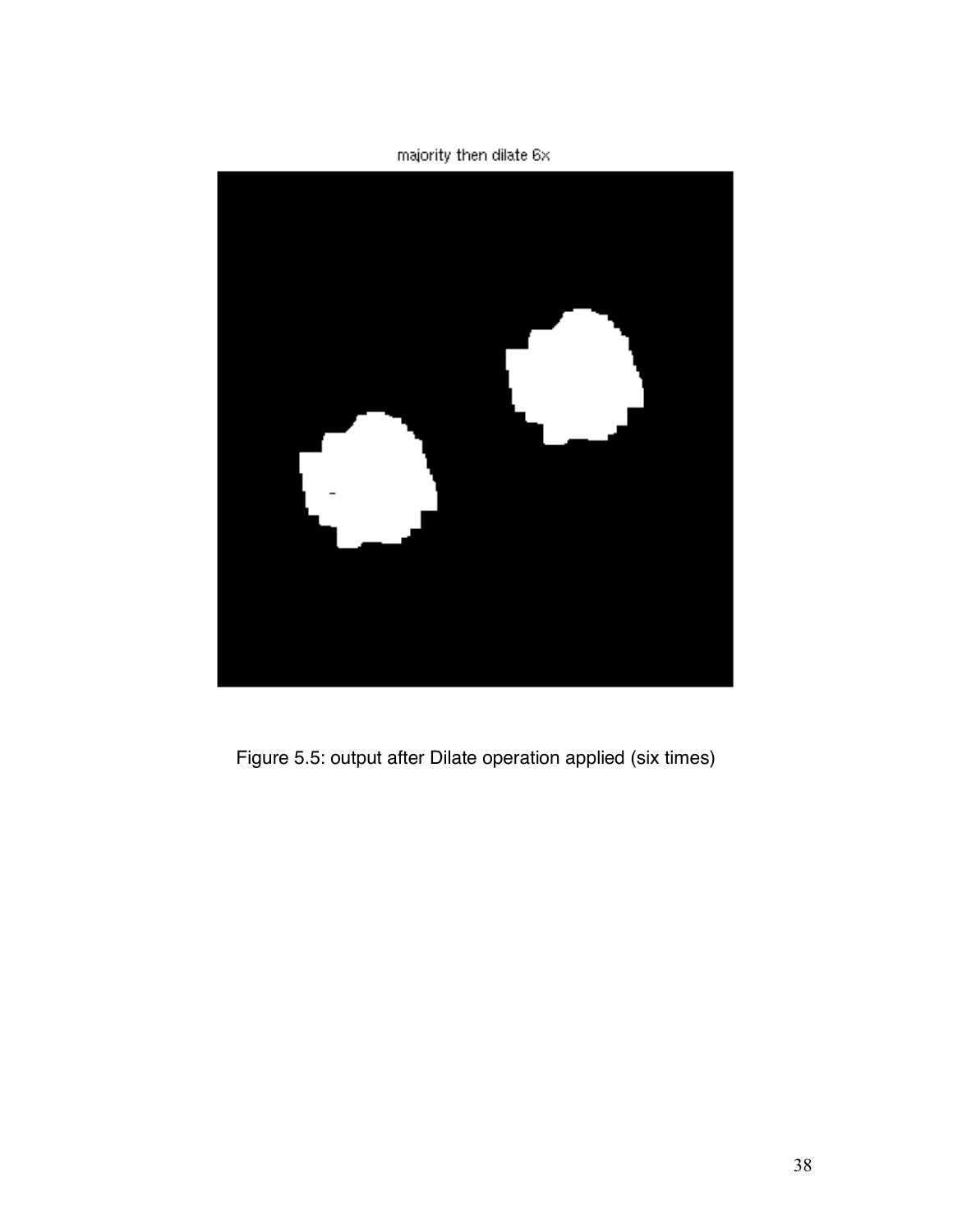

Figure 5.5: output after label image is applied and bounding boxes computed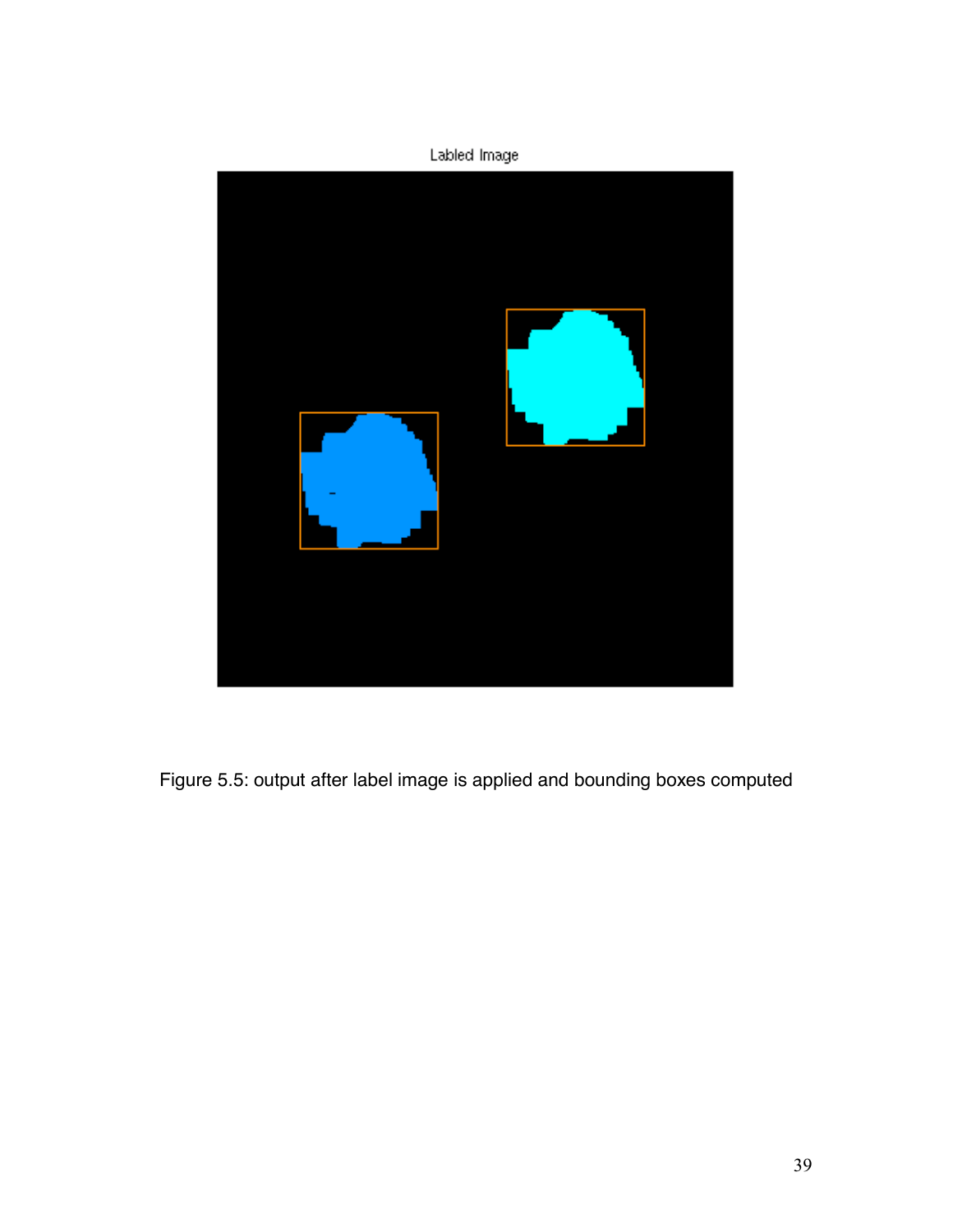

Figure 5.6: output after bounding boxes positions are applied to original image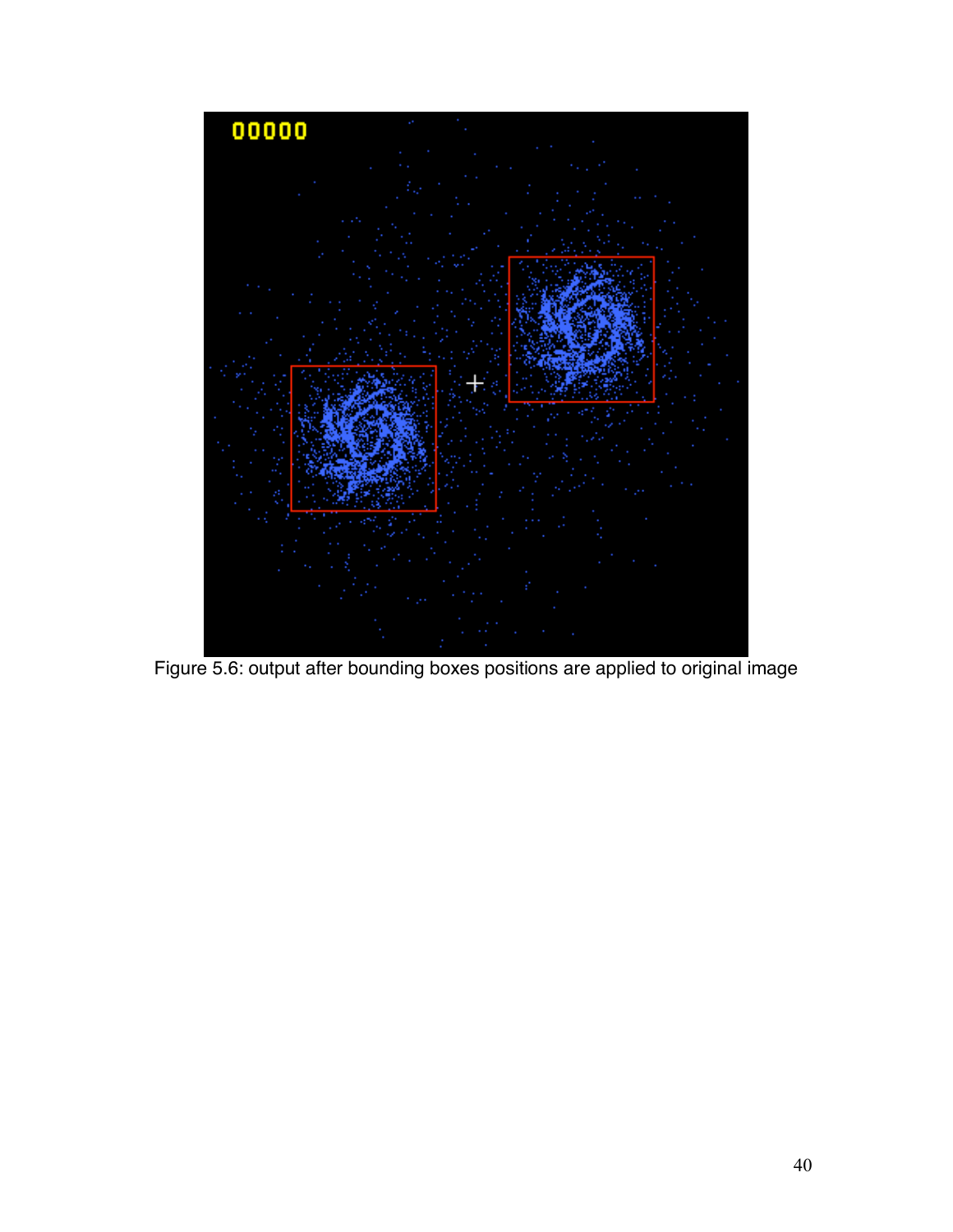

Figure 5.7: Majority Morphological Operation applied to test image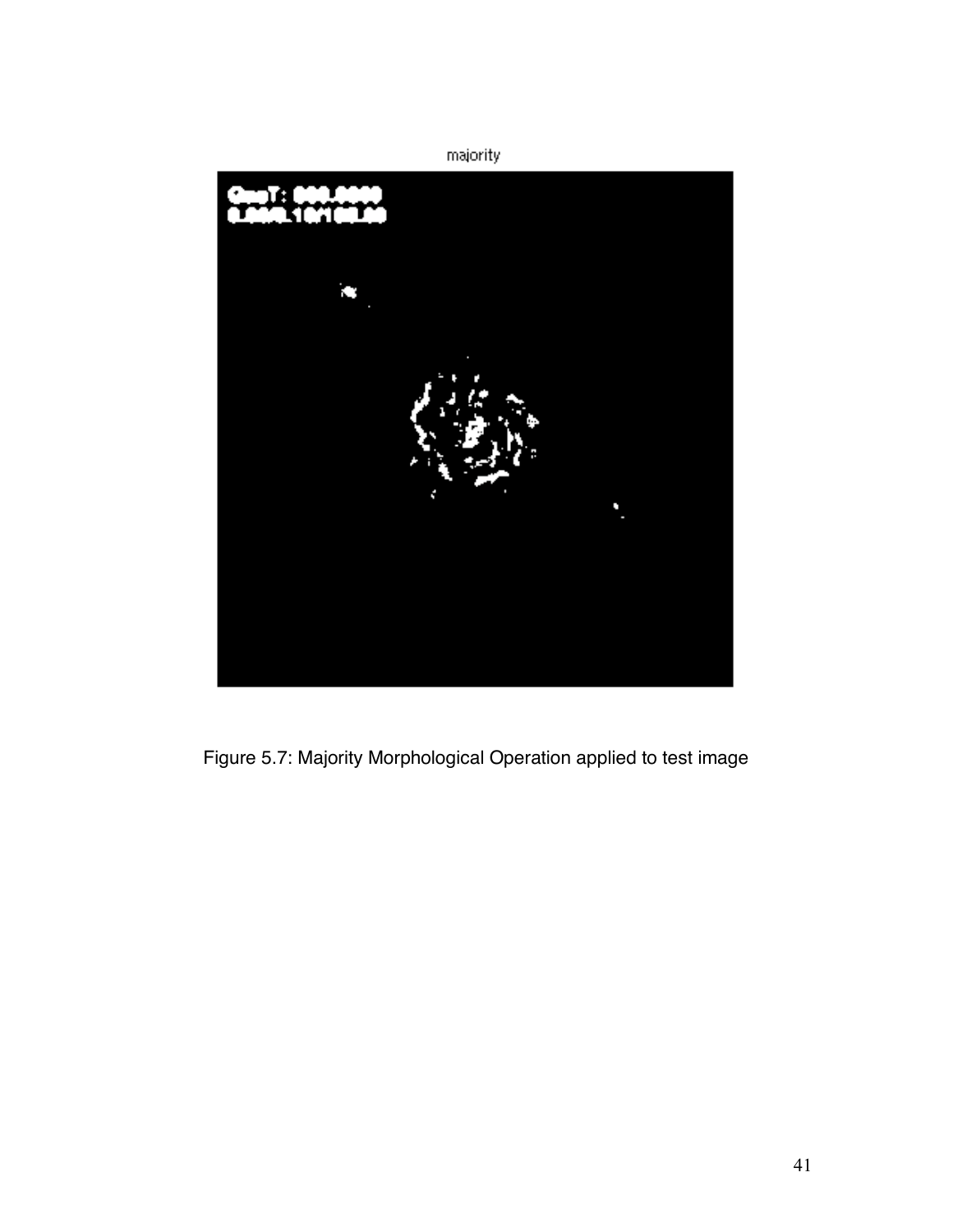#### 5.4 Overall picture – GRAPEcluster and Spiegel

The output from the VRAD system can then be utilized by the Spiegel visualization framework in order to point a camera at the region of interest specified in the output file created by VRAD. In addition another object tracking file is included in the output so that when a region of interested is merged or splits with another region of interested the Spiegel visualization framework knows to move the camera to the correct location. Otherwise we would have rather short-lived objects and not as much continuity for object tracking. The output from the GRAPEcluster simulation is the input to VRAD. VRAD produces two outputs. The first is a text file that shows the locations of regions of interest over time. This text file is read in by a script and converted to a form that can be read in as input to the Spiegel visualization framework. The input directs the placement and movement of cameras within Spiegel to focus on the interesting events. The second output of VRAD is a series of time-indexed images that are assembled according to the time-stamp information, into a movie file. By looking at the movie file we can begin to gain an understanding about the structure of the simulation data.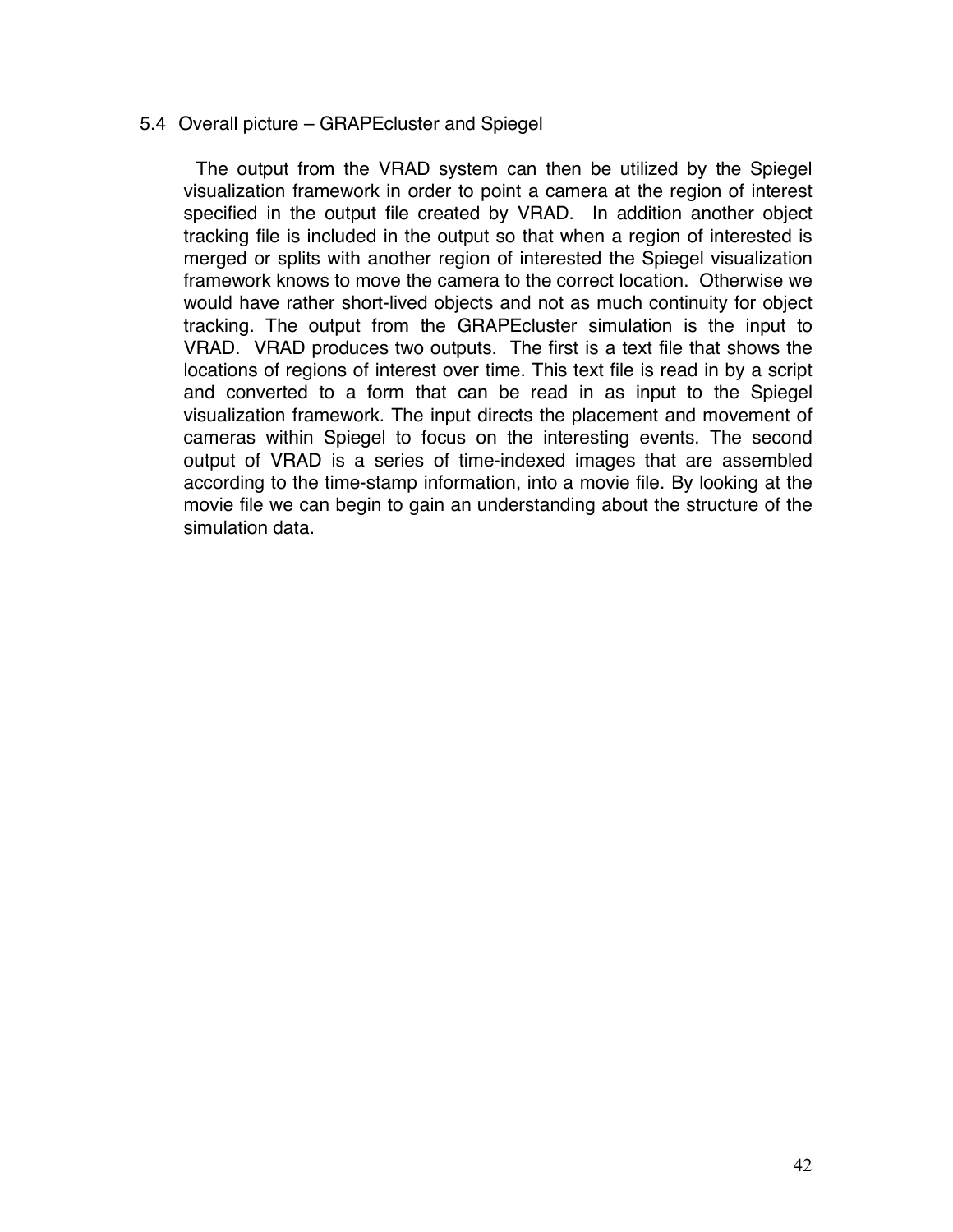# 6. RESULTS

# **DELIVERABLES**

Deliverables for this Masters Project will include:

- MATLAB code used to perform image processing
- Any other code or scripts needed to run the image processing techniques implemented in MATLAB
- Documentation of MATLAB code and any other tools and utilities used for this project
- Output images resulting from running the MATLAB code
- Output movies generated from output images using Spiegel visualization software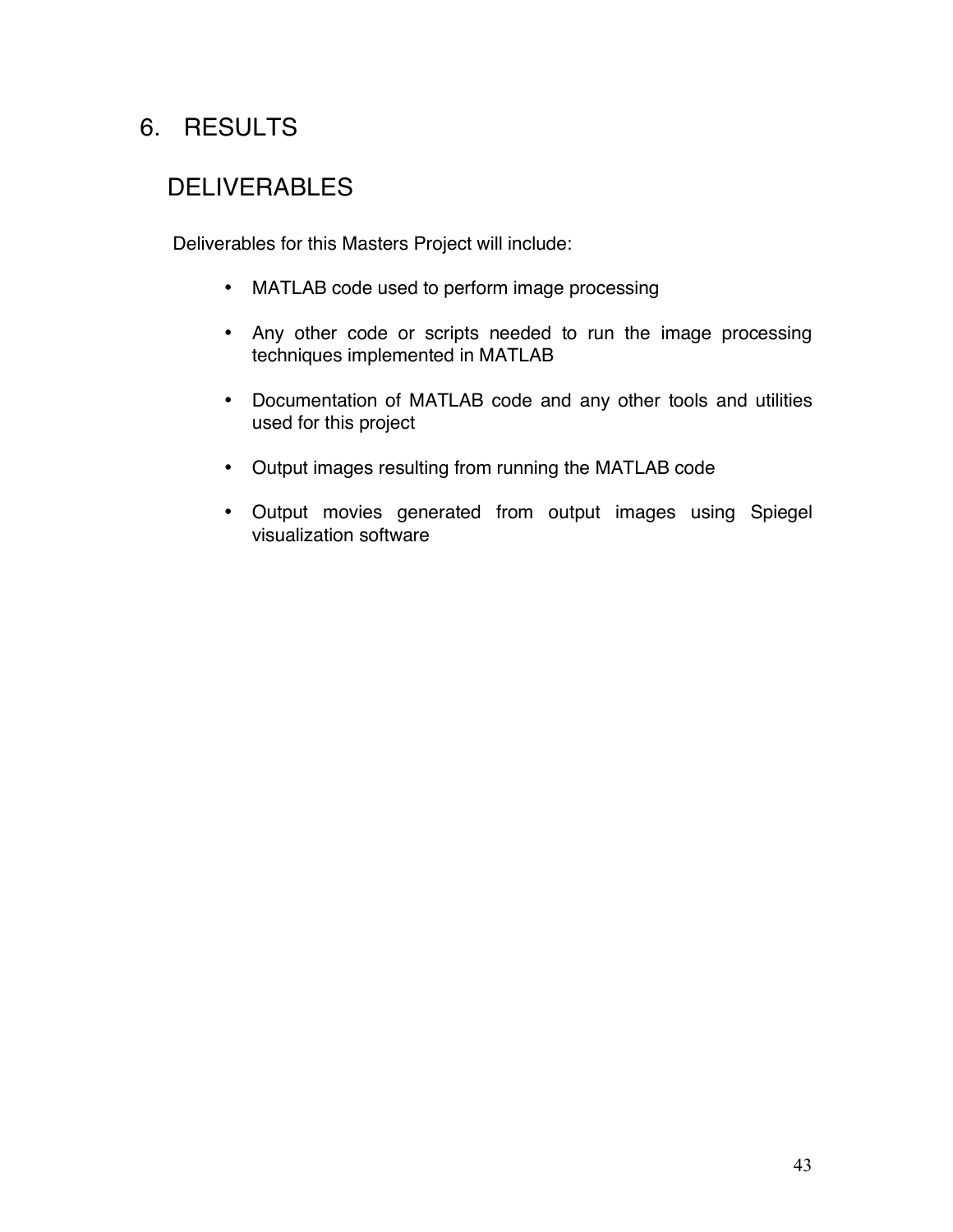### 6.1 Gas View



Figure 6.1: Gas particle, XY view

In this view (XY) we can clearly see two distinct regions that represent galaxies comprised of individual particles. As the system is run, the galaxies come closer and close together until they merge and then some of the particles are flung out of the immediate vicinity of the center and form other clusters or particles. It is here that we would look for likely cases to further investigate some of the observed Astrophysical phenomena. Much of the information of revealed by the VRAD system is from this top (XY) view with Gas particles.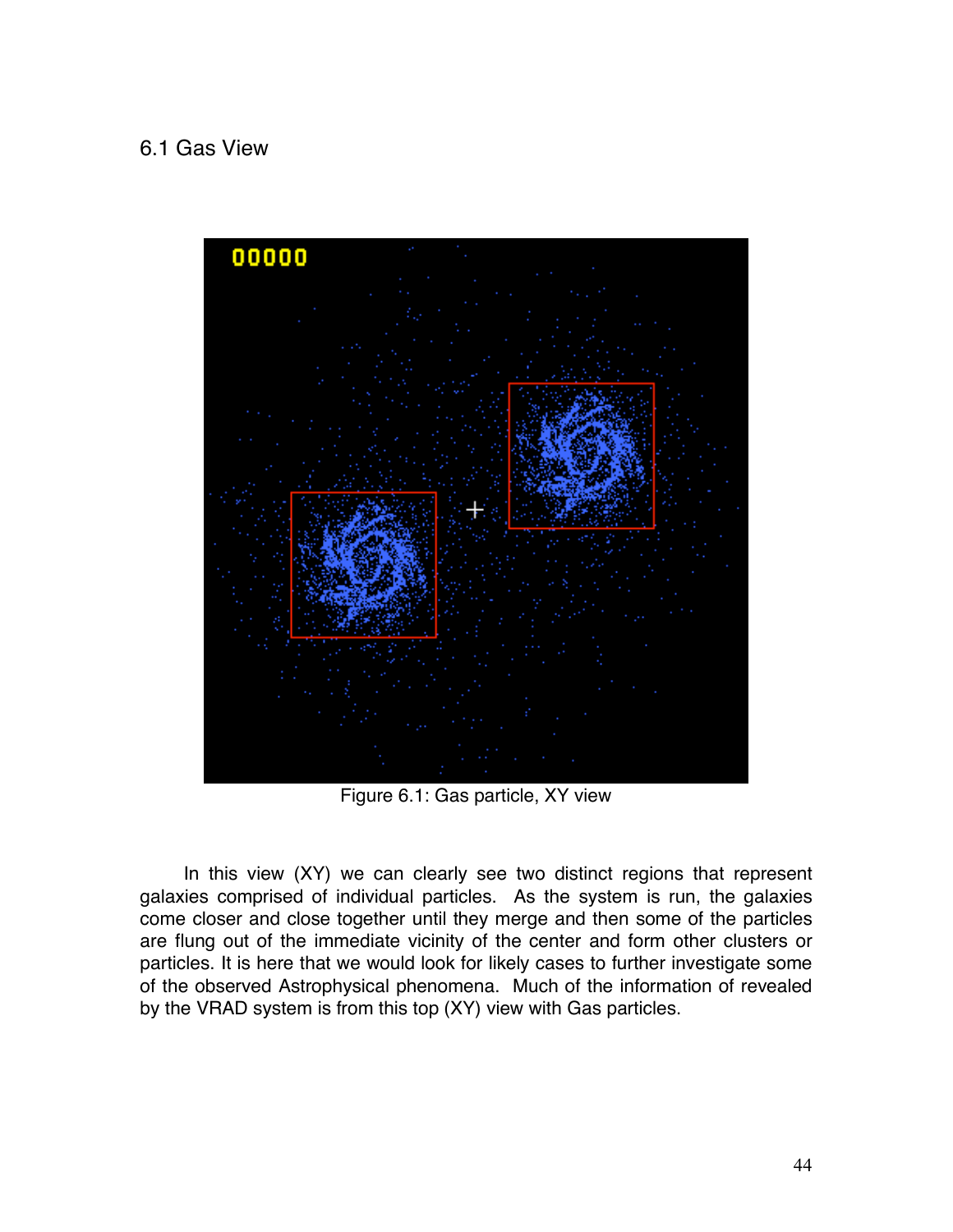

Figure 6.2: Gas particle, YZ view

In this view (YZ) we see that the vast majority of interesting events occur along a very similarly shaped rectangle. In fact using this view along, it is very difficult to ascertain any usable information about the placement of a camera in three-dimensional space. Where this view helps, is when used in conjunction with information from the other views to obtain a more realistic representation of three-dimensions.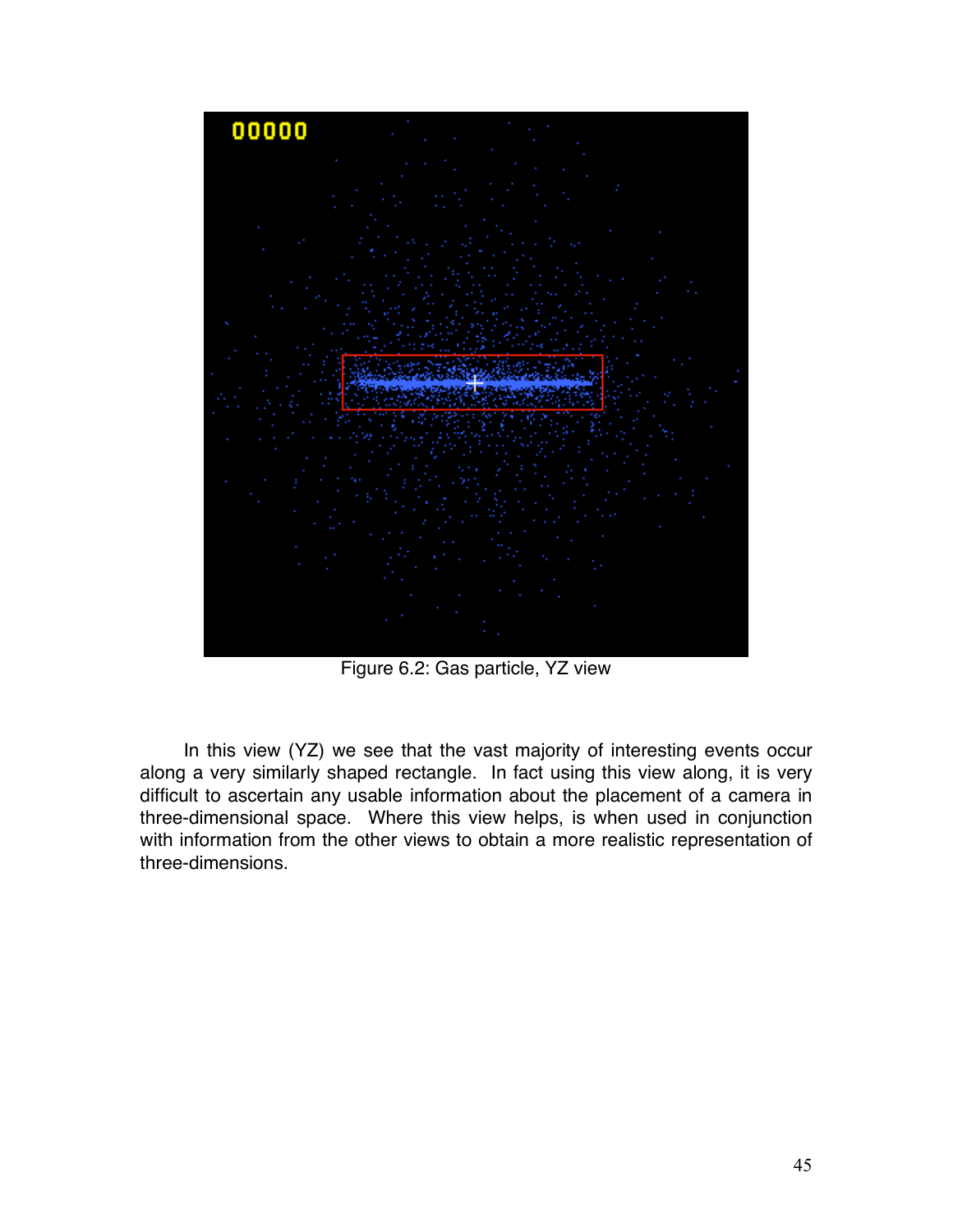

Figure 6.3: Gas particle, XZ view

In this view (XZ) we also see that majority of interesting events occur along a very similarly shaped rectangle. In fact using this view along, it is very difficult to ascertain any usable information about the placement of a camera in threedimensional space. Where this view helps, is when used in conjunction with information from the other views to obtain a more realistic representation of three-dimensions.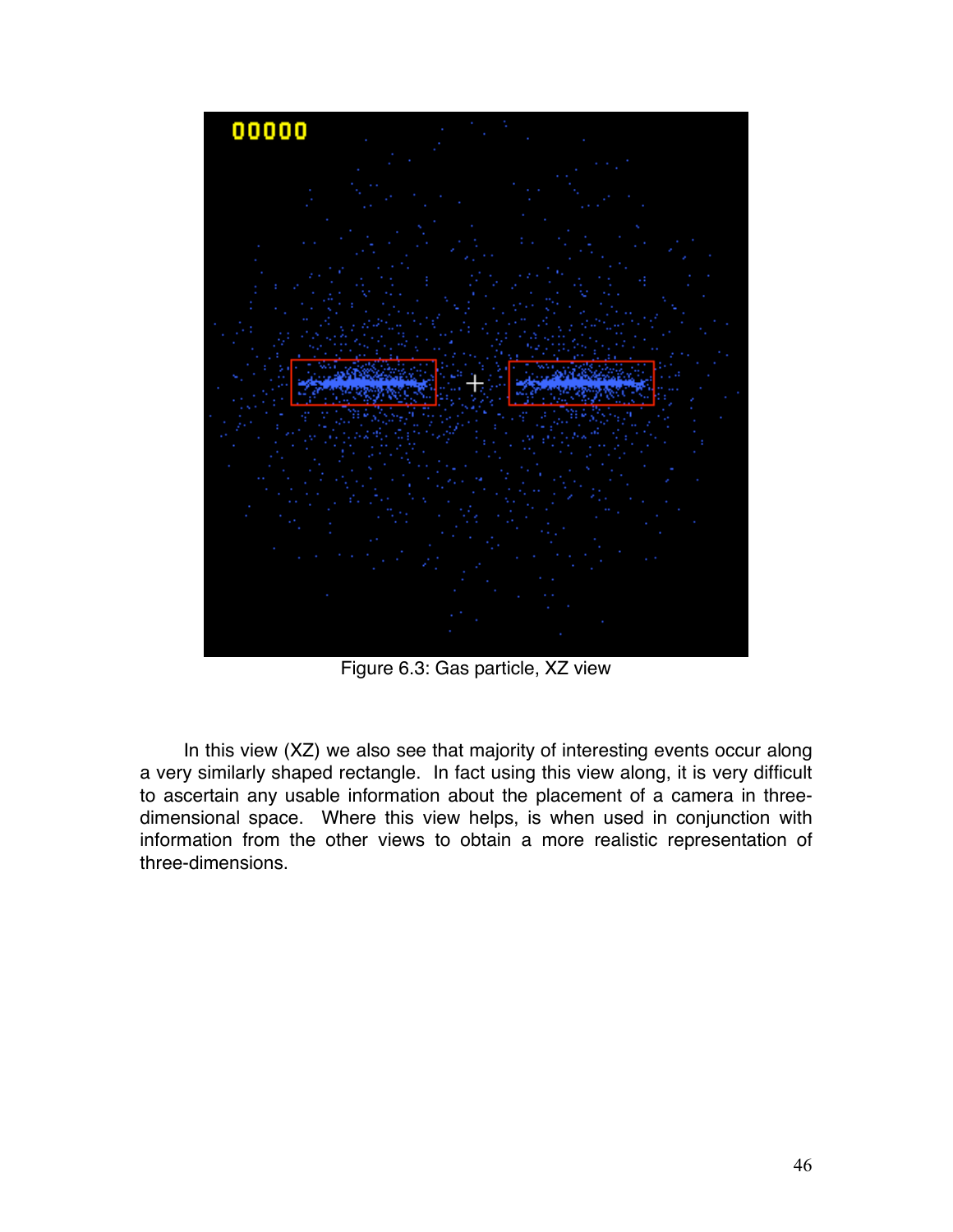# 6.2 Other Types of Particles:



Figure 6.4: Star particle, Top (XY) view

The results when VRAD is used to process data that is filtered to include only star particles is as shown above. The input to the system in this case was the output from the Spiegel Visualization system [4].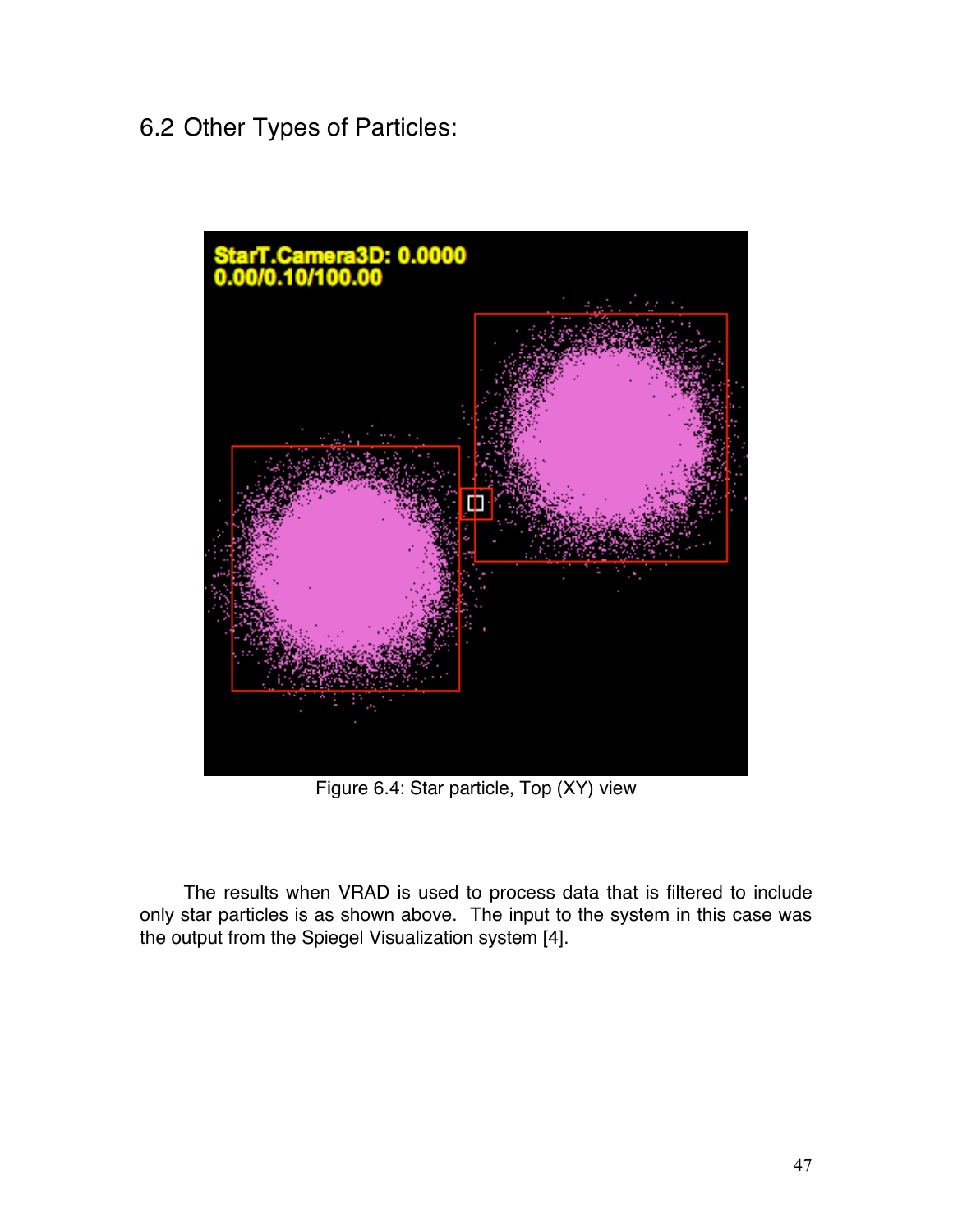

Figure 6.5: Cloud particle, Top (XY) view

The results when VRAD is used to process data that is filtered to include only cloud particles is as shown above. The input to the system in this case was the output from the Spiegel Visualization system [4]. The output in this case is very similar to that of the Star particles.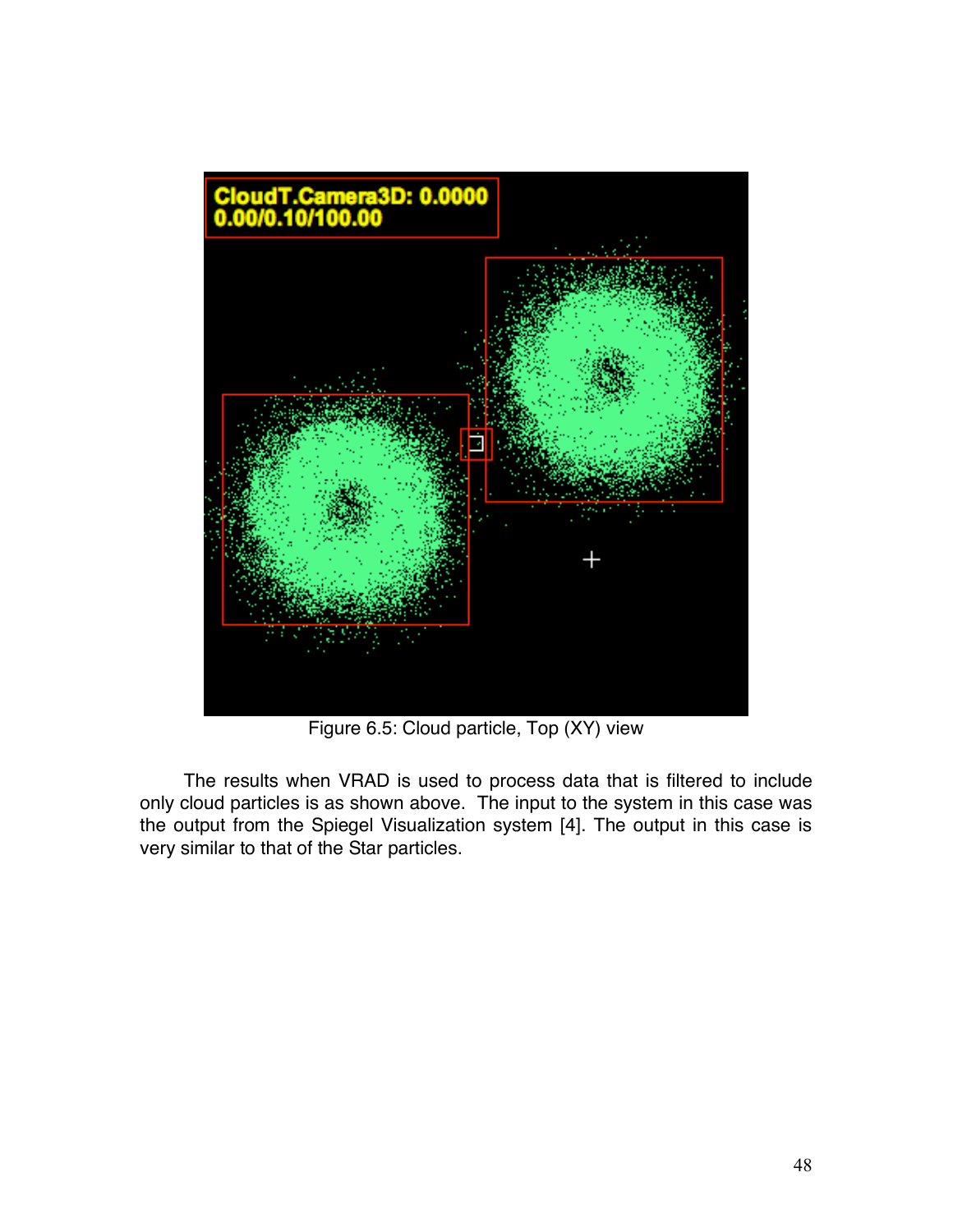

Figure 6.6: Dark Matter particle, Top (XY) view

Finally, when VRAD is used to process data that is filtered to include only Dark Matter particles only, the results are as shown. Pay particular attention to the lower right hand side of the image. This is where the system detects interesting events. As in the previous two examples, the input to the system in this case was the output from the Spiegel Visualization system [4]. In the case of Dark Matter this technique is completely ineffective since the particles seem to occupy almost all points in our defined space. Some small pockets of Dark Matter are identified in the lower right, however this appears to be more of an artifact of the program than an indication of an Astrophysical phenomena.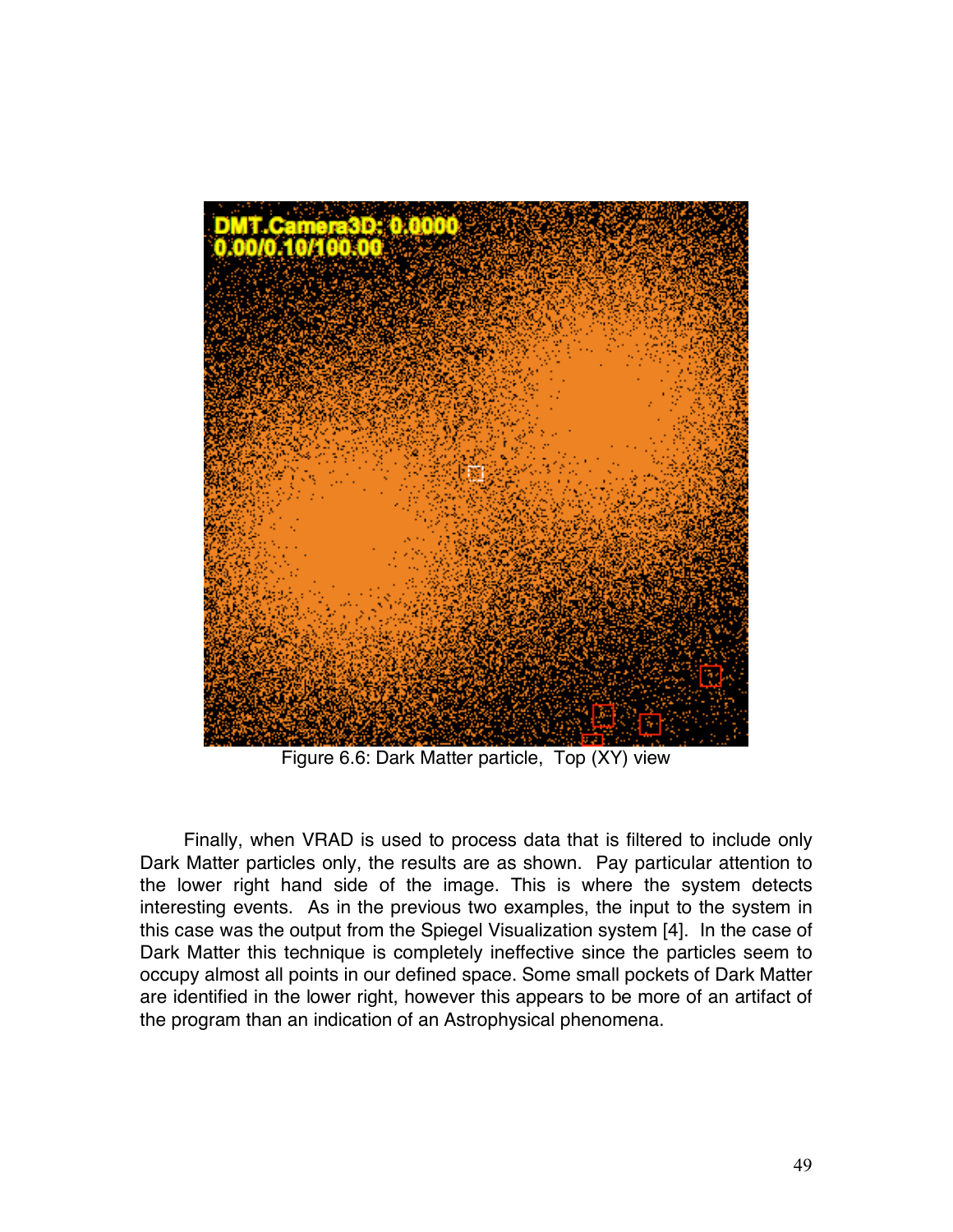# 7. DISCUSSION, COMPARISONS and IMPLICATIONS

Using a set of morphological operations for image processing we hope to show that there exists a spatial and temporal correlation between the sets of data that has been gathered from running the GRAPEcluster simulation of the N-Bodied Astrophysics problem. Using this correlation, a future project in this area could include a concentration on investigating why these interesting events are occurring. Once the locations of regions of interest have been detected by the VRAD system, we can use it's output to feed into the Spiegel framework for the x, y, z and time location to look for events of interest. It is the hope that in doing so we can detect peculiar or anomalous astrophysical phenomena.

Using the images generated from previous work in Spiegel visualization, new images with bounding box regions around the areas of interest have been generated. When combined with a time element to form a movie version, we can see how what is defined as an area of interest changes over time. The same is likely to be true for the three dimensional case where we have parallelepipeds surrounding regions of interest in 3D space.



Figure 7.1

This figure was obtained from running the proof-of-concept program created from [9].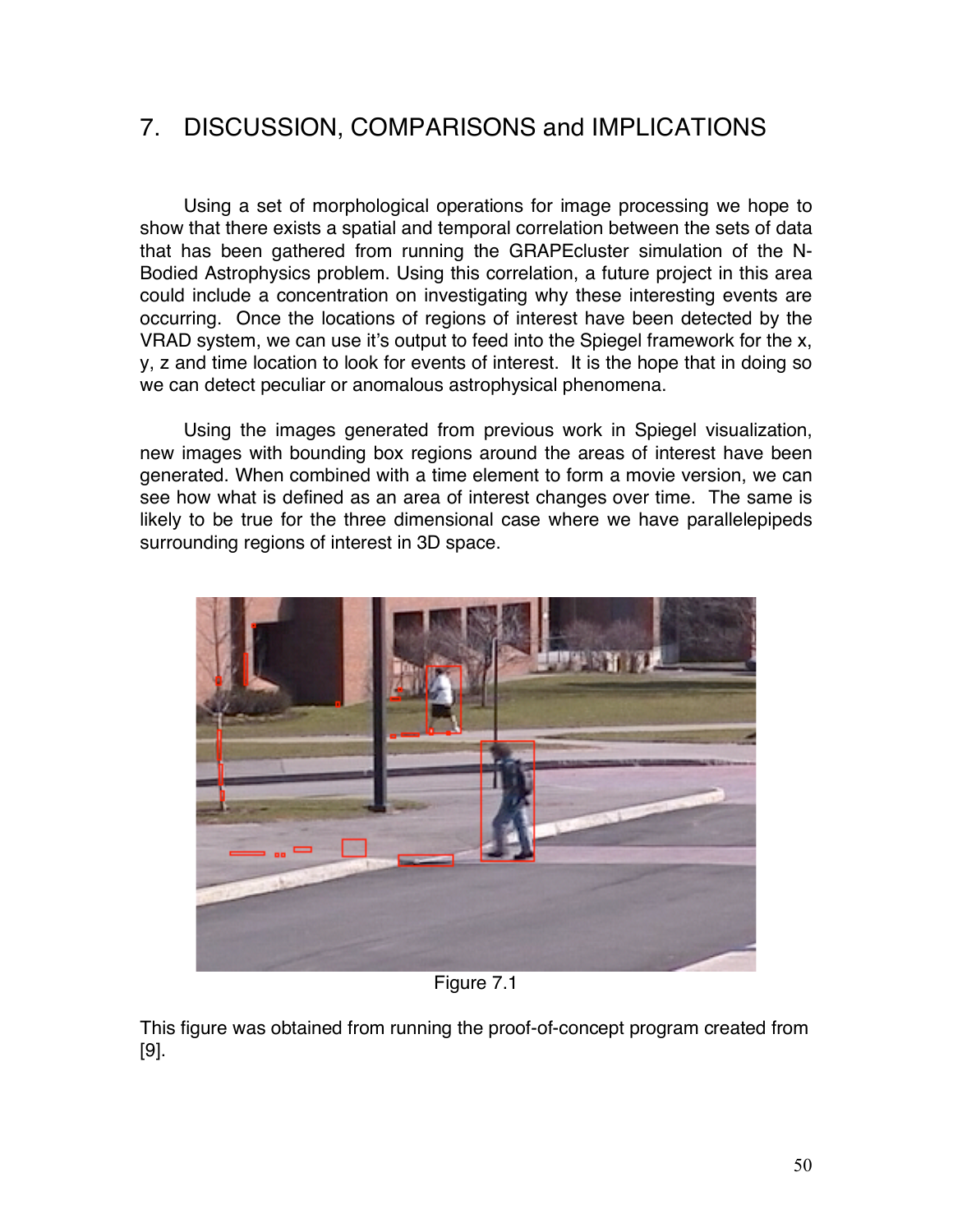The author of paper [9] employs this bounding box approach that is fairly common within the field of novelty detection. In this example our areas of interest are defined within the context of a still, image. However, the program itself was designed to operate on a video, i.e. a sequence of images. Based on the differences from one frame to the next the system will track certain objects as being "novel." This approach, in some ways, parallels that which happens in human visual systems. When presented with a stationary background and a moving object in the foreground, the eye tends to focus on the moving object.

The goal of this approach is described in [9] is to "classify the degree of interest of events with respect to previous events in a video stream." Within this context the degree of interest is associated with how similar an event is compared to some previous event. The higher the similarity between a newly observed event and a previous event, the lower the interest in the new event. Novelty as defined in this system can be understood as a search for something that has never been witnessed before (or has been forgotten). The IVEE system, which stands for Interesting Video Event Extraction is a component of a larger system called VENUS (Video Exploitation and Novelty Understanding in Streams). IVEE focuses assigns a degree of interest for events in the input video stream. The output of IVEE includes the coordinates of said interesting events, the interesting video stream, the memory of interesting events and the missed events list [9].

The approach that the VRAD system takes is different in that in the VRAD system we do not directly look at a sequence of images from a video, but a snapshot of them at one time-slice. An interesting byproduct of this apparent time-independent analysis is that when we do end up looking at two images sideby-side (for example when we create a time-stamped movie file based on the output images) there does appear to be a very strong correlation of position over time. Future work may focus on a more robust implementation of time-sensitive particle movement as well.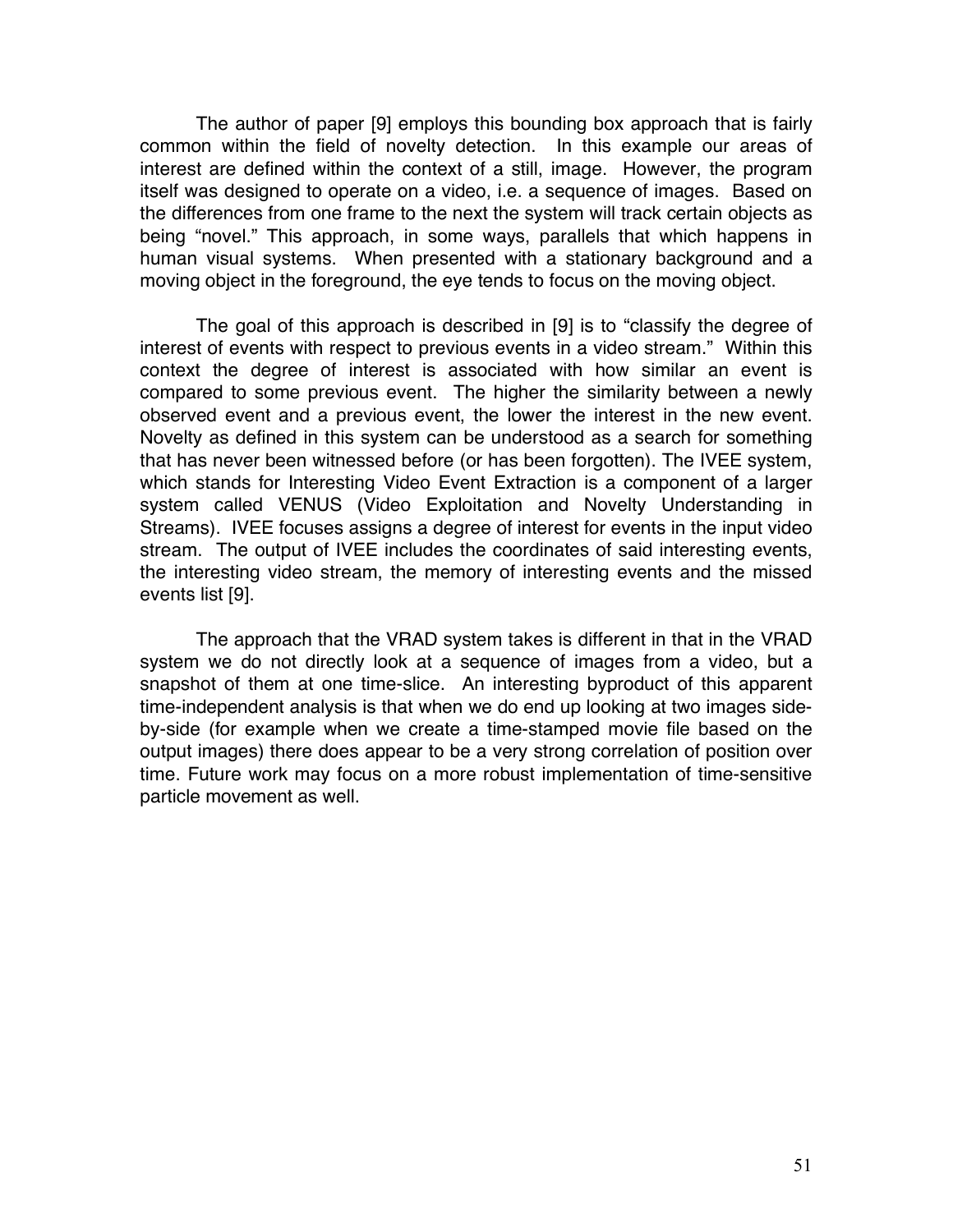

Figure 7.2 (source [5])

In paper [5], the author chooses a unique approach to visualization of the N-body data, skeletonization. While there is certainly a good deal of merit to this approach, it does, seem to introduce some peculiar artifacts that may lead to an incorrect understanding of the data. Some of the results of this skeletonization produced long, thin "legs" of the galaxies that were not really indicative of the overall structure of the data. In contrast, the approach followed in this project does not have the same kinds of artifacts.

The approach employed in this project is very similar to the Point Rendering approach used by E. Dale [5]. Using that work as a basis, the project includes as one output the two-dimensional Point Rendering for each of the three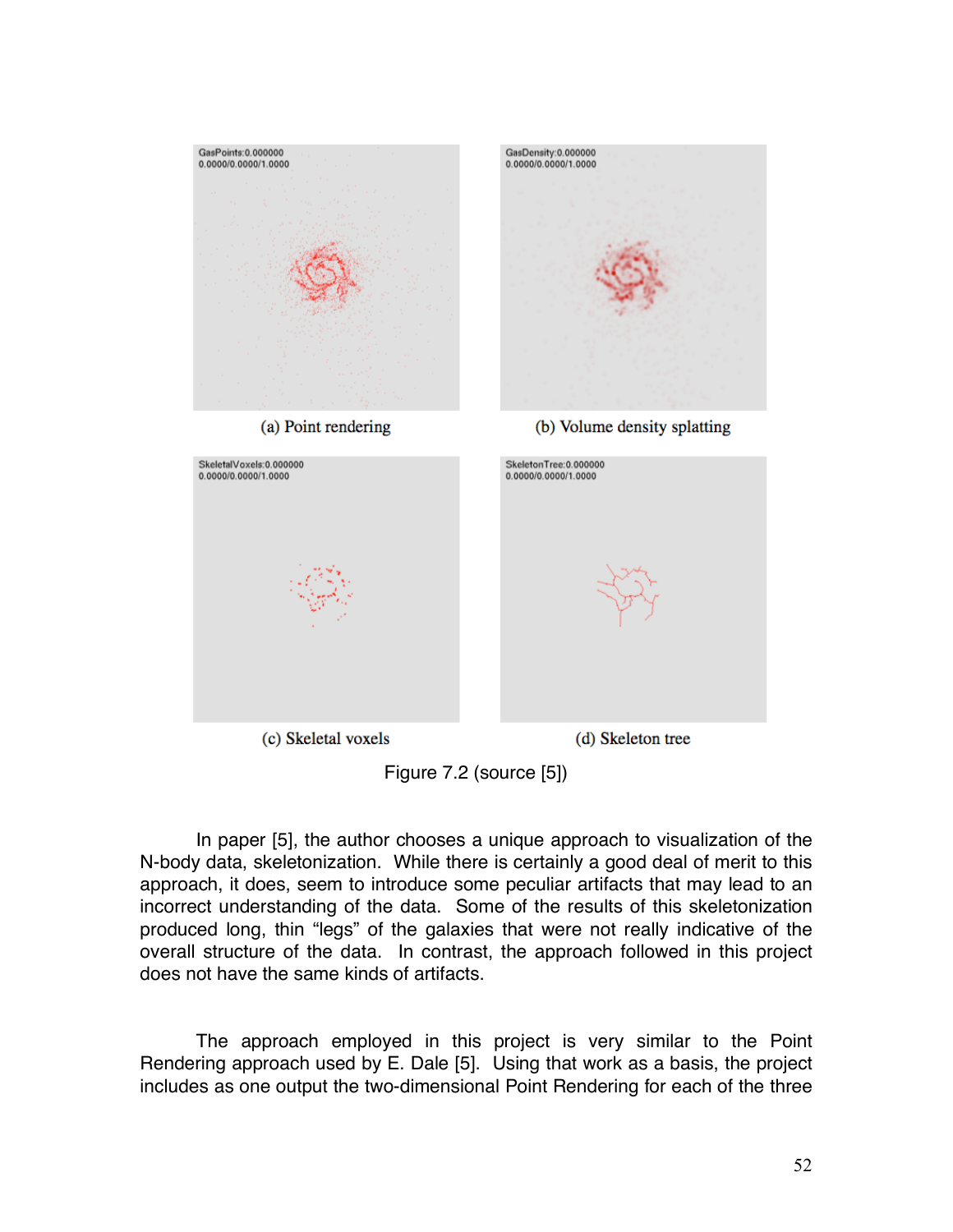views (XY, YZ, XZ) for each time-stamped indexed data file. The results produced by the Spiegel visualization and VRAD were nearly identical:



Figure 7.3 Output from Spiegel [5] and output from Getdata.m of VRAD

The above figure shows side-by-side the output from [5] and output from Getdata.m module of VRAD. Notice they are very similar. The other views are also represent this similarity. Note that this is before the timestamp is applied to the image which takes place in zerotxt.m of VRAD.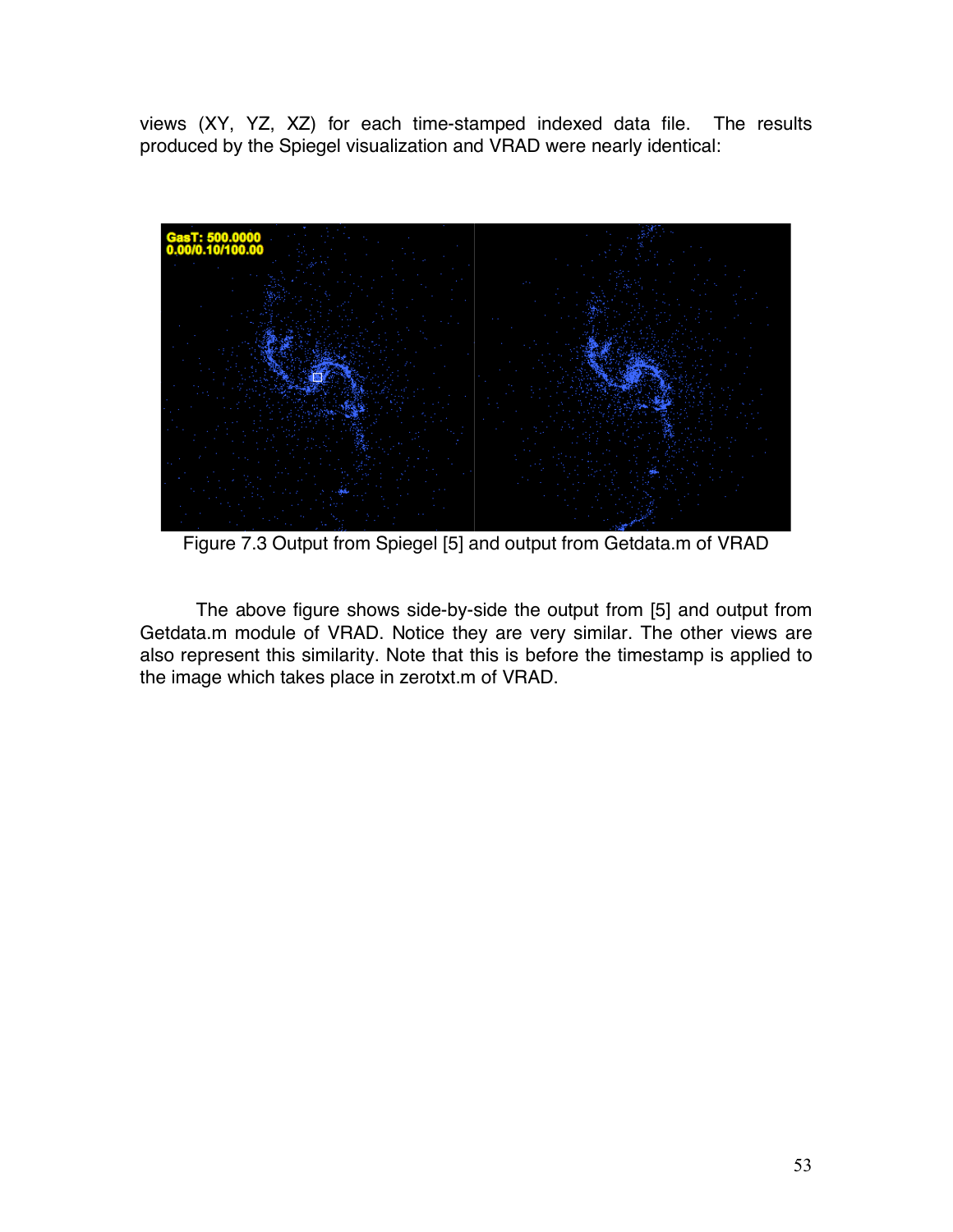

Figure 7.4 Output image Spiegel and VRAD for time index 00500

In contrast is the image above which is the output file resulting from the same time-slice data as both of the previous images. In figure 7.x above we have two images, the first was generated from the Spiegel Visualization system [4] and then run through morph.m (part of VRAD). The second image was generated from the raw data output of the GRAPEcluster through VRAD. While there are some subtle differences in the final output, the output is fairly consistent. Some of the differences may be a result of scaling.

What we have chosen to implement in VRAD is a special case dimensional reduction done to reduce the run-time complexity of the overall system. Instead of analyzing the entire three-dimensional space we convert the data given to three separate views representing two dimensions each. We have the XY, YZ and XZ views. When looking at the results of the morphological operations on all three views on one thing that is clear is that there does not seem to be very many objects of interested in both the YZ and XZ views. Where we get the most objects of interest is the XY or top view. Thus, under certain conditions we may be justified in viewing and paying closest attention to this view. There are, however, conditions where this reduction may be inappropriate, such as when we have three-dimensional structure of a sphere and we wish to visualize the center. It would be difficult using this view paradigm to accurately represent the inner structure of the data in the manor.

The application of Image Processing and Connected Component analysis within the context of Astrophysical phenomena is, as far as I know, an almost completely open and novel approach to the problem. While other similar simulations have been utilized in the past, it is the data analysis that is different here and the intent is that this analysis will add to our knowledge of the universe.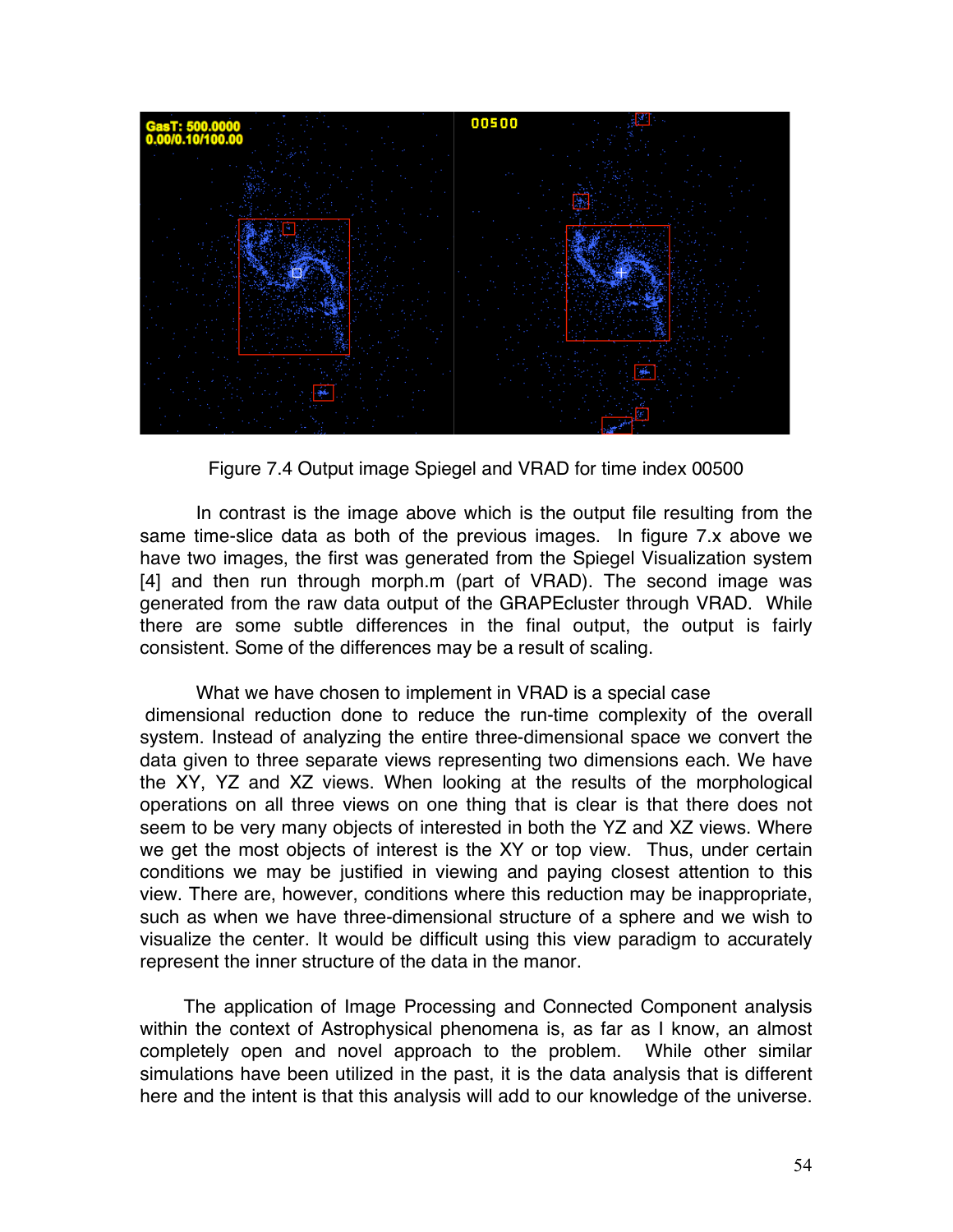Since there are few similar hardware/software simulations available for analysis of the Astrophysics N-Body problem to begin with and with the novel approach outlined for treating the data as an image, almost any venture into the field would necessarily be the exploration of an open problem.

The goal of his approach would be to detect points of "interest" within the output data resulting from running a simulation of the Astrophysics N-Bodied problem using the GRAPEcluster hardware/software [2]. The application of Morphological Image Processing techniques will be applied to the visualized data in order to detect areas of interest within the original data. Several Morphological Image Processing techniques will be used and the results compared in the analysis. The final output of the system will be the x, y and z coordinates of regions of interest and the x-width, y-width and z-width of the parallelepiped that can then be used by Spiegel to focus the camera on.

The Astrophysics N-Bodied problem is one where we wish to study the interactions between N particles in a system. These interactions are governed by the Astrophysical laws and properties and can be calculated. However, as N gets larger the number of calculations that must be made in order to accurately represent these values grows exponentially. Since every particle exerts a force on every other particle the complexity of the computation becomes  $O(N^2)$ . Since a rather large amount of data is produced by this simulation, we wish to have a way to focus on areas of interest that may be present in the data collected. Close to 40GB of data related to the N-Bodied problem, has currently been collected, using the Grape Cluster hardware/software.

One of the goals of this project would be to find the temporal and/or spatial correlation between sets of data in each snapshot over time. This will be achieved by using various morphological techniques in image processing and comparing their results with the current approach of applying computer graphics techniques such as skeletonization and splatting. Once the areas of interest are located, from within the visualization system, we wish to go back and see what this tells us about the structure of our data. MATLAB has a number of built in functions that can aid us in our endeavor to analyze the data to pick out the pieces of information that are important. Since on the order of 40GB is simply too large a data set to be able to visually represent everything, it is our hope that the analysis of the data in this way will yield useful results that can be applied in general to the raw data in order to illuminate those areas which are of interest.

The system will take the data (or visualization of the raw data for simplification) and identify areas of interest within the image visualized. In order to do this we must define what we think is "interesting." Within this context, "interesting" refers to a collection of particles that occupies a relatively small region of the image and appears to be having very close interactions between the particles that are members of the object. Particles that are grouped together in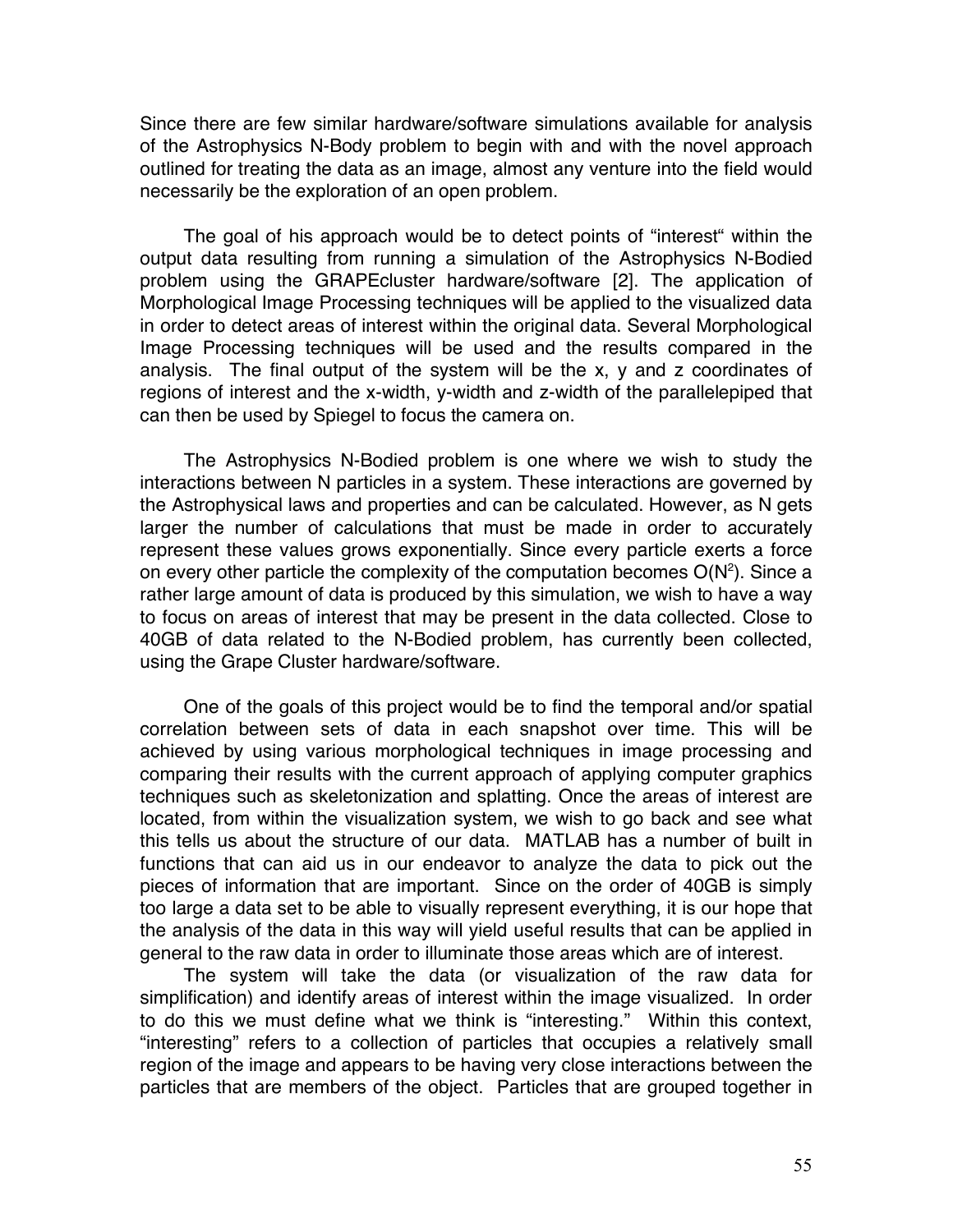this manner may be the result of an astrophysical phenomenon. This information is important to us, so that we can further analyze the nature of the particles' interactions. For example, is a new galaxy forming? Do we have some anomalous astrophysical event occurring? If so, this section of the data can be further analyzed by astrophysicists to yield new information about the nature of galaxy interactions. Another open-ended question in Astrophysics is "How do galaxies form?" With the GRAPEcluster simulation we can gain a great deal of knowledge relevant to the interaction of these particle within the context of galaxy formations. It is possible, therefore, that this data analysis will yield some Knowledge Discovery.

If we can keep track of individual units across time-slices, this will lend itself well to future analysis. We wish to be able to classify objects of "interest". If we apply the morphological operations on a black and white image we can classify objects within the visualized data. The morphological operations discussed below perform bit operations on a black and white image that is the result of converting the original image or plot generated from the Grapecluster data, into a black and white image that will consist of "on" bits and "off" bits. Based on this, we generate new images that we can then perform connected component analysis on to discover our areas of interest. This classification scheme is heavily dependent upon which morphological operations are applied and in what order. The issue of Data Scaling will need to be addressed. In Saliency and Novelty detection events will happen that happen a lot. When something out of ordinary happens we may define this to be of interest. Some interesting events may be the interaction of several particles.

As a "proof of concept" the demo for this system included the following process: read image file in that is the output of the Spiegel visualization system, convert to binary image with pixel values 1 and 0, perform morphological operations, dilate, label the resulting objects in the image, draw bounding box around resulting objects in image, overlay bounding box over original image, showing focus of attention. Do this for each frame represented by approximately 400 .png images. Write the output images into a directory and create a movie based upon those output images. The final deliverable for this Project will read in the raw Astrophysical data itself (that is the output of the Grapecluster Simulation) and graph that data in three dimensions to show not only the length and width of what is deemed interesting, but also how deep the interesting event occurs.

Another consideration to make with this Project is to look at the interaction between particles over time. This may also be of interest. For the purposes of this Project focusing on a subset of the problem of "interest" which is find interesting gas formations. Within the context of this research there are 4 types of particles: Star, Cloud, Gas and Dark Matter. For now, the intent is to focus on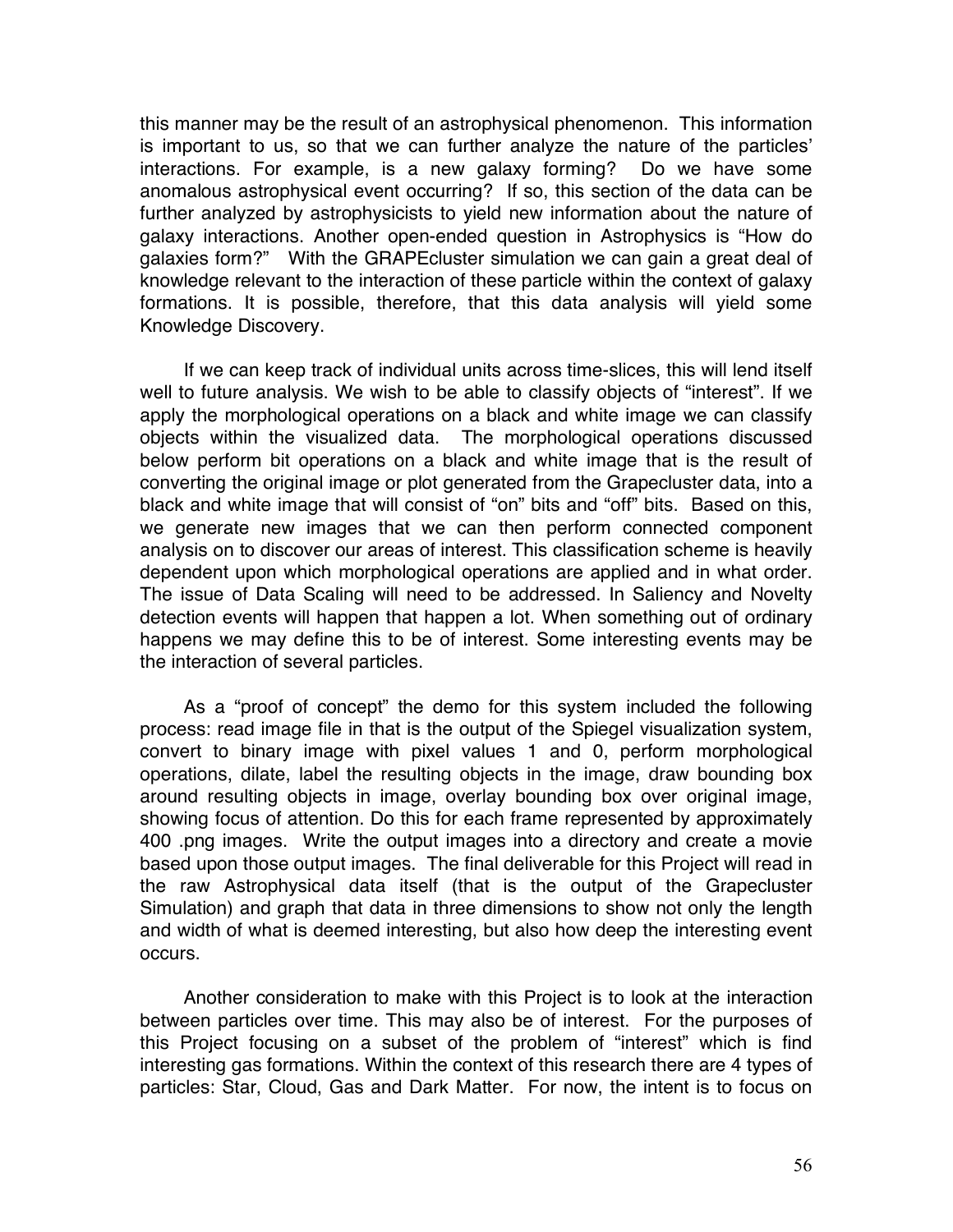Gas particles and groupings of Gas particles that are deemed interesting. The interest value is determined by grouping. This can later be expanded upon once we can better define what we find interesting.

One side-effect of this approach is that it is most useful for tracking local phenomena meaning areas of interest that are confined to a relatively small dimensions as opposed to interesting events that may be occurring over a large area of the image. One way to possibly work around that issue is to use a different combination of morphological operators in order to get a different labeling of our objects of interest.

The projected impact of my intended area of research would possibly be a new understanding of the fundamental ways in which galaxies are formed. By drawing attention to specific regions of interest within our three dimensional space, we can further analyze the interactions between the particles involved and potentially add to the general knowledge of the nature of galaxy formations. Since an exhaustive analysis of all the data points is impractical, the limitation to the further study of only those areas of the data that are interesting will free up time for a more in-depth study of these interactions.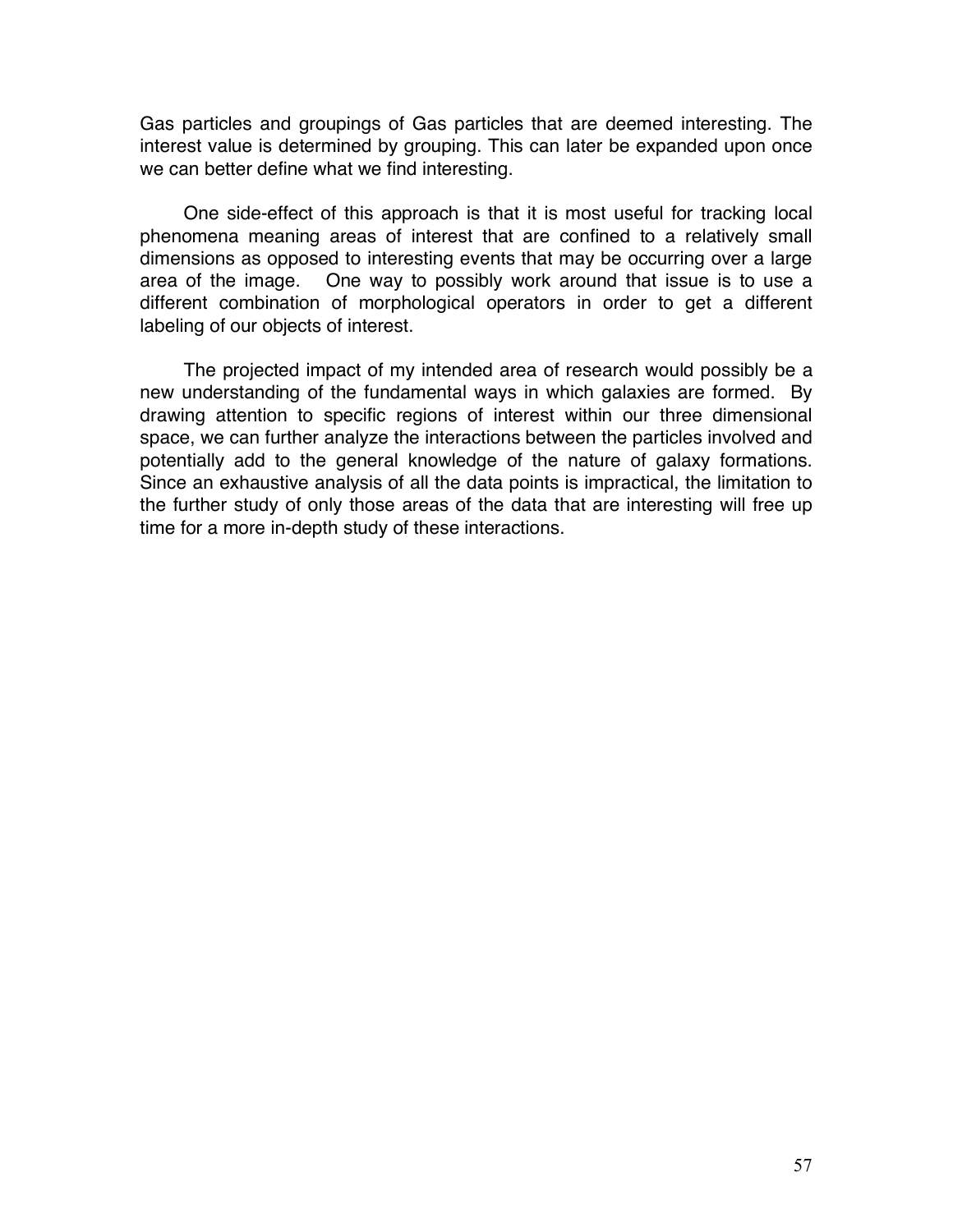# 8. RESEARCH DEPENDENCIES

The Computer Vision and Acoustics Lab (70-3400) in the Golisano College of Computing and Information Sciences at the Rochester Institute of Technology.

- Mac computer with OS X version 10.4.6
	- o Unix derivative: Darwin 8.0
	- o Shell: GNU bash, version 2.05b.0(1)-release (powerpc-appledarwin8.0)
	- o Dual 1.8 GHz PowerPC G5
	- $\circ$  Memory 2.5 GB DDR SDRAM
	- o Model PowerMac 7.2
	- $\circ$  CPU Type PowerPC 970 (2.2)
	- o L2 Cache (per CPU) 512 KB
	- o Bus Speed 900MHz
	- o Graphics Card GeForce FX 5200
		- 64 MB VRAM
		- manufacturer: nVIDIA
- MATLAB for Macs version 7.0.0.19901 (R14)
- Spiegel visualization framework for GRAPEcluster data Visualization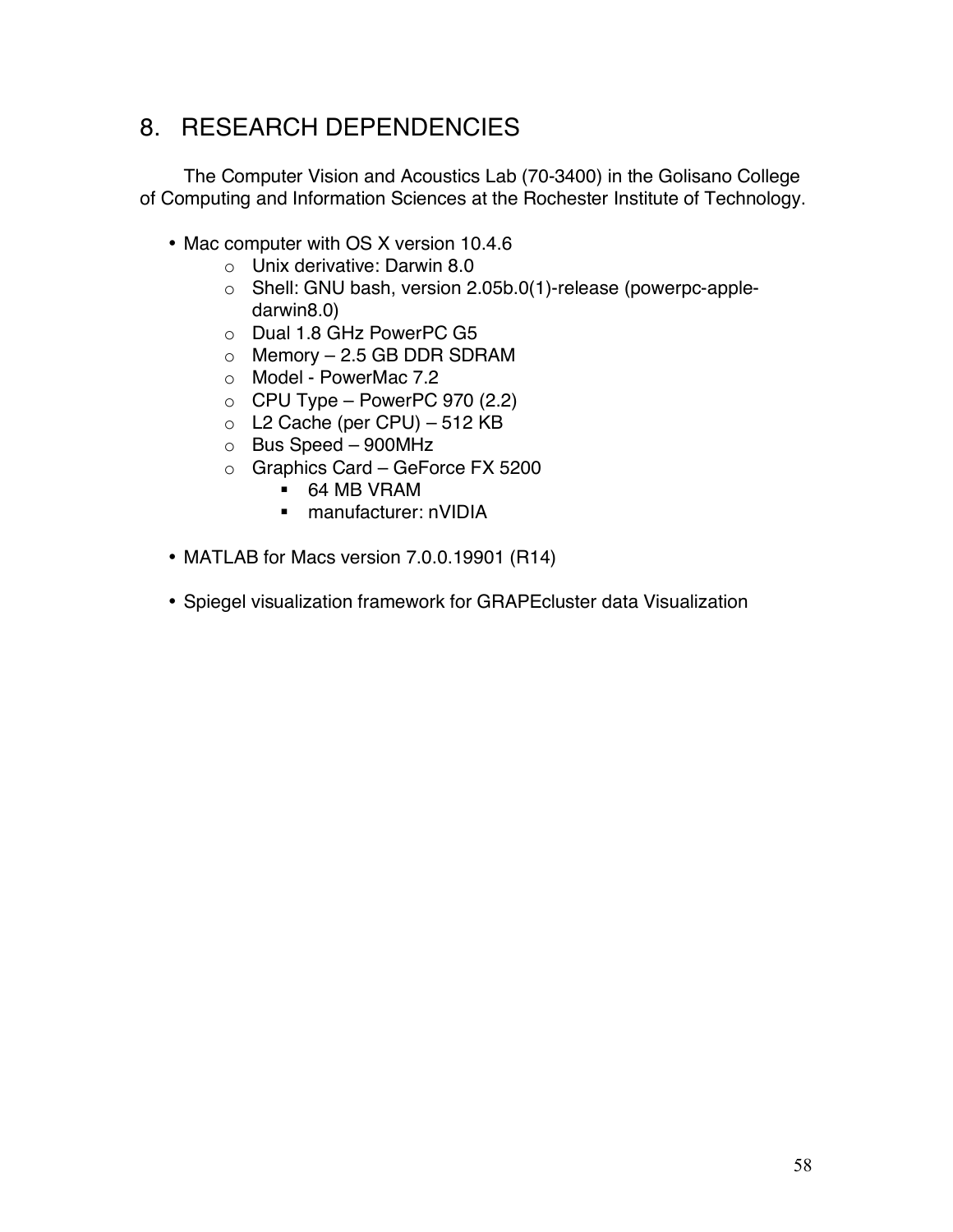## 9. FUTURE WORK

#### 9.1 VRAD

Some future work to be done internally with the VRAD system would include further optimizations of selecting areas of interest based upon which type of particle we are looking for. For example, right now the VRAD system is specifically optimized for the detection of interesting Gas particles. Eventually we would like to be able to select which type of particles (or all of the four different kinds) and determine the areas of interest within each segment of particle-types. In order to do this we must first more thoroughly define what we mean by an "area of interest" especially since with particle types such as Dark Matter which seems to have no definitive structure within this data set representation, it is difficult to ascertain which regions are really areas of interest and which are not.

Another advancement to be made on VRAD would be more robust object tracking that will keep track of the relevant information from frame to frame and be able to track, within a threshold value the probability of an object being in a certain location in the following frame.

As mentioned previously, VRAD does not directly take information from one frame and compare that with the next. Instead we analyze each image file separately. An interesting byproduct of this apparent time-independent analysis is that when we do end up looking at two images side-by-side (for example when we create a time-stamped movie file based on the output images) there does appear to be a very strong correlation of position over time. Future work may focus on a more robust implementation of time-sensitive particle movement as well

What we have chosen to implement in VRAD is a special case dimensional reduction done to reduce the run-time complexity of the overall system. Instead of analyzing the entire three-dimensional space we convert the data given to three separate views representing two dimensions each. We have the XY, YZ and XZ views. When looking at the results of the morphological operations on all three views on one thing that is clear is that there does not seem to be very many objects of interested in both the YZ and XZ views. Where we get the most objects of interest is the XY or top view. Thus, under certain conditions we may be justified in viewing and paying closest attention to this view. There are, however, conditions where this reduction may be inappropriate, such as when we have three-dimensional structure of a sphere and we wish to visualize the center. It would be difficult using this view paradigm to accurately represent the inner structure of the data in the manor. In future versions of VRAD, we would like to do a true three-dimensional analysis using an analogous three-dimensional version of morphological processing that would involve particles at voxel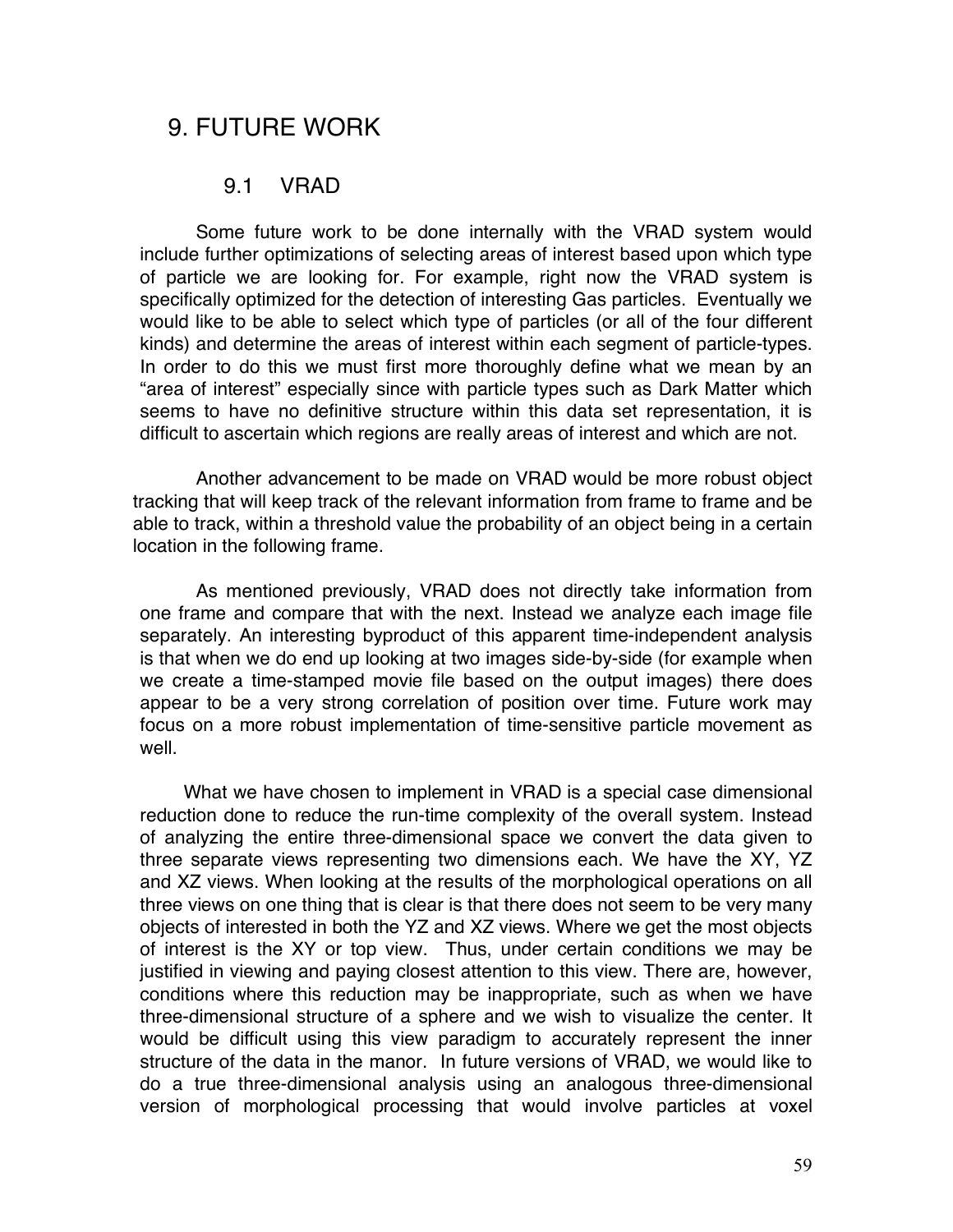locations. In addition, a more thorough and complete analysis of the fourdimensional data, with time included would be a worthy focus of research attention. This will likely be done by utilizing some sort of pre-buffer/post-buffer in order to compare information presented in one time slice to the information that is present in the preceding and following time-slice. This may involve a higherlevel abstraction layer that looks at the output of each image and compares them to see the real evolution of the particles over time as more continuous as opposed to clearly discrete time-slices as the current system analyzes.

Additionally the future plans for VRAD include the ability to analyze and visualize additional attributes of the data. These include, Velocity, Time of Birth, Potential Energy and others. Some additional attributes may be derived as well such as acceleration and resting energy of the particles. The visualization of which, could also prove useful to Astrophysicists.

### 9.2 Spiegel

With the addition of functional object tracking to VRAD the applications within Spiegel are such that we can now look at an object and track that particular object over some time interval that it will remain interesting. Future versions of Spiegel aim at being more interactive for the user to be able to better visualize and explore the data in real-time.

#### 9.3 GRAPEcluster

The long-term effect of this interactivity is hopefully the ability for the end user (Astrophysicist) to be able to determine the presence of before unseen Astrophysical phenomena. With this system we will be able to focus on those segments of the data that provide the most information about the simulation.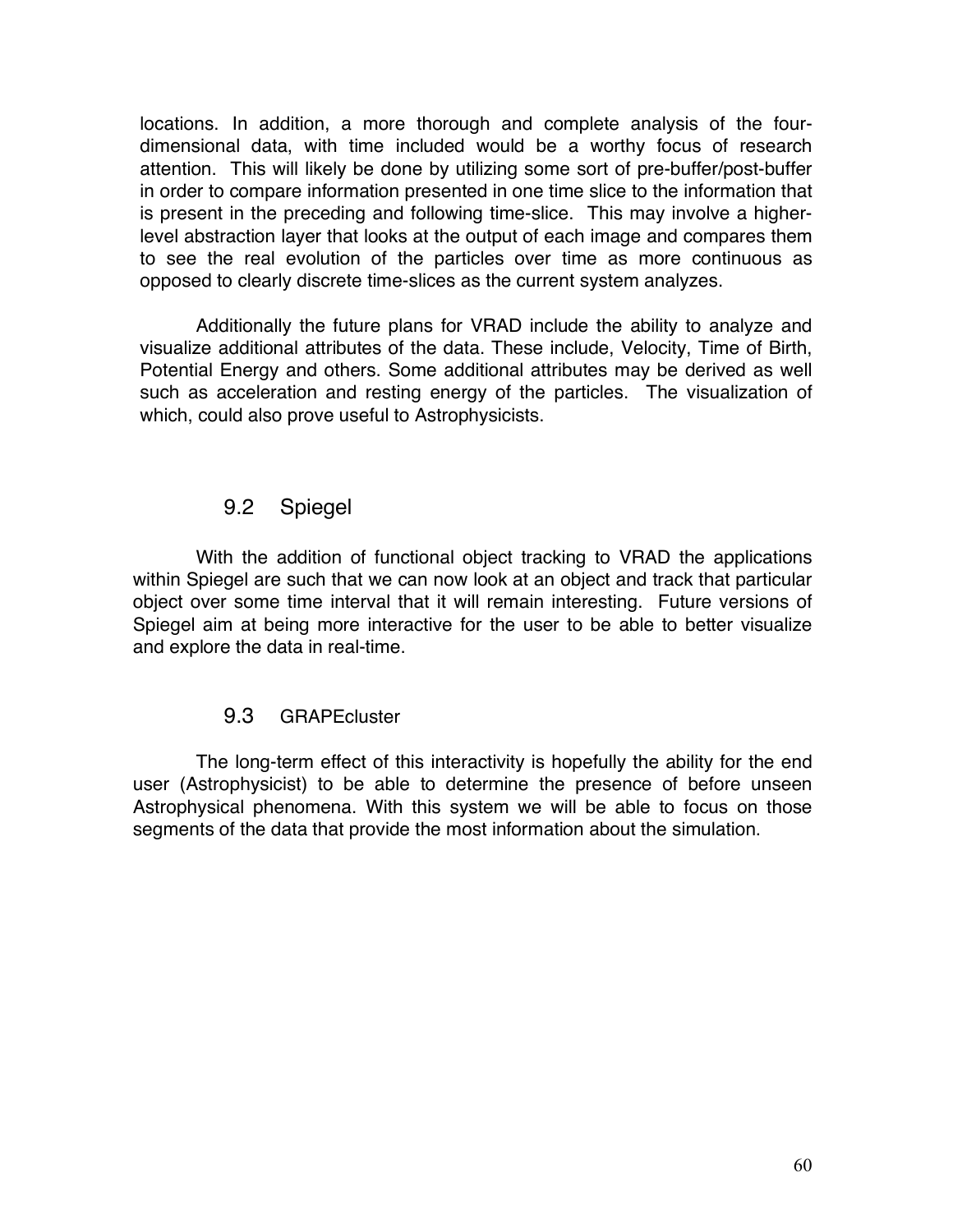## 10. CONCLUSION

This Project's has shown it's primary goal of being able to detect points of interest within the output data resulting from running a simulation of the Astrophysics N-Bodied problem (GRAPEcluster). The data was first read in and parsed according to the type of particle we are interested in. Then, for each time slice, three images were created representing the XY, YZ and XZ plane projections. Next the application of Morphological Image Processing techniques were utilized to the visualized data in order to detect areas of interest. Several Morphological Image Processing techniques were tested in an effort to provide what was believed to be the closest solution involving regions of interest. The final output of the VRAD (Visualization of Raw Astrophysics Data) System was: first a text file that contained the x, y and z coordinates of each region of interest in each time slice that was examined; second, three image files for each timeslice with the 2D regions of interest bounded by a bounding box. In this way the VRAD system can act as a stand-alone program or be used in conjunction with the Spiegel visualization framework.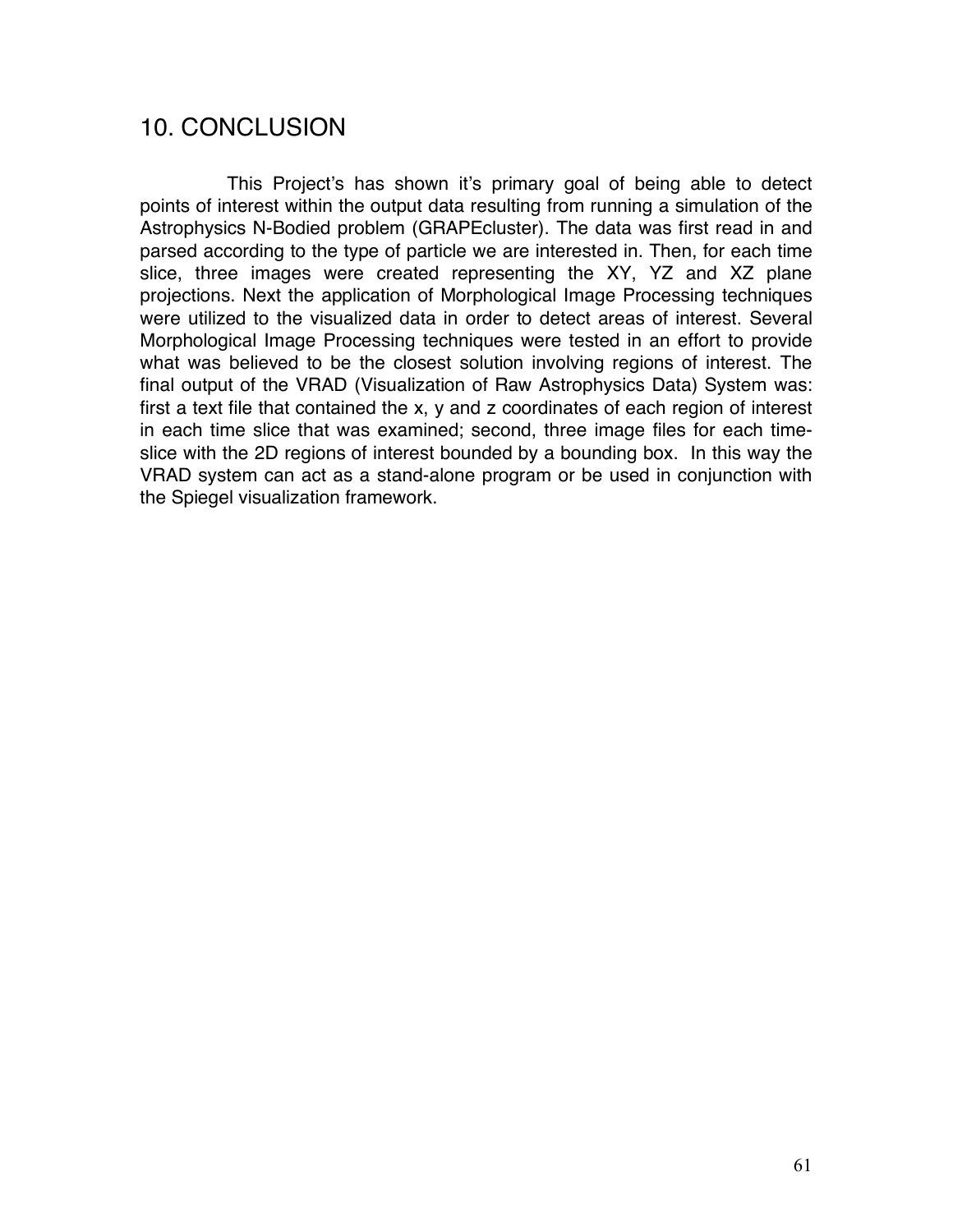# 11. WORKS CITED

[1] Baker, J., Brandt, S., Campanelli, M. "Nonlinear and perturbative evolution of distorted black holes: Odd-parity modes." Physical Review D, Volume 62, 127701. 2000.

[2] Bischoff, H.P., The GRAPE Cluster Project. http:/www.cs.rit.edu/~grapecluster. Date Accessed: 11/25/2006.

[3] Blackston, D., Suel, Torsten. "Hightly Portable and Efficient Implementations of Parallel Adaptive N-Body Methods." 1997.

[4] Dale, E. Adding jogl to spiegel visualization framework. Honors Capstone Project, May 2006.

[5] Dale, E. "Visualizing the Inner Structure of N-Body Data using Splatting and Skeletonization". Master's Thesis. 2006.

[6] Kawai, A., Fukushige, T., Makino, Junichiro. "\$7.0/Mflops Astrophysicsal N-Body Simulation with Treeecode on GRAPE-5". ACM 1999.

[7] Liu, P., Bhatt, S.N. "Experiences with Parallel N-Body Simulation". SPAA. 1994.

[8] McCormick, B.H. "Visualization in Scientific Computing". Computer Graphics 21, 6. ACM SIGGRAPH. November, 1987.

[9] Paskali, J. "Master's Thesis (Draft): IVEE: Interesting Video Event Extraction". December, 2006.

[10] Salmon, J.K., Warren, M.S. "Astrophysical N-Body Simulations Using Heirarchcal Tree Data Structure." Conference on High Performance Networking and Computing archive. Proceedings of the 1992 ACM/IEEE conference on Supercomputing table. Pages: 570 – 576. 1992

[11] Singh, J.P., Hennessy, J.L., Gupta, A. "Implications of Hierarchical N-Body Methods for Multiprocessor Architectures". ACM Transactions on Computer Systems, Vol 13, No 2. May 1995.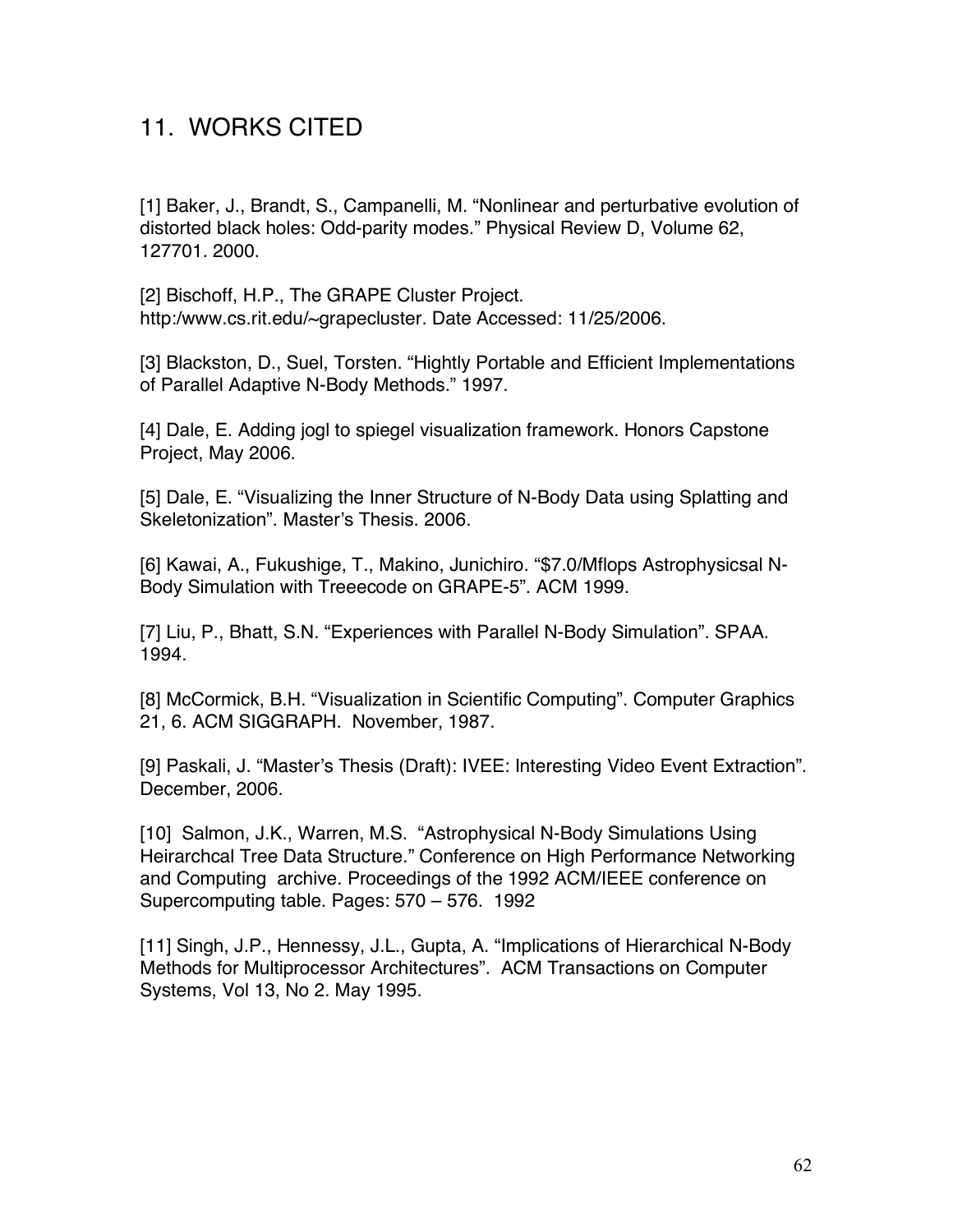### APPENDIX: DELIVERABLES

### VRAD – UNIX script:

```
#!/bin/bash
# Usage: ./vrad
# Author: T.J. Borrelli
# set matlab path
PATH=$PATH:/Applications/MATLAB7/bin
# parse data (./parse 2000 for all )
./parse 2000
echo "Finished parsing..."
echo ""
echo "Beginning MATLAB..."
# run matlab with getdata and morph on each data file
matlab -r "run; exit"
echo "MATLAB finished execution"
echo ""
# remove unnecessary files
echo "removing data*.png files in current directory"
rm -rf data*.png
# created output text file in correct format
# cat -n outputfile.txt > outputfile.tmp
mv outputfile.txt ./TJOUTPUT
# post processing
cat ./TJOUTPUT/outputfile.txt | grep XY | awk '{print $1 " 
" $3 " " $4 " " $5 " " $6 " " $7 " " $8 " " $9}' > 
./TJOUTPUT/XYall
# bring up MATLAB again for post processing
matlab -r "postpro;exit"
# formatting
cat -n ./TJOUTPUT/object.txt > ./TJOUTPUT/object.tmp
a=$'\041id'
b=$'\040obj\100'
k=$'from\100'
```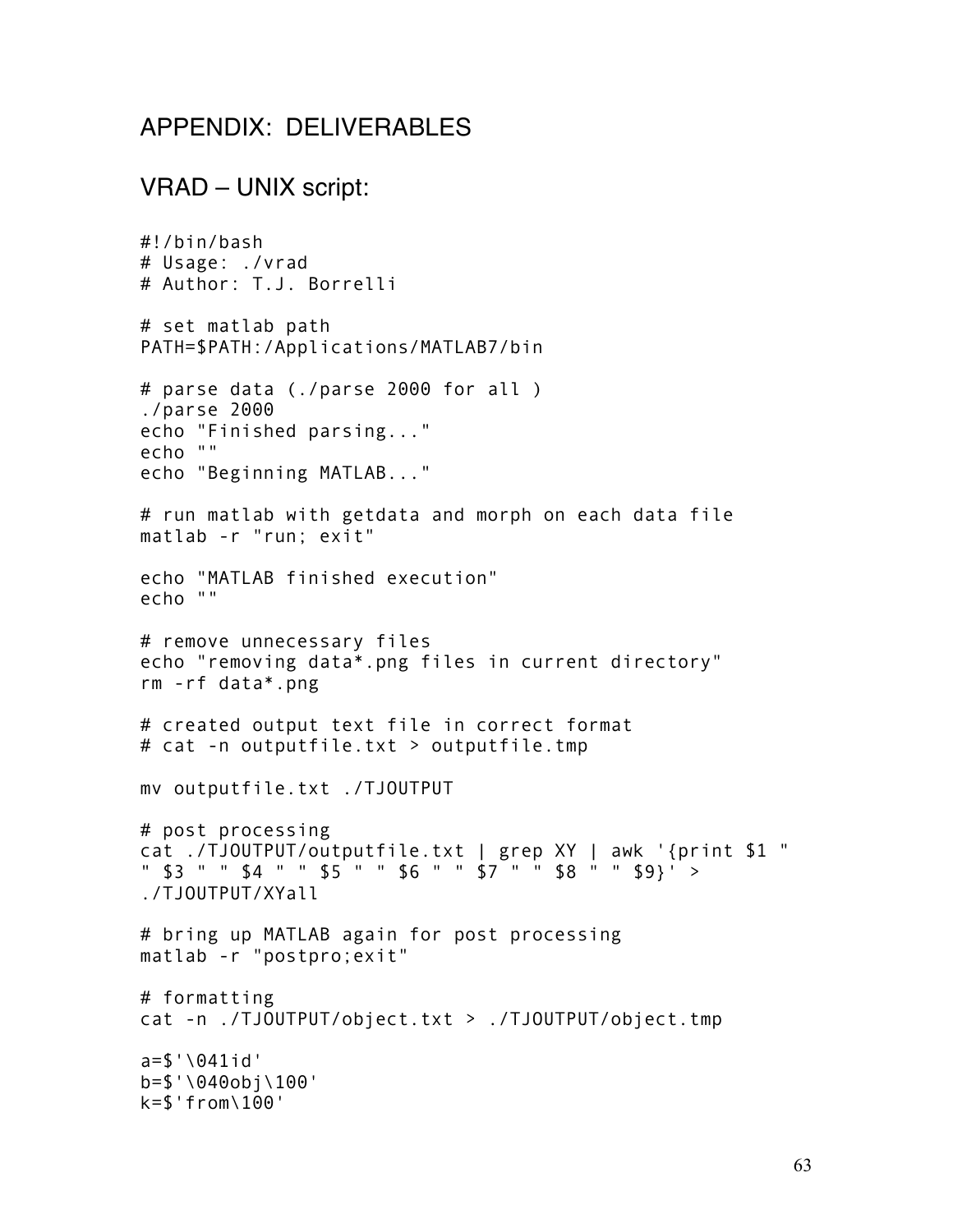c=\$'view\100'  $d=$   $f'$  t \100' e=\$'x\100'  $f=$   $\frac{100'}{100}$  $g = $'Z \setminus 100'$ h=\$'xlen\100' i=\$'ylen\100' j=\$'zlen\100' z=\$a\$b\$k\$c\$d\$e\$f\$g\$h\$i\$j filename="./TJOUTPUT/object.tmp" cat - \$filename<<<\${z} > ./TJOUTPUT/object.tmp2 tr '@' '\t' < ./TJOUTPUT/object.tmp2 > ./TJOUTPUT/object.tmp3 sed 's/!/ /g' < ./TJOUTPUT/object.tmp3 > ./TJOUTPUT/object # clean up rm -rf ./TJOUTPUT/object.tmp rm -rf ./TJOUTPUT/object.tmp2 rm -rf ./TJOUTPUT/object.tmp3 rm -rf ./TJOUTPUT/object.txt mkdir ./TJOUTPUT/XY mkdir ./TJOUTPUT/XZ mkdir ./TJOUTPUT/YZ rm -rf ./TJOUTPUT/object.txt rm -rf ./TJOUTPUT/XYall rm -rf ./TJOUTPUT/outputfile rm -rf ./TJOUTPUT/finalout.txt mv ./TJOUTPUT/data\*\_XY.png ./TJOUTPUT/XY mv ./TJOUTPUT/data\*\_XZ.png ./TJOUTPUT/XZ mv ./TJOUTPUT/data\*\_YZ.png ./TJOUTPUT/YZ

echo "" echo "completed execution!"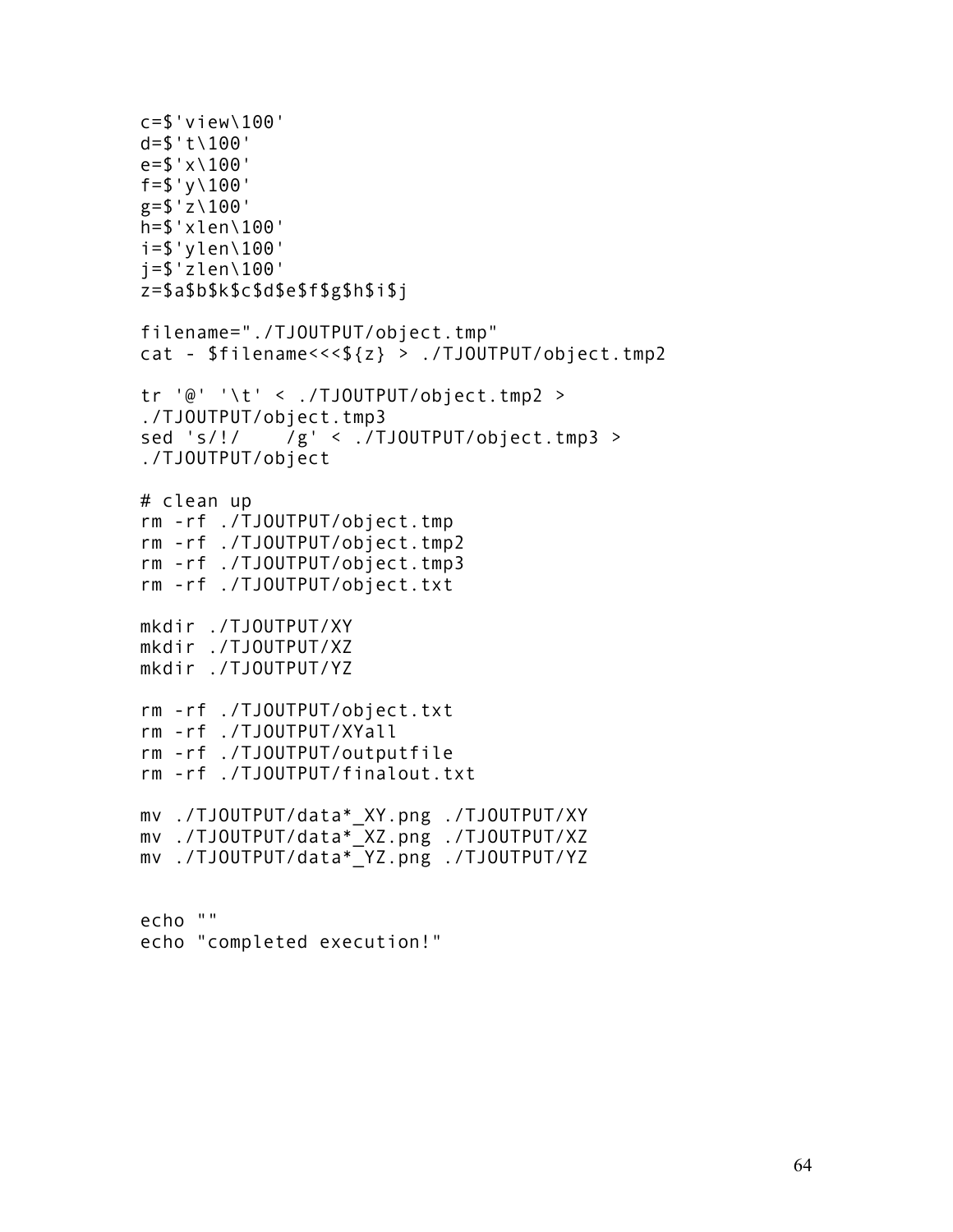### Parse – UNIX script

```
#!/bin/bash
# Usage: ./parse stop_time (if none is entered just parses 
1st entry)
# Author: T.J. Borrelli
# /Data/snap mw interact2b/mw xxxxxmyr.dat
# dir = /Data/snap_mw_interact2b
# clean up data directory 
echo "removing files in ./Data directory"
rm -rf ./Data/*.txt
# stop_time 
timeval=$1
# read the raw data files and write to local file 
for (i=0; i \le i \text{imeval}; i+=5); do
interval=`printf "%05g" $i`
echo "reading 
/Data/snap_mw_interact2b/mw_${interval}myr.dat"
echo "writing ./Data/data${interval}.txt"
# parse $18==1 for star particles
# parse $18==2 for cloud particles
# parse $18==3 for gas particles
# parse $18==4 for dark matter 
# corrected parser for x y z
cat /Data/snap_mw_interact2b/mw_${interval}myr.dat | awk 
'$18==3' | awk '{print $3 " " $4 " " $5}' >
./Data/data${interval}.txt
echo ""
done
echo "regular execution"
```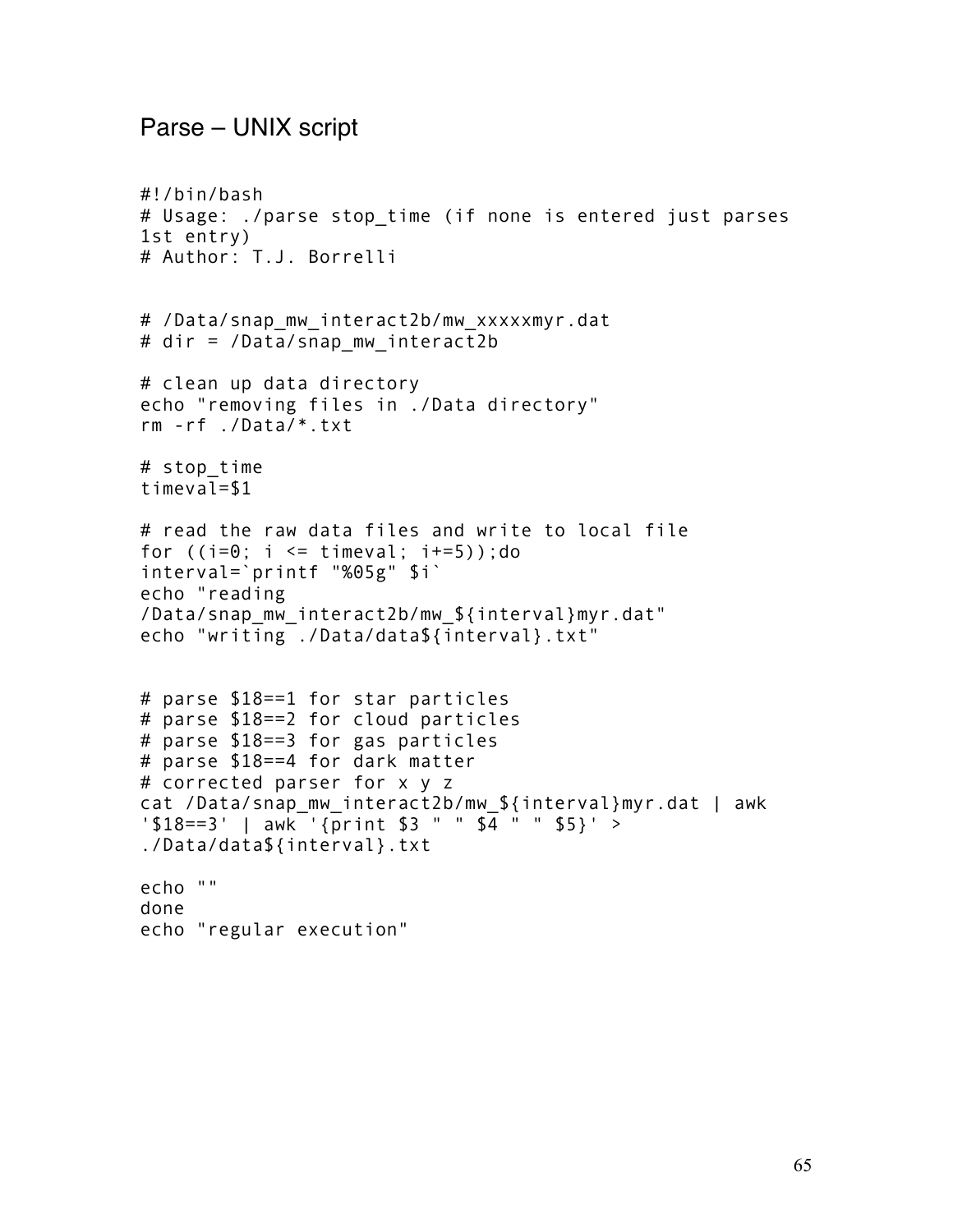## Getdata.m – MATLAB file

```
function [] = getdata(varargin)
% Usage: getdata(filename)
% converts raw text data to image file
% Author: T.J. Borrelli
% x and y resolution on image
%print-out default for command-line
%rows = 432;%<math>cols = 576</math>;res = 350;
if (nargin == 0)
     inputfilename = 'data00000.txt';
elseif (nargin == 1) 
    inputfilename = varaging{1};
else
     error('Usage Error');
end
a=[];
b=[];
C = [];
% data in form of 'data00000.txt'
[fid, mes] = fopen(['./Data/' inputfilename]);
in = fscan f(fid, '%g');
% separate x, y and z out into arrays from file input
for i=1:numel(in)
    if( mod(i, 3) == 1)
        a = [a \in (i)];
    elseif(mod(i, 3) == 2)b = [b \text{ in}(i)];
    elseif(mod(i,3) == 0)
        c = [c \in in(i)]; end
end
```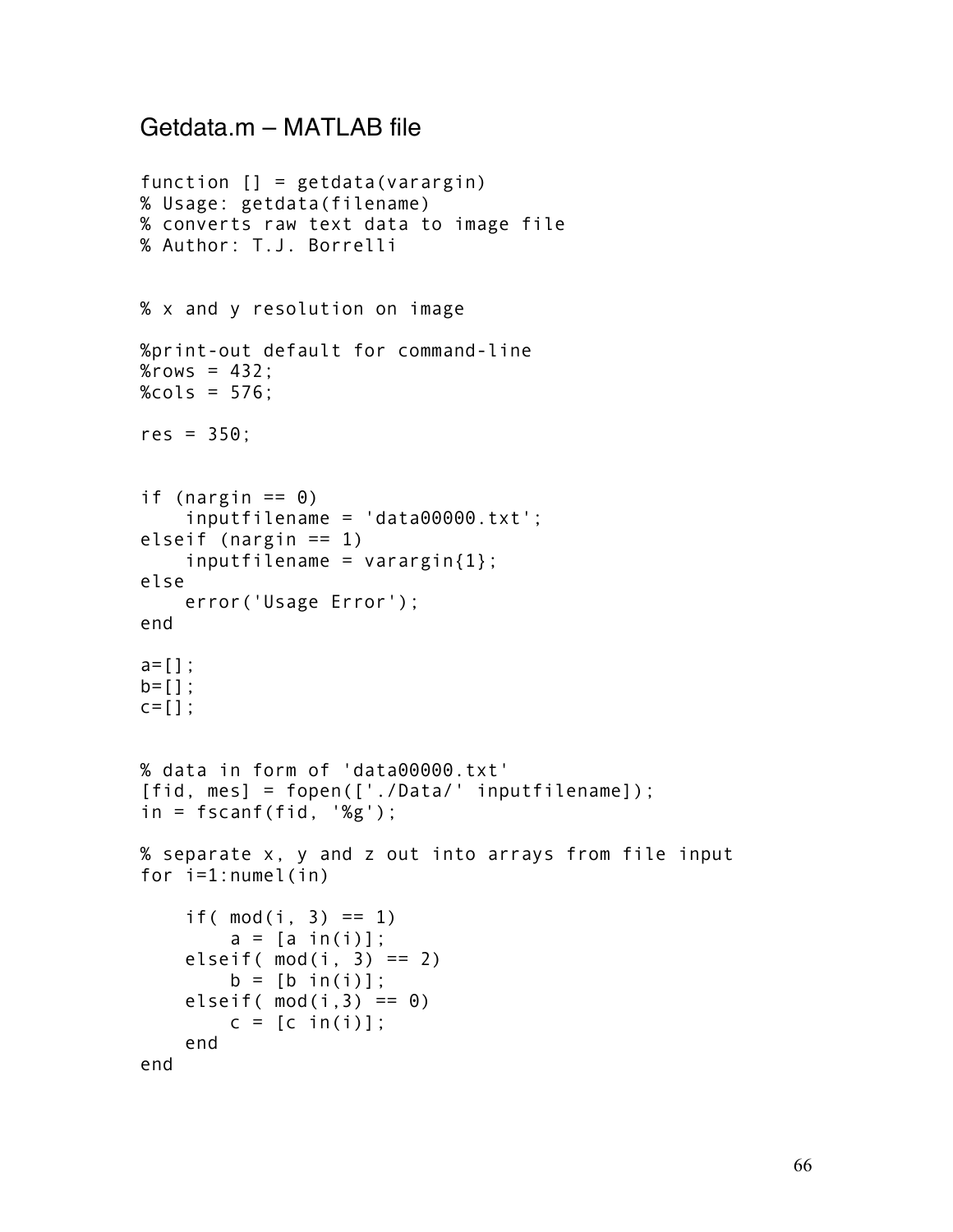```
% create image representing the spatial locations of the 
particles
newimg = zeros(res, res, 3);% need a constant location to look at so that when images 
are combined
% to create movies it isn't jumpy
min a = -50;
max a = 50;
min b = -50;
max b = 50;
min c = -50;
maxc = 50;
% for each particle present convert to pixel location
for i=1: numel(a)
     % this is for xy (TOP)
    pixely = round(res*(-1*a(i)-min a)/(max a - min a));
    pixelx = round(res*(b(i)-min b)/(max b - min b));
     % try for xz 
    %%pixely = round(res*(-1*a(i)-min a)/(max a - min a));
    %%pixelx = round(res*(c(i)-min c)/(max c - min c));
     % now try for yz
    %pixely = round(res*(-1*b(i)-min b)/(max b- min b));
    %pixelx = round(res*(c(i)-min c)/(max c - min c));
     % error checking, can't have pixel values less than 0
    if (pixelx \leq 0)
        pixelx = 1;
     end
    if (pixely <= 0)pixely = 1;
     end
     if (pixelx > res)
        pixels = res; end
     if (pixely > res)
        pixels = res; end
     % make blue somewhat more visible
     % based on spiegel visualization output
    newimg(pixels, pixels, 1) = 46/255;
```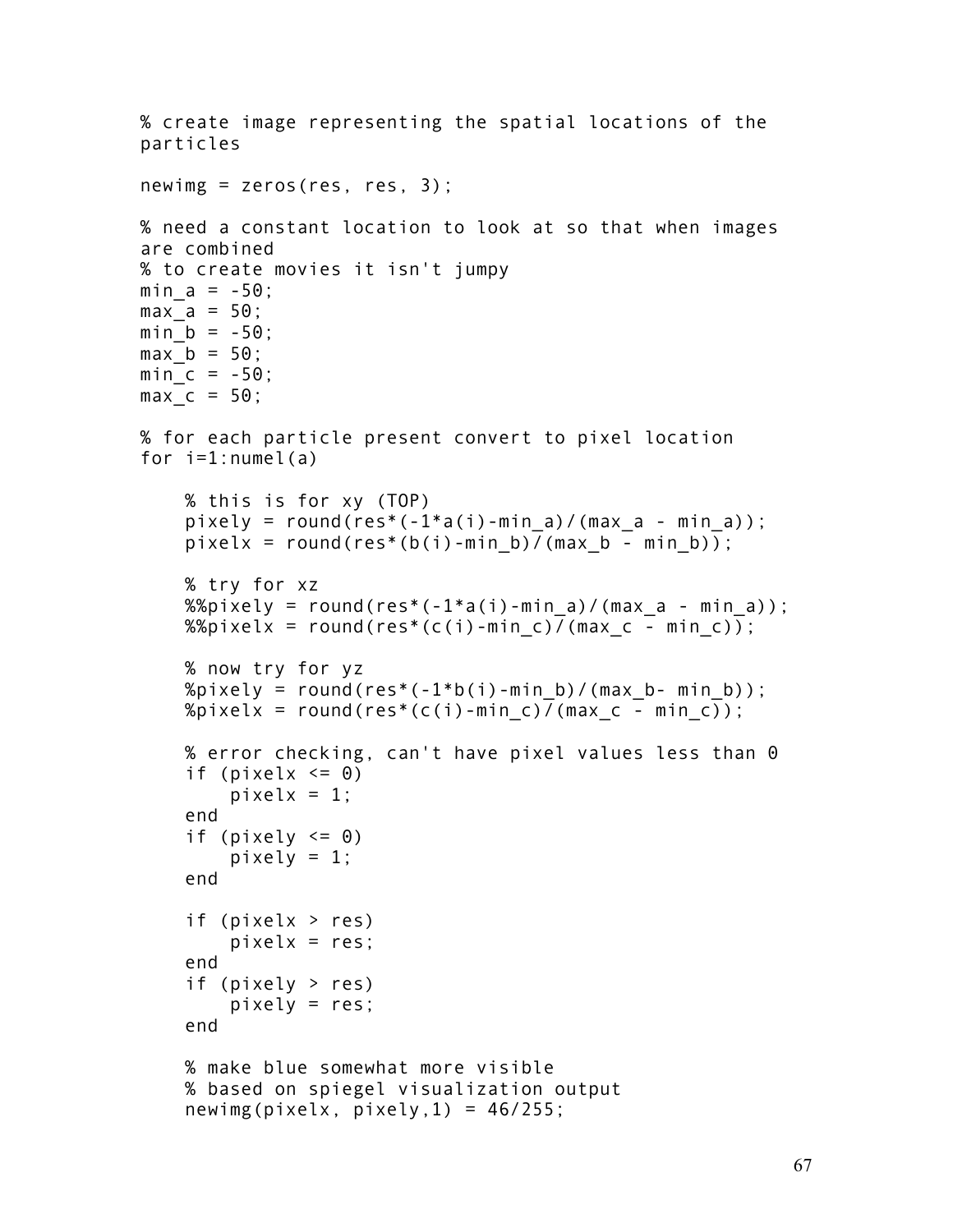```
newimg(pixels, pixels, 2) = 76/255;
    newimg(pixels, plus; poly, 3) = 255/255;end
% show and write the image
imshow(newimg);
imwrite(newimg, [inputfilename(1:(end-4)) '_XY' '.png']);
% do the same for XZ view
newimg = zeros(res, res, 3);for i=1:numel(b) % try for xz 
    pixely = round(res*(-1*a(i)-min a)/(max a - min a));
    pixelx = round(res*(c(i)-min c)/(max c - min c));
    if (pixelx \leq 0)
        pixelx = 1;
     end
    if (pixely \leq 0)
        pixely = 1;
     end
     if (pixelx > res)
        pixels = res; end
     if (pixely > res)
        pixels = res; end
     % make blue somewhat more visible
    newimg(pixels, \nminus pixels) = 46/255;
     newimg(pixelx, pixely,2) = 76/255;
     newimg(pixelx, pixely,3) = 255/255;
end
% show and write the image
imshow(newimg);
imwrite(newimg, [inputfilename(1:(end-4)) '_XZ' '.png']);
% YZ view
newimg = zeros(res, res, 3);for i=1: numel(c)
     % for YZ
```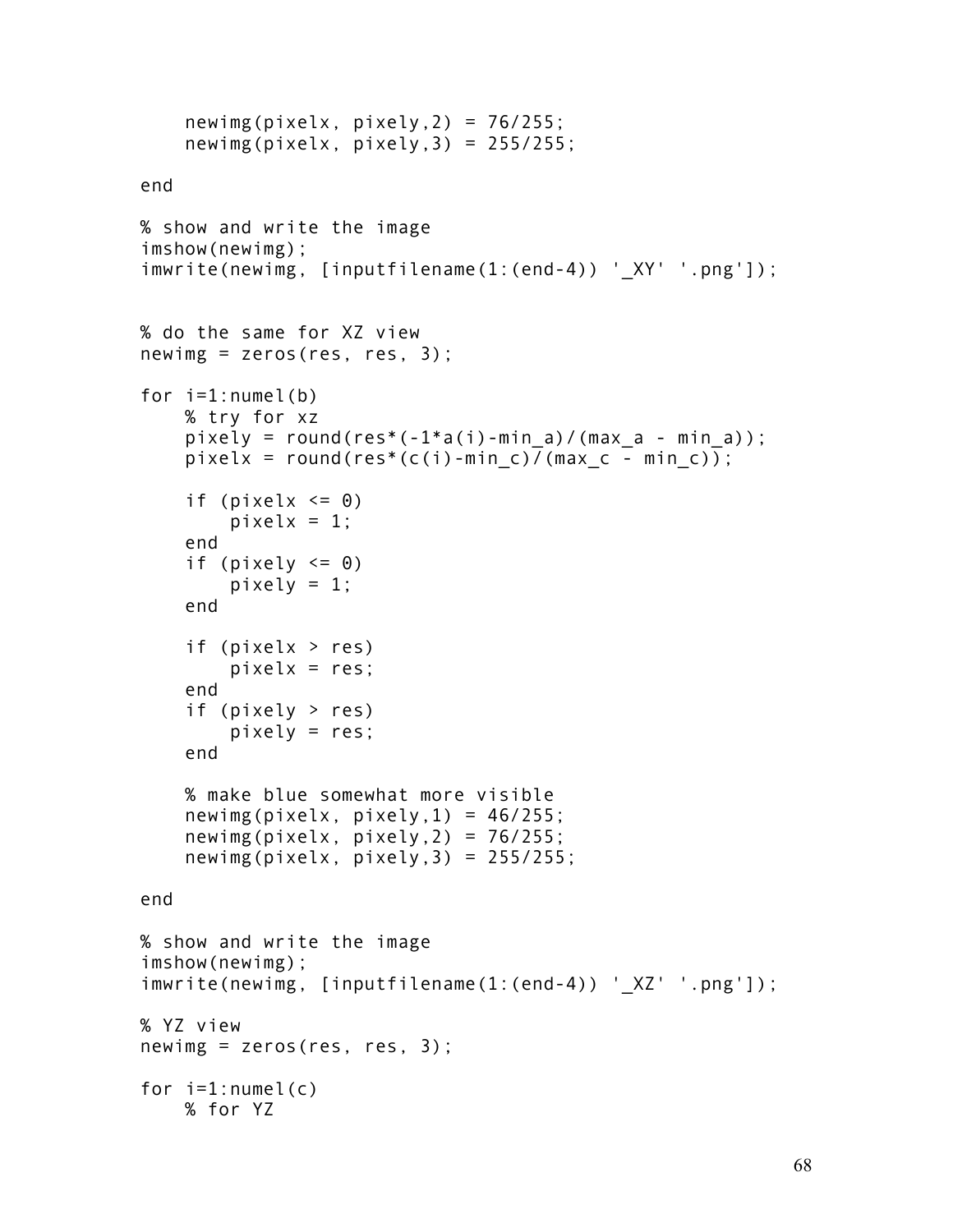```
pixely = round(res*(-1*b(i)-min b)/(max b- min b));
    pixelx = round(res*(c(i)-min c)\frac{1}{\sqrt{2}}(max c - min c));
    if (pixelx \leq 0)
        pixelx = 1;
     end
    if (pixely \leq 0)
        pixely = 1;
     end
     if (pixelx > res)
        pixels = res; end
     if (pixely > res)
        pixels = res; end
     % make blue somewhat more visible
    newimg(pixels, \nminus \night pixely,1) = 46/255; newimg(pixelx, pixely,2) = 76/255;
    newimg(pixels, plus; 3) = 255/255;end
imshow(newimg);
imwrite(newimg, [inputfilename(1:(end-4)) '_YZ' '.png']);
```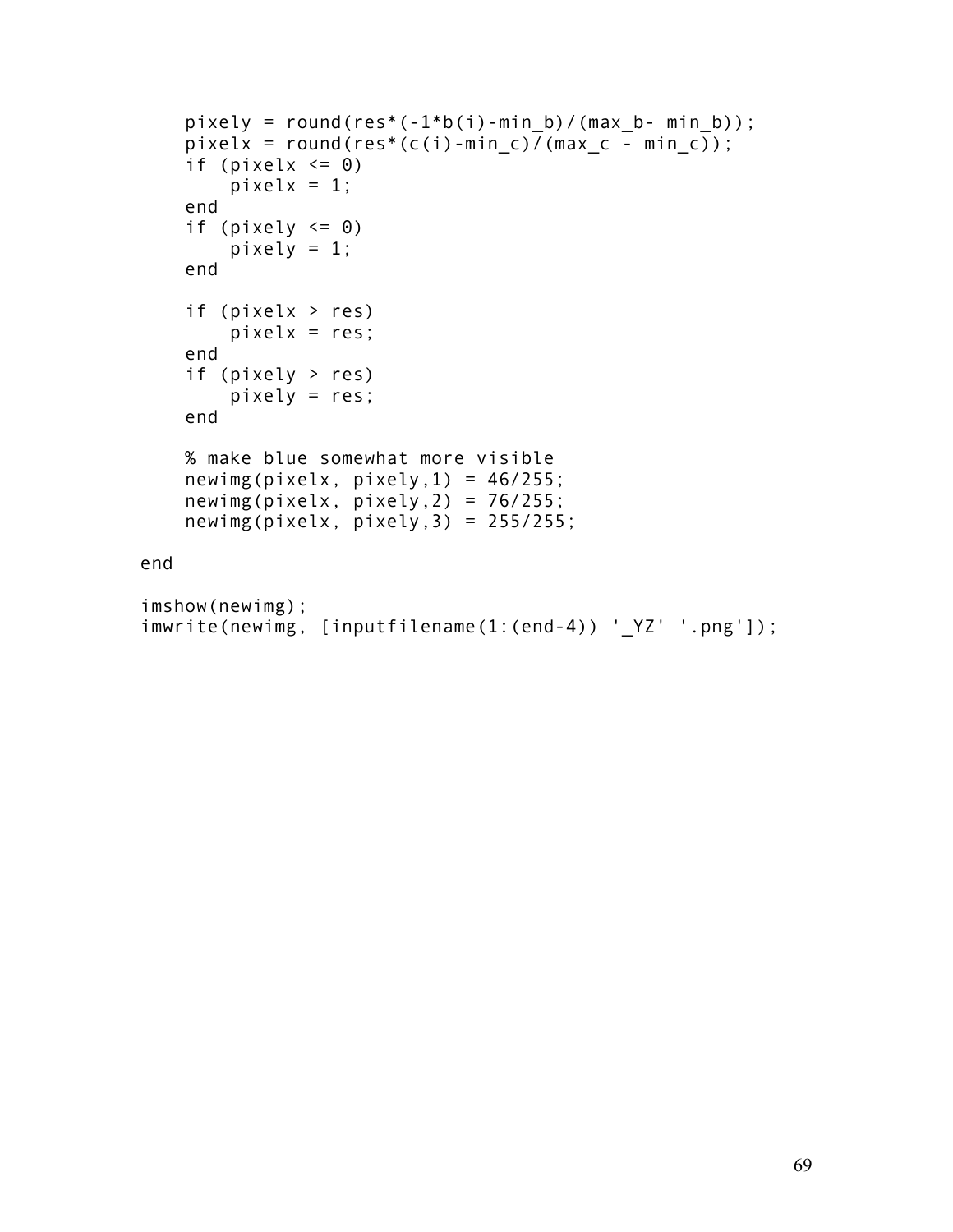### Morph.m – MATLAB file

```
function morph(varargin)
% image morphological operation manipulation function
%
% performs morphological operations on images
% USAGE: morph [-v] inputdir outputdir
% Author: T.J. Borrelli
% get args
y = nargin;
vout = \theta;
rows = 350;
cols = 350;
% morph run with no arguments
if (nargin == 0)
     inputfilename = 'data00000.png';
elseif (nargin == 1)
    inputfilename = varaging{1};
else
     error( 'Usage error');
     %exit;
end
%%%%%%%%%%%%%%%%%%%%%%
image = imread(inputfilename);
%grayscale = rgb2gray(image);bwimg = rgb2gray(image);
% reverse black and white for raw data
%bwimg = im2bw(grayscale);
%bwimg = \simbwimg;
figure, imshow(bwimg);
title('black and white');
% everwhere we had bwimg change to rgb image:
```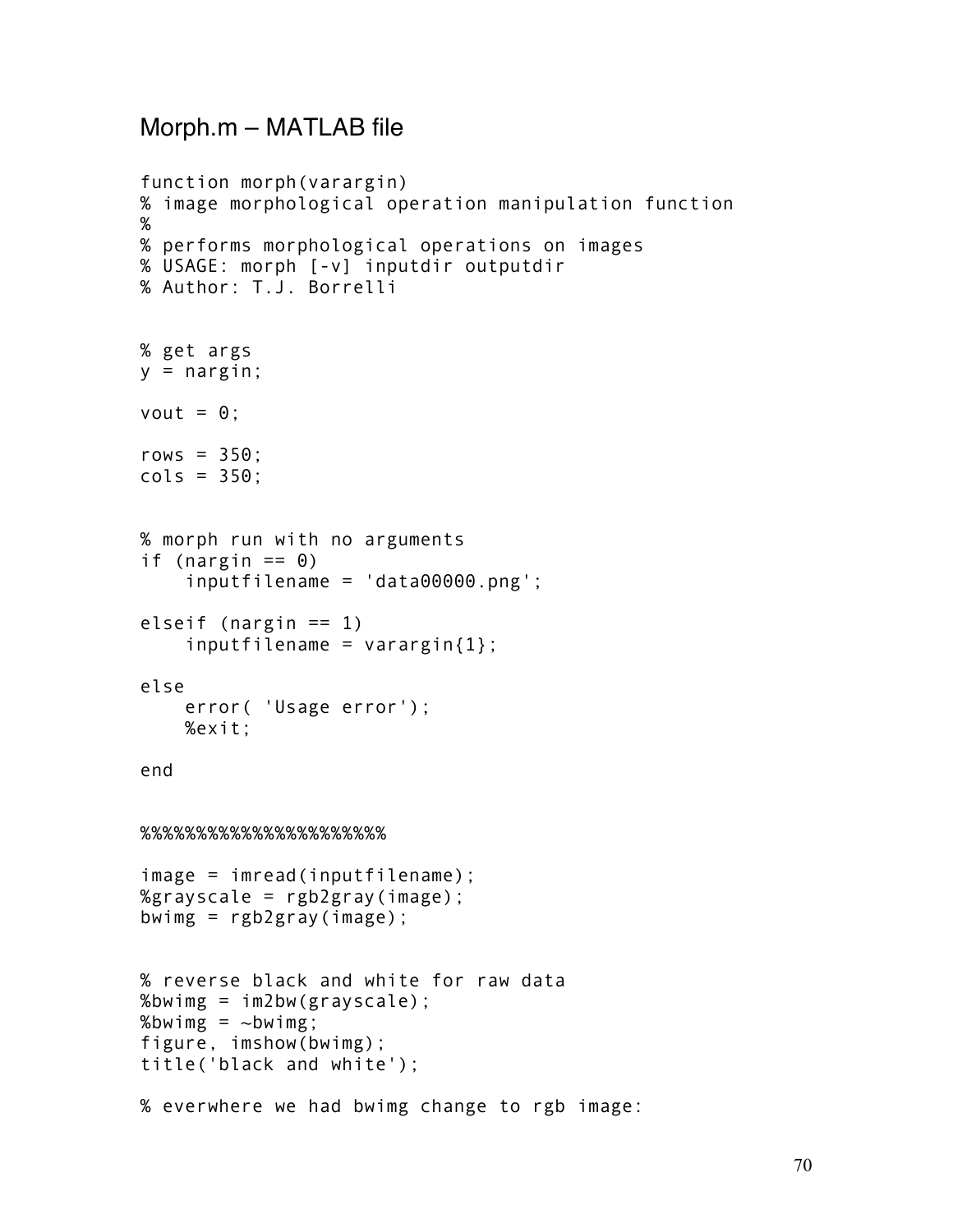```
%newrgbimg = zeros(360, 360, 3);
%newrgbimg = zeros(rows, cols , 3);%newrgbimg(:,:,1) = bwimg;
%newrgbimg(:,:,2) = bwimg;
%newrgbimg(:,:,3) = bwimg;
% make pretty colors (like blue)
% where we have a value ...
% [a, b] = find(newrgbimg(:, :, 1) == 1);% color it blue
%for i=1:numel(a)
    %newrgbimg(a(i), b(i), 1) = 0;
    %newrgbimg(a(i), b(i), 3) = \theta;
% newrgbimg(a(i), b(i), 3) = 255;
%end
% ADD EROSION FOR COMMAND LINE
%bwimg = bwmorph(bwimg, 'erode');
% functions that yield interesting results
imbothat = bwmorph(bwimg, 'bothat');
imtophat = bwmorph(bwimg, 'tophat');
imclean = bwmorph(bwimg, 'clean');
imclose = bwmorph(bwimg, 'close');
immajority = bwmorph(bwimg, 'majority');
imopen = bwmorph(bwimg, 'open');
imremove = bwmorph(bwimg, 'remove');
imskel = bwmorph(bwimg, 'skel');
imspur = bwmorph(bwimg, 'spur');
% functions that do not perform quite as well for this 
application
imthin = bwmorph(bwimg, 'thin');
imthicken = bwmorph(bwimg, 'thicken');
imshrink = bwmorph(bwimg, 'shrink');
imhbreak = bwmorph(bwimg, 'hbreak');
imfill = bwmorph(bwimg, 'fill');
imdilate = bwmorph(bwimg, 'dilate');
imdiag = bwmorph(bwimg, 'diag');
imbridge = bwmorph(bwimg, 'bridge');
imerode = bwmorph(bwimg, 'erode');
```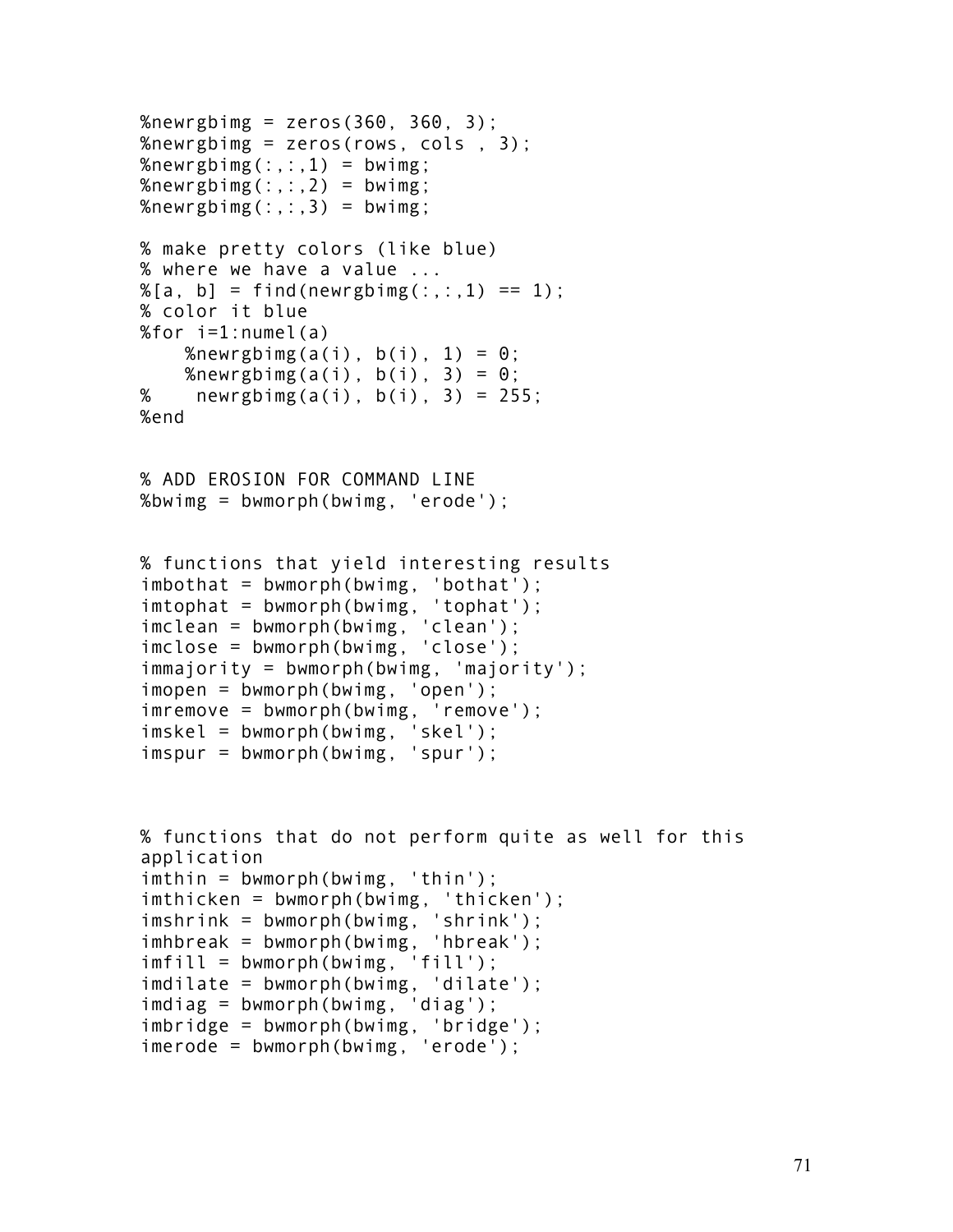```
% majority then fill doesn't work too well
% try majority then thicken
immajoritythicken = bwmorph(immajority, 'thicken');
% and majority then dilate 2x
immajoritydilate = bwmorph(immajority, 'dilate', 2);
% majorith then dilate 4x
immajority4dilate = bwmorph(immajority, 'dilate', 4);
immajority6dilate = bwmorph(immajority, 'dilate', 6);
%%%%%%%%%%%%%%%%%%%%%%%%%%%
%Usable morphological functions
% figure, imshow(imbothat);
% title('bothat');
% 
% figure, imshow(imclean);
% title('clean');
% 
% figure, imshow(imopen);
% title('open');
% 
figure, imshow(immajority);
title('majority');
%%%%%%%%%%%%%%%%%%%%%%%%%%
%figure, imshow(imtophat);
%title('tophat');
%figure, imshow(imclose);
%title('close');
%figure, imshow(imbridge);
%title('bridge');
%figure, imshow(imremove);
%title('remove ');
%figure, imshow(imskel);
%title('skel');
%figure, imshow(imspur);
```

```
%title('spur');
```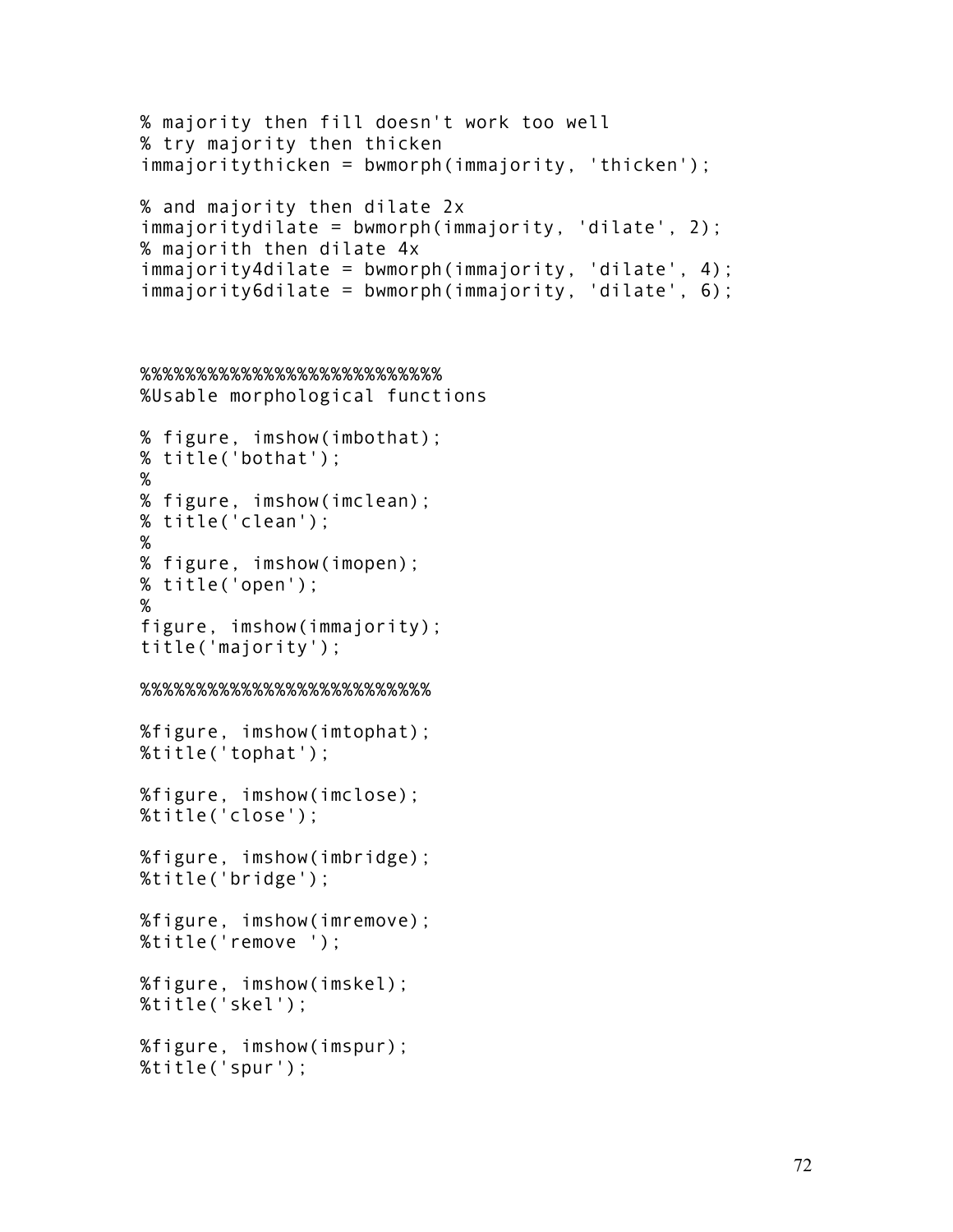```
%show the results of some morphological functions
figure, imshow(immajoritythicken);
title('majority then thicken');
%%%%%%%%%%%%%%%%%%%%%%%%%%%%%%%%%%%%
% uncomment the for "verbose" output
%figure, imshow(immajority4dilate);
%title('majority then dilate 4x');
figure, imshow(immajority6dilate);
title('majority then dilate 6x');
%fix to prevent objects that touch the edge to fail 
detection
c = number (immajority6dilate(1,:));r = number (immajority6dilate(:,1));%immajority6dilate(1, 1:350) = 0;
immajority6dilate(1, 1:c) = \theta;
%immajority6dilate(1:350, 1) = 0;
immajority6dilate(1:r, 1) = 0;
%immajority6dilate(350, 1:350) = 0;
immajority6dilate(r, 1:c) = 0;
%immajority6dilate(1:350, 350) = 0;
immajority6dilate(1:r, c) = 0;
IM = bwlabel(immajority6dilate);
map = [ 0 0 0; jet(5)];
fid = fopen('outputfile.txt','a');
%fwrite(fid, ul_corner_x, 'double');
% WE WANT TO OUTPUT TO A FILE IN THIS ORDER:
% id; t; x; y; z; lenx; leny; lenz; 
%%fprintf(fid, 'id\tt\tx\ty\t z\tlenx\t leny\t lenz\n');
stats = regionprops(IM, 'BoundingBox');
```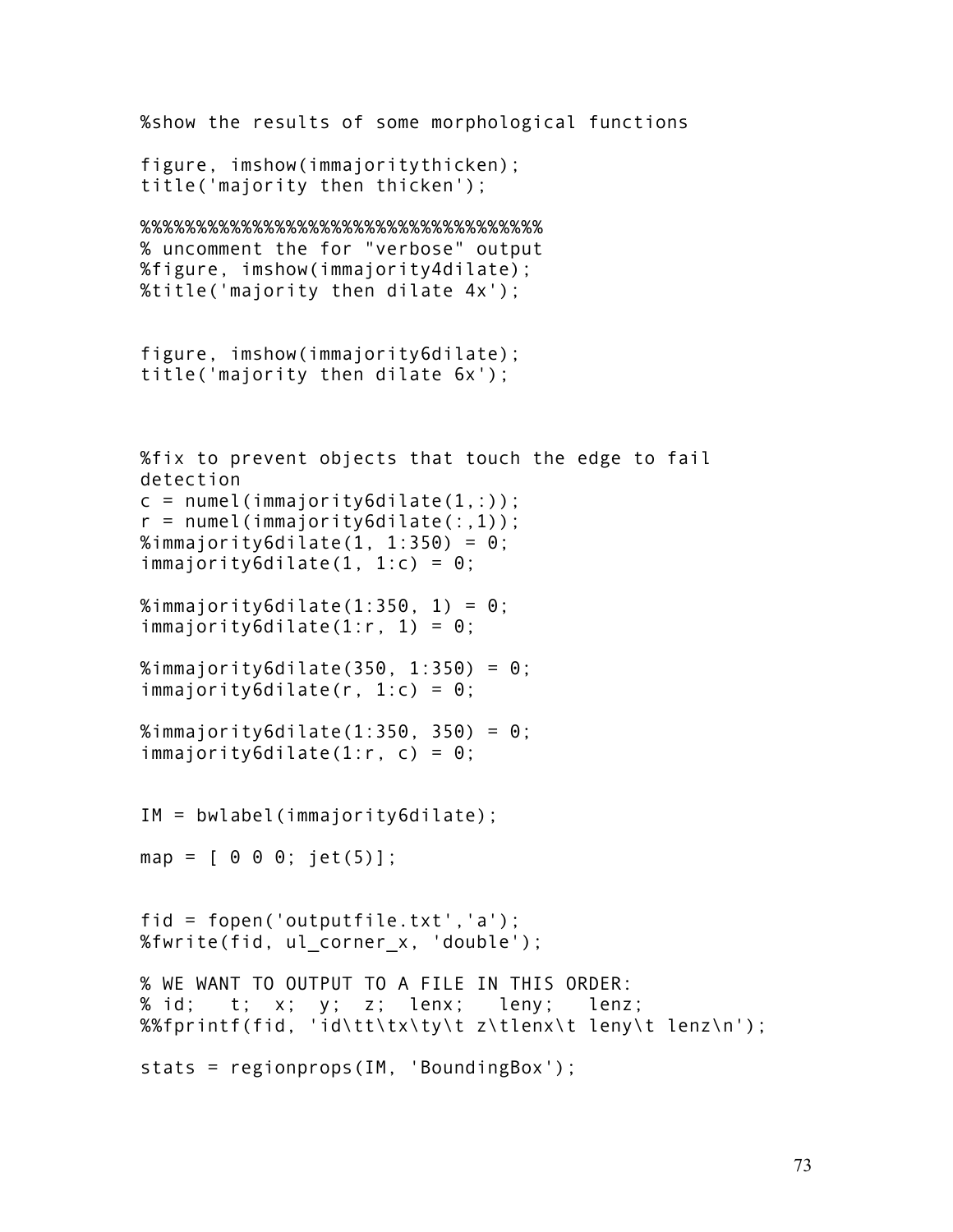```
% for each object, draw bounding box
for i = 1: numel (stats)
    ul corner x = round(stats(i)).BoundingBox(1));
    ul corner y = round(stats(i)).BoundingBox(2));
    x width = round(stats(i).BoundingBox(3));
    y width = round(stats(i).BoundingBox(4));
     % pixel value/res is a percentage
     % multiply times the range in the data (max-min) and 
add the minimum position
     % to arrive at location in x, y, z space...
     % Invert the formula from Getdata
    %output x = ul corner x/rows * 96.76 + -48.483;
    output x = 50 - ul corner x * 100/rows;
     % this is "y"
    %output y = ul corner y/cols * 96.338 + -48.1920;
    output y = ul corner y*100/cols + -50;
     % this is "z"
    %output z = \text{mean}(c)output z = .0297;
    % "x" length -- * range(a)xlen = x width/rows * 100; % "y" length -- * range(b)
    ylen = y width/cols * 100;
     % "z" length - std(c)
    zlen = 5.4763;time = inputfilename(5:(end-4));
    view = time((end-1):end):time = time(1:(end-3));
     %TAB DELIMITED DATA 
     fprintf(fid, '%i\t', i);
     fprintf(fid, '%s\t', view); 
     fprintf(fid, '%s\t', time);
    if ( inputfilename(11:(end-4)) == 'XZ') {
        fprintf(fid, '%6.2f\t', output_x);
       for intf(fid, '%6.2f\t', output z);
       fprint(fid, '%6.2f\', output_y);
        fprintf(fid, '%6.2f\t', xlen);
```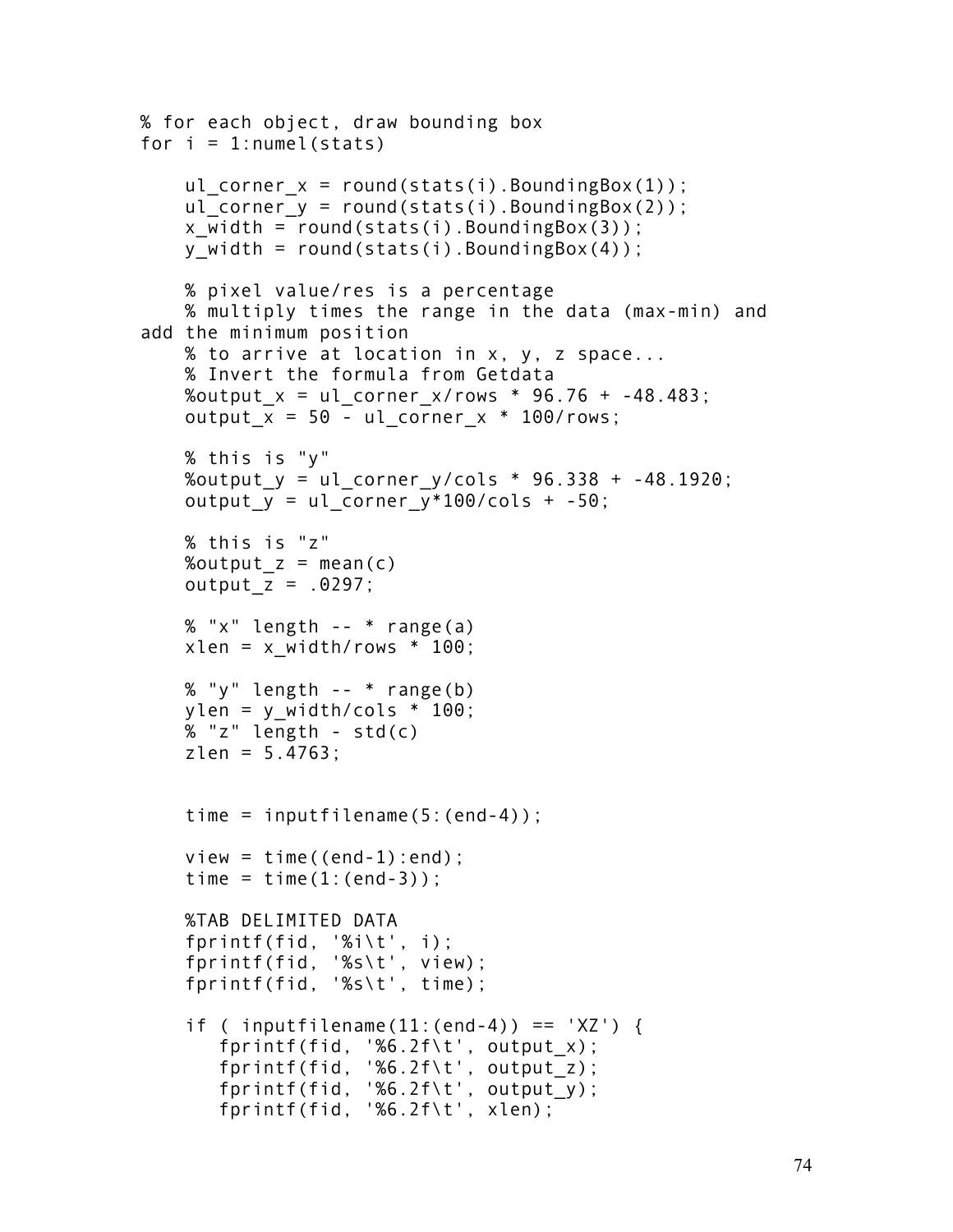```
 fprintf(fid, '%6.2f\t', zlen);
        fprintf(fid, '%6.2f\t\n', ylen);
     };
    elseif ( inputfilename(11:(end-4)) == 'YZ') {
        fprintf(fid, '%6.2f\t', output_z)
        fprintf(fid, '%6.2f\t', output_x);
        fprintf(fid, '%6.2f\t', output_y);
        fprintf(fid, '%6.2f\t', zlen); 
        fprintf(fid, '%6.2f\t', xlen);
        fprintf(fid, '%6.2f\t\n', ylen);
     };
     else {
        fprintf(fid, '%6.2f\t', output_x);
        fprintf(fid, '%6.2f\t', output_y);
        fprintf(fid, '%6.2f\t', output_z);
 fprintf(fid, '%6.2f\t', xlen);
 fprintf(fid, '%6.2f\t', ylen);
        fprintf(fid, '%6.2f\t\n', zlen);
     };
     end
     %save outputfile -ASCII -APPEND
     %not great for tab delimiting:
     %save ('outputfile.txt', 'i', 'output_y', 'output_z', 
'ylen', 'zlen', '-ASCII', '-DOUBLE', '-TABS', '-APPEND')
     % top of box 
    IM( ul corner y, ul corner x:ul corner x+x width) = 5;
     grayscale( ul_corner_y, 
ul corner x:ul corner x+x width) = 255;
    bwimg( ul_corner_y, ul_corner x:ul corner x+x width) =
1;
    image( ul corner y, ul corner x:ul corner x+x width, 1
) = 255;
    image( ul corner y, ul corner x:ul corner x+x width, 2
) = 0;
    image( ul corner y, ul corner x:ul corner x+x width, 3
) = 0 :
```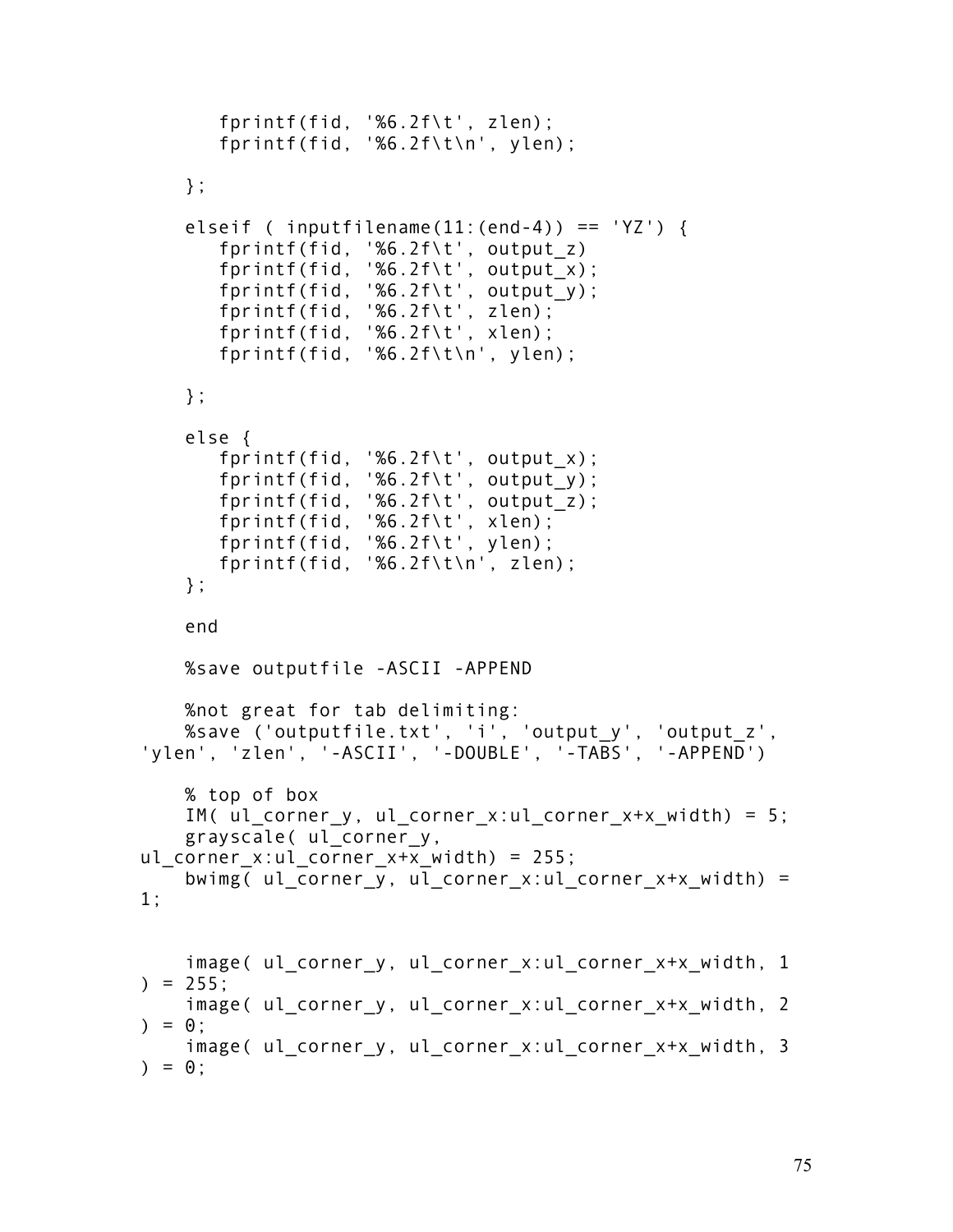```
 % bottom of box
     IM( ul_corner_y+y_width, 
ul corner x:ul corner x+x width) = 5;
     grayscale( ul_corner_y+y_width, 
ul corner x:ul corner x+x width) = 255;
    bwimg( ul corner y+y width,
ul corner x:ul corner x+x width) = 1;
    image( ul corner y+y width,
ul corner x:ul corner x+x width, 1) = 255;
     image( ul_corner_y+y_width, 
ul corner x:ul corner x+x width, 2) = 0;
    image( ul corner y+y width,
ul corner x:ul corner x+x width, 3) = 0;
     % right of box
    IM( ul corner y:ul corner y+y width,
ul corner x+x width) = 5;
     grayscale( ul_corner_y:ul_corner_y+y_width, 
ul corner x+x width) = 255;
    bwimg( ul corner y:ul corner y+y width,
ul corner x+x width) = 1;
    image( ul corner y:ul corner y+y width,
ul corner x+x width, 1) = 255;
     image( ul_corner_y:ul_corner_y+y_width, 
ul corner x+x width, 2) = 0;
    image( ul corner y:ul corner y+y width,
ul corner x+x width, 3) = 0;
     % left of box
     IM( ul_corner_y:ul_corner_y+y_width, ul_corner_x) = 5;
     grayscale( ul_corner_y:ul_corner_y+y_width, 
ul corner x) = 255;
    bwimg( ul corner y:ul corner y+y width, ul corner x) =
1;
    image( ul corner y:ul corner y+y width, ul corner x, 1)
= 255;
    image( ul corner y:ul corner y+y width, ul corner x, 2)
= 0;
    image( ul corner y:ul corner y+y width, ul corner x, 3)
= 0 :
```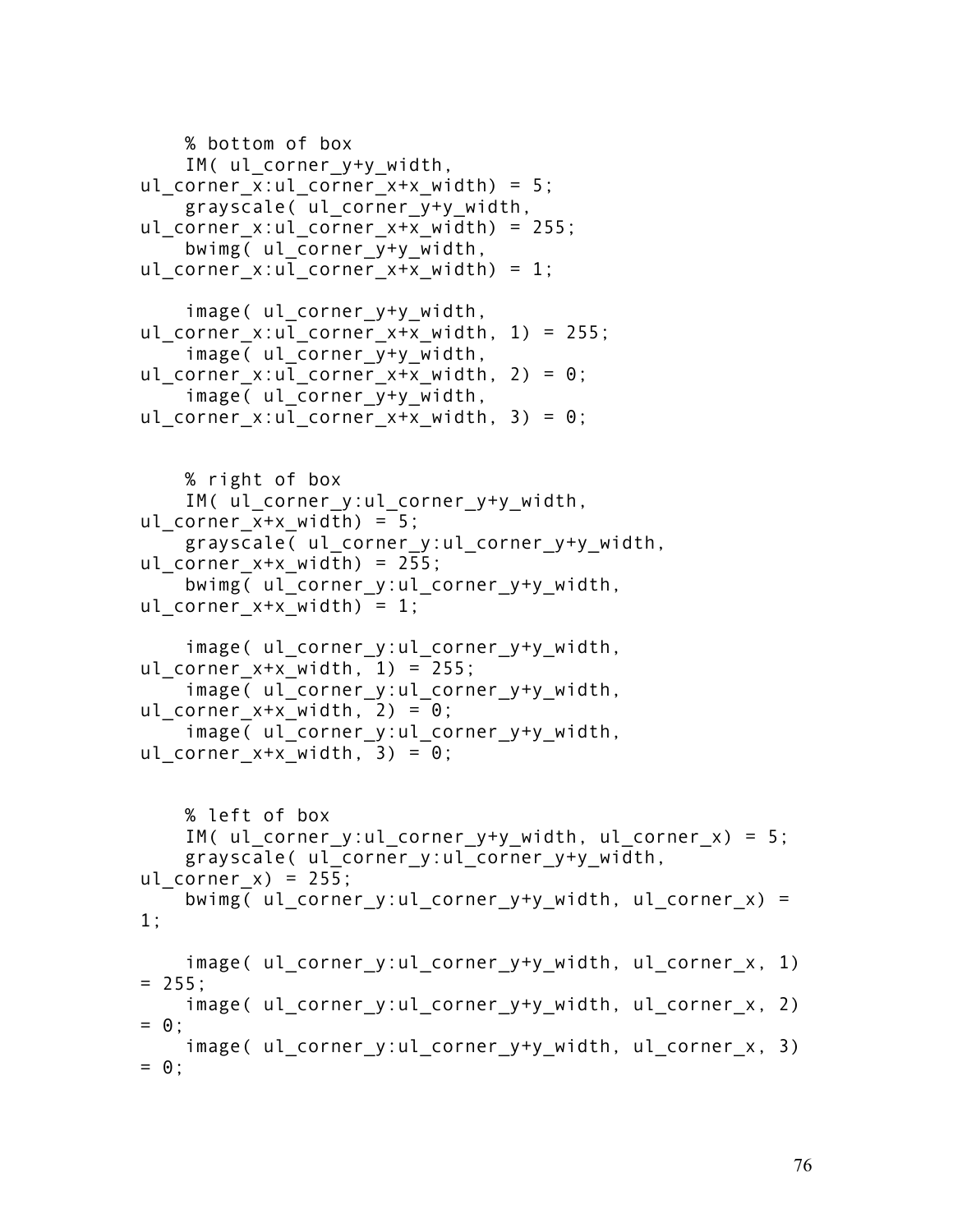```
end
```

```
% draw cross-hairs on new image
image(rows/2-5:rows/2+5, cols/2,1)=255;
image(rows/2-5:rows/2+5, cols/2,2)=255;
image(rows/2-5:rows/2+5, cols/2,3)=255;
image(rows/2, cols/2-5:cols/2+5,1)=255;
image(rows/2, cols/2-5:cols/2+5,2)=255;
image(rows/2, cols/2-5:cols/2+5,3)=255;
% close file
fclose(fid);
% Labled Image Map
figure, imshow(IM+1, map);
title('Labled Image'); 
% to display results
%figure, imshow(image);
%title('Original Image');
%draw bounding boxes around areas of interest in grayscale 
image
%figure, imshow(grayscale);
%title('Grayscale Image with Bounding Boxes');
[success message messageid] = mkdir('TJOUTPUT');
% for creating intermediary images:
%imwrite( grayscale, ['TJOUTPUT/', inputfilename(1:(end-
4)), '.png'] );
%imwrite( image, ['TJOUTPUT/', inputfilename(1:(end-4)), 
'.png'] );
%imwrite( bwimg, ['TJOUTPUT/', inputfilename(1:(end-4)), 
'.png'] );
%imwrite( newrgbimg, ['TJOUTPUT/', inputfilename(1:(end-
4)), '.png'] );
%%imwrite( image, ['TJOUTPUT/', inputfilename(1:(end-4)), 
'.png'] );
```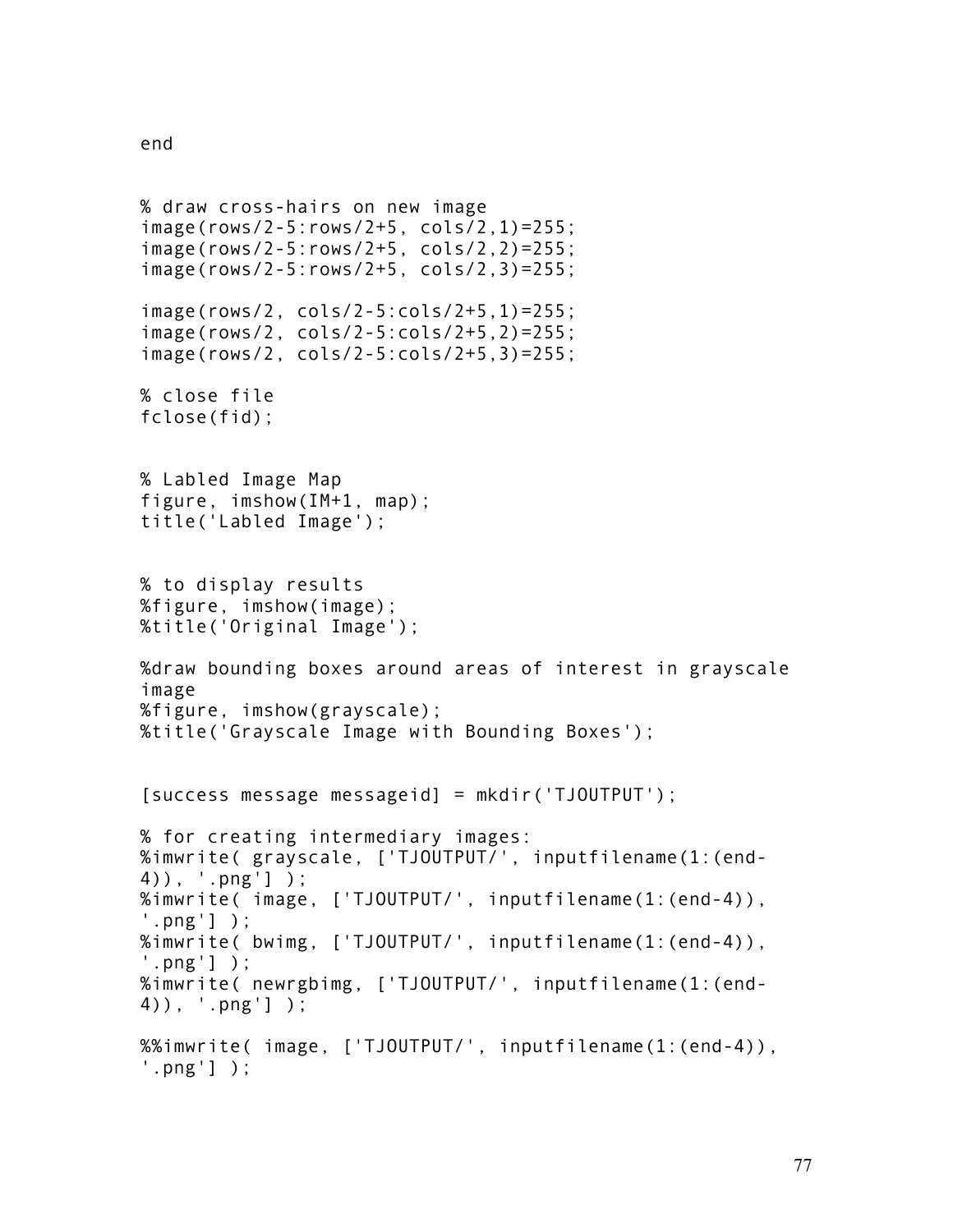```
% need to subtract 48 in order to convert properly from 
char to int
image = zerotxt(image, uint8(inputfilename(5))-48, 1);
image = zerotxt(image, uint8(inputfilename(6))-48, 2);
image = zerotxt(image, uint8(inputfilename(7))-48, 3);
image = zerotxt(image, uint8(inputfilename(8))-48, 4);
image = zerotxt(image, uint8(inputfilename(9))-48, 5);
imwrite( image, ['TJOUTPUT/', inputfilename(1:(end-4)), 
'.png'] );
figure, imshow(image);
title('image');
% clean up by closing all figures
close all;
% deallocate memory so we don't continue to get malloc 
errors
clear all;
pack;
```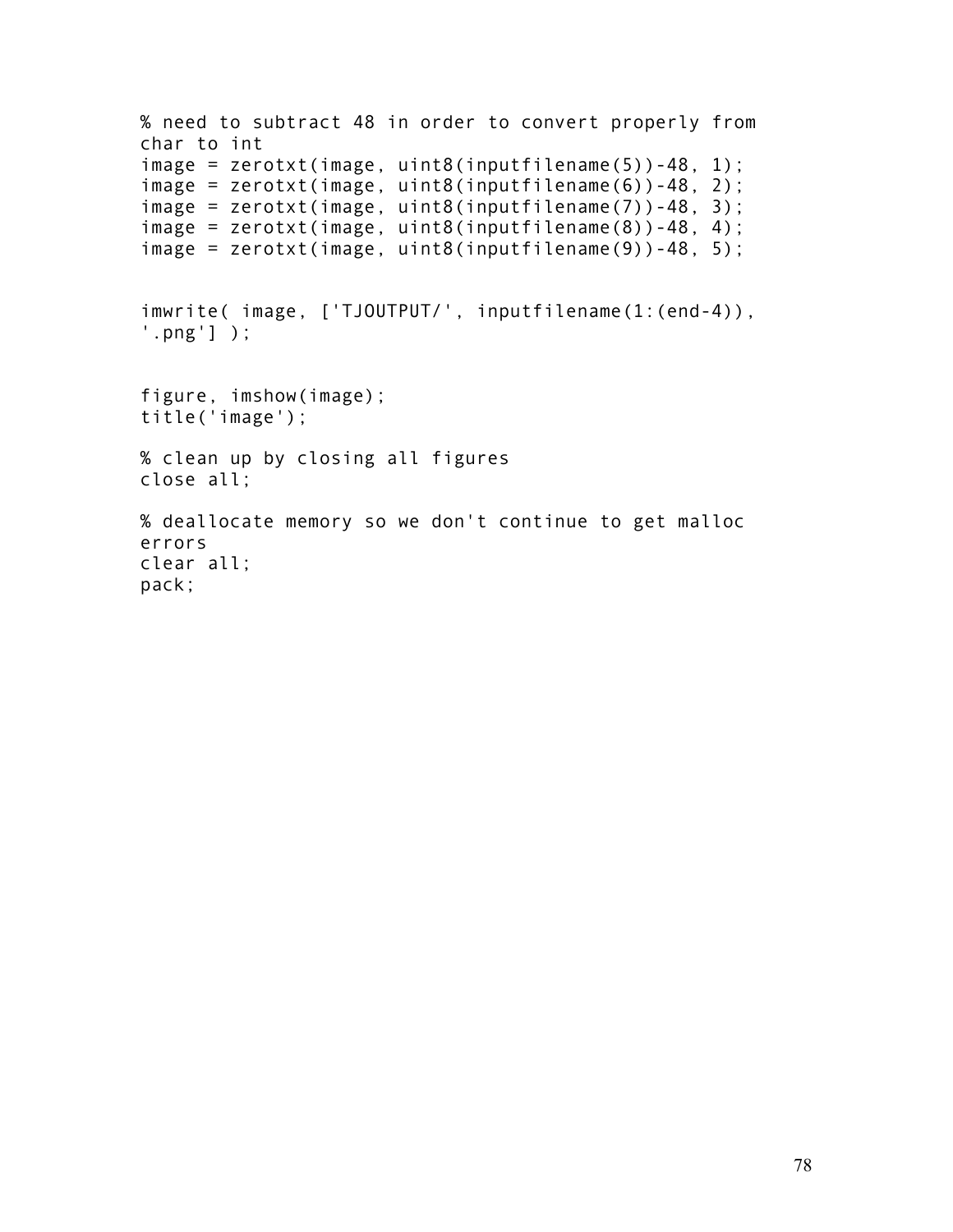## Run.m – MATLAB file

```
function [] = run% Usage: run
% Author: T.J. Borrelli
% runs getdata for of all *.txt files in ./Data
% start at .1 to avoid 0% complete message
percentcomp = .1;files = dir( './Data/data*.txt')
for i = 1: numel (files)
     getdata( files(i).name )
end
% runs morph for each .png file in current directory
files = dir('*.png');for i = 1: numel(files)
   morph( files(i).name );
   % show progress for morph
   if abs((i / numel(files)) - percentcomp) < 0.01 disp( [ num2str( percentcomp * 100 ), '% complete 
(morph).' ] );
       percentcomp = percentcomp + 0.1; end
end
```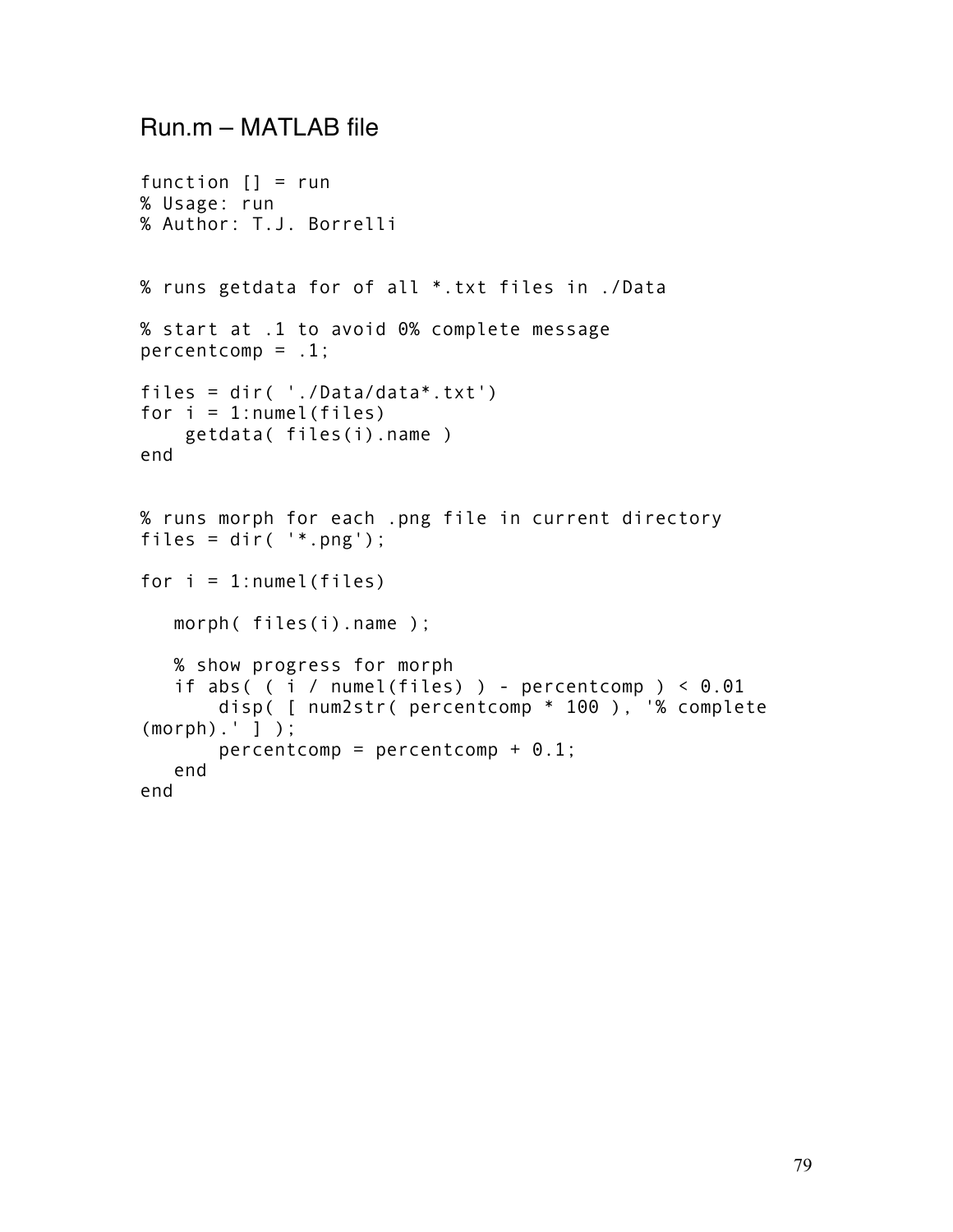# Zerotxt.m – MATLAB

```
function varargout = zerotxt(varrayin)% filename digit and position
% digit can be 0 or 1 for now
% position is going to be 1,2,3,4 or 5 eventually
% purpose: to print out time stamps on image file
% overlay text on to image...
% Usage: newimage = zerotxt(image, digit, position);
% Author: T.J. Borrelli
pos = 0;if (nargin == 0)
     inputfilename = 'a.png';
    dig = 0;r = 1;
    c = 1;
elseif (nargin == 1)
     inputfilename = 'a.png'
    dig = varargin\{1\};
    r = 1;
    c = 1;% for position
elseif (nargin == 2)
    inputfilename = varaging{1};
    dig = varargin\{2\};
    %pos = varargin\{2\};r = 1;
    c = 1;
% use this
elseif ( nargin == 3)
    inputfilename = varargin\{1\};
    dig = varargin\{2\};pos = varargin\{3\};% for row and column info
elseif (nargin == 4)
    inputfilename = varaging{1};
    dig = varargin\{2\};
    r = varargin\{3\};c = varargin{4};
```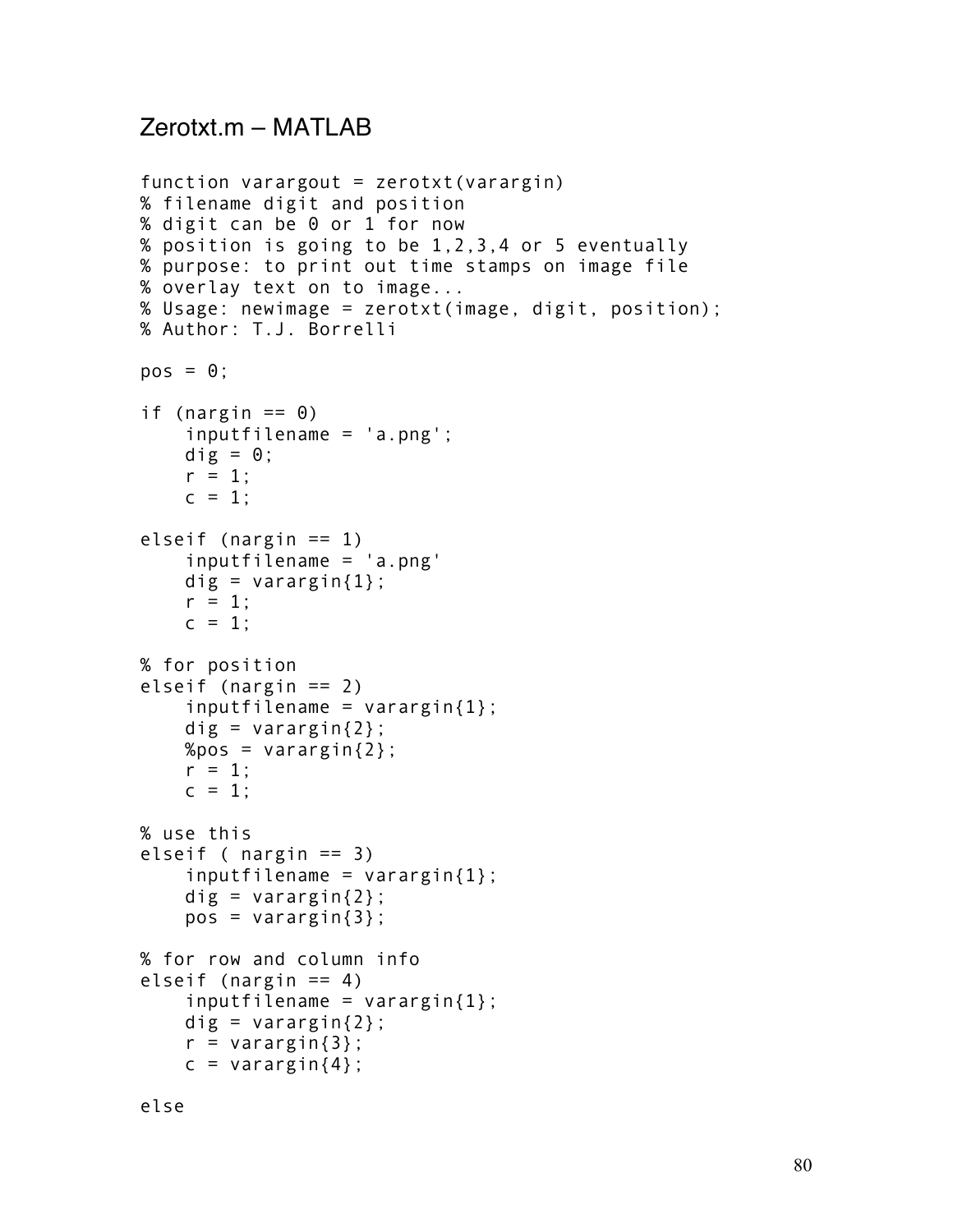```
 error( 'Usage error');
     %exit;
end;
% 1st position
if (pos == 1)
   r = 8;
    c = 20;
% 2nd position
elseif (pos == 2)
    r = 8;
    c = 30;% 3rd position
elseif (pos == 3)
    r = 8;
    c = 40;
% 4th position 
elseif ( pos ==4 )
    r = 8;
    c = 50;
% 5th position
elseif ( pos == 5)
   r = 8;
    c = 60;
else
    r = 1;
    c = 1;
end
%I2 = imread(inputfilename);
I2 = inputfilename;
% zero
if ( dig == 0)
  I2(r, c+1:c+5, 1) = 255;I2(r, c+1:c+5, 2) = 255;I2(r+1, c:c+6, 1) = 255;I2(r+1, c:c+6, 2) = 255;
```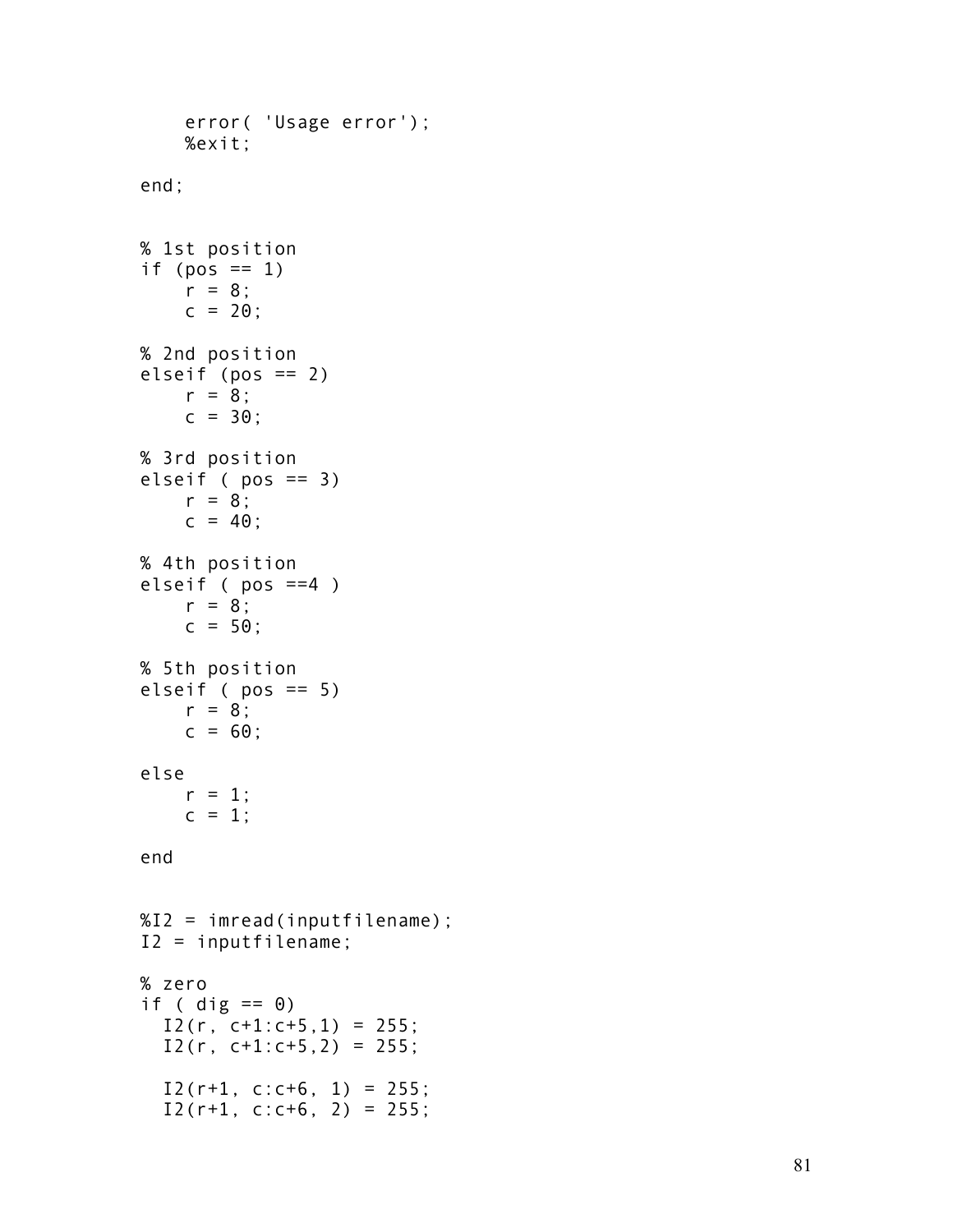```
I2(r+2:r+8, c:c+1, 1) = 255;I2(r+2:r+8, c:c+1, 2) = 255;I2(r+2:r+8, c+5:c+6, 1) = 255;
I2(r+2:r+8, c+5:c+6, 2) = 255;I2(r+9, c+1:c+5, 1) = 255;I2(r+9, c+1:c+5, 2) = 255;I2(r+10, c+1:c+5, 1) = 255;I2(r+10, c+1:c+5, 2) = 255;
```
### % one

```
elseif ( dig == 1 )
  I2(r:r+11, c+2:c+4, 1) = 255;I2(r:r+11, c+2:c+4, 2) = 255;I2(r+3, c:c+1, 1) = 255;I2(r+3, c:c+1, 2) = 255;I2(r+4, c:c+2, 1) = 255;I2(r+4, c:c+2, 2) = 255;
```
#### %two

```
elseif ( dig == 2)
  I2(r:r+1, c:c+5, 1) = 255;
  I2(r:r+1, c:c+5, 2) = 255;I2(r+2:r+5, c+4:c+5, 1) = 255;I2(r+2:r+5, c+4:c+5, 2) = 255;I2(r+4:r+5, c:c+5, 1) = 255;I2(r+4:r+5, c:c+5, 2) = 255;I2(r+6:r+9, c:c+1, 1) = 255;I2(r+6:r+9, c:c+1, 2) = 255;I2(r+8:r+9, c:c+5, 1) = 255;I2(r+8:r+9, c:c+5, 2) = 255;
```

```
% three
elseif ( dig == 3)
  I2(r:r+1, c:c+5, 1) = 255;I2(r:r+1, c:c+5, 2) = 255;
```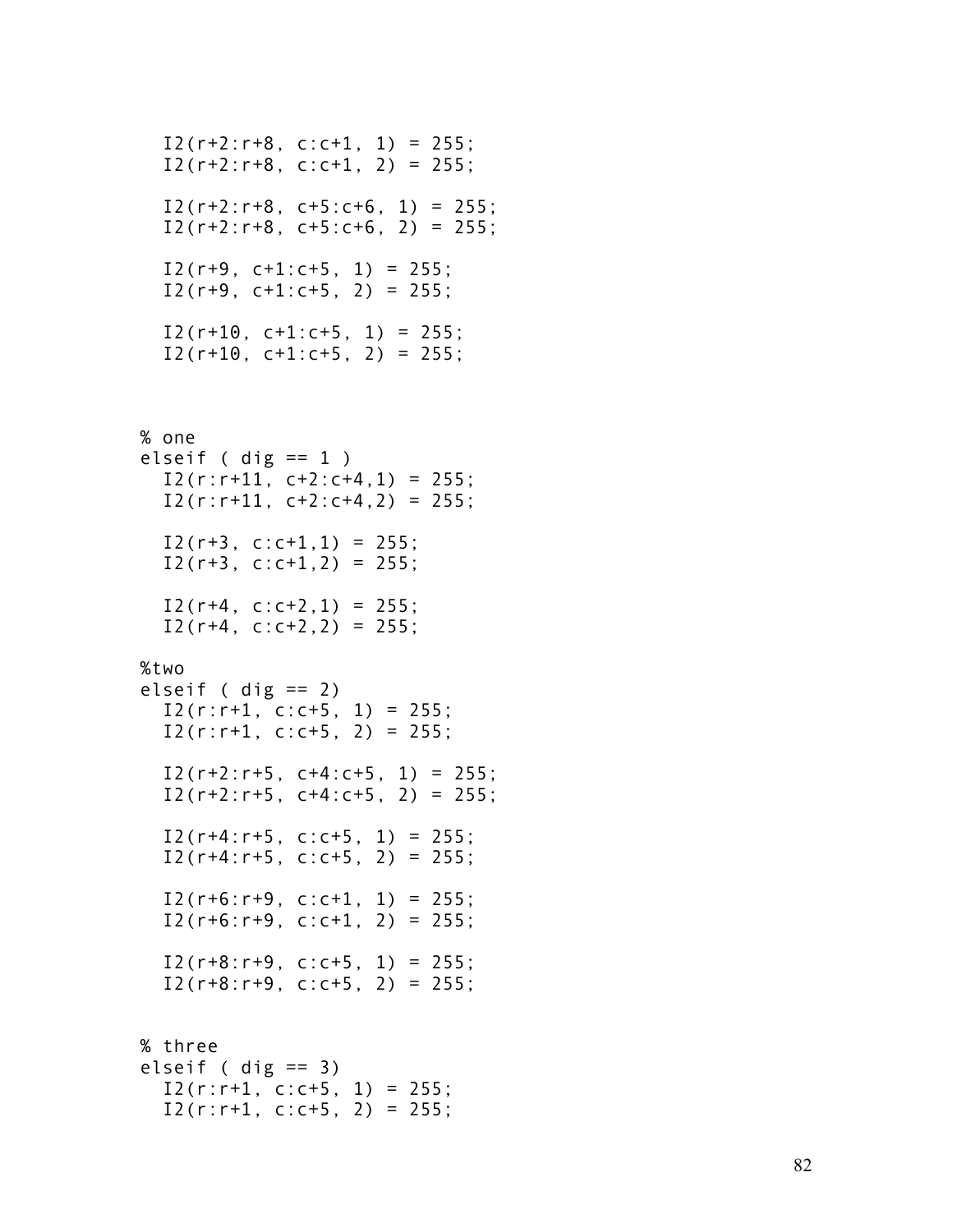```
I2(r+2:r+5, c+4:c+5, 1) = 255;I2(r+2:r+5, c+4:c+5, 2) = 255;I2(r+4:r+5, c:c+5, 1) = 255;I2(r+4:r+5, c:c+5, 2) = 255;I2(r+6:r+9, c+4:c+5, 1) = 255;I2(r+6:r+9, c+4:c+5, 2) = 255;
  I2(r+8:r+9, c:c+5, 1) = 255;I2(r+8:r+9, c:c+5, 2) = 255;% four
elseif ( dig == 4)
  I2(r:r+3, c+4:c+5, 1) = 255;I2(r:r+3, c+4:c+5, 2) = 255;I2(r:r+5, c:c+1, 1) = 255;I2(r:r+5, c:c+1, 2) = 255;I2(r+4:r+5, c:c+5, 1) = 255;I2(r+4:r+5, c:c+5, 2) = 255;I2(r+6:r+9, c+4:c+5, 1) = 255;I2(r+6:r+9, c+4:c+5, 2) = 255;% five 
elseif ( dig == 5)
  I2(r:r+1, c:c+5, 1) = 255;I2(r:r+1, c:c+5, 2) = 255;
  I2(r+2:r+5, c:c+1, 1) = 255;I2(r+2:r+5, c:c+1, 2) = 255;I2(r+4:r+5, c:c+5, 1) = 255;I2(r+4:r+5, c:c+5, 2) = 255;I2(r+6:r+9, c+4:c+5, 1) = 255;I2(r+6:r+9, c+4:c+5, 2) = 255;I2(r+8:r+9, c:c+5, 1) = 255;
  I2(r+8:r+9, c:c+5, 2) = 255:
```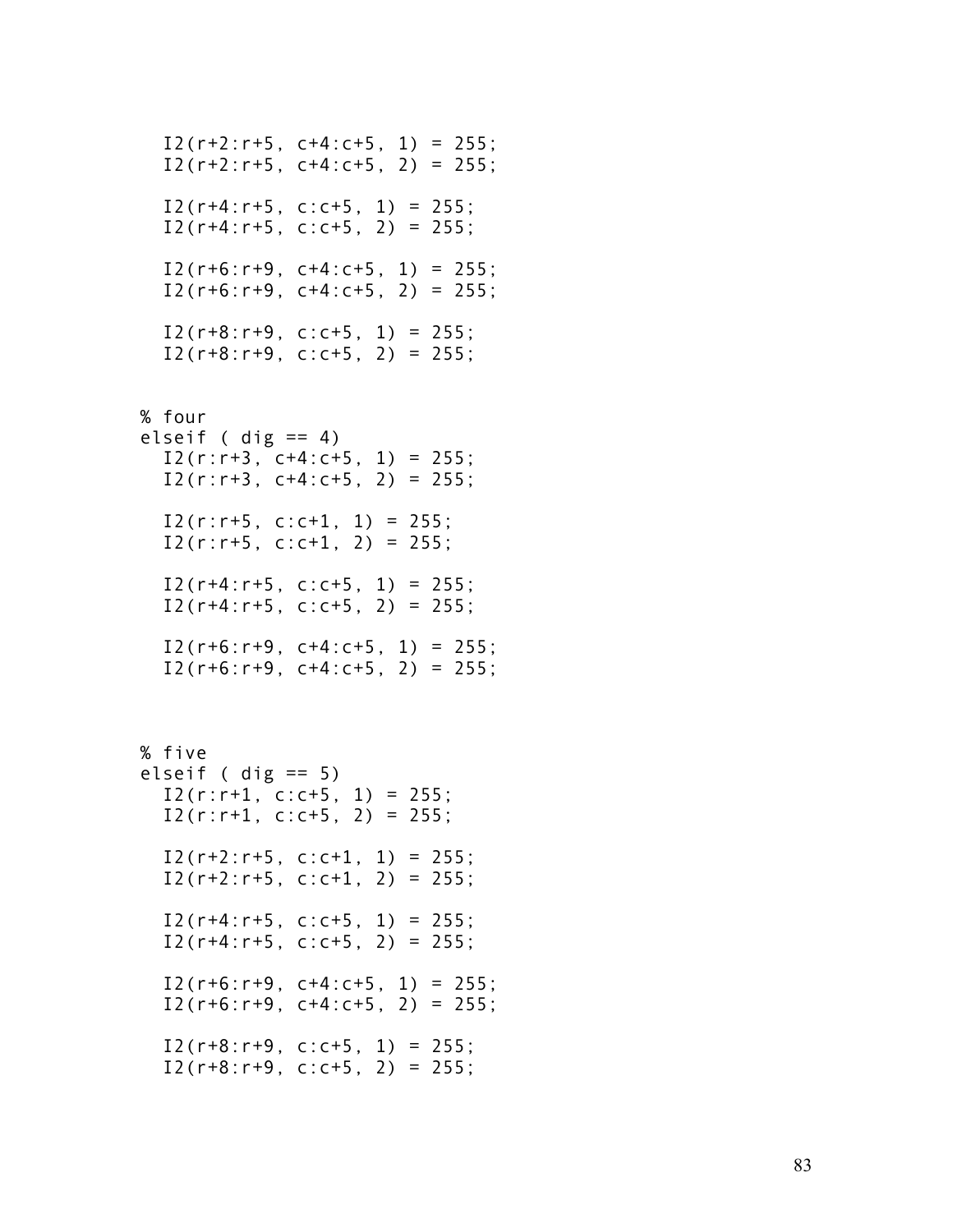```
% six
elseif ( dig == 6)
  I2(r:r+9, c:c+1, 1) = 255;I2(r:r+9, c:c+1, 2) = 255;I2(r+4:r+5, c:c+5, 1) = 255;I2(r+4:r+5, c:c+5, 2) = 255;I2(r+6:r+9, c+4:c+5, 1) = 255;I2(r+6:r+9, c+4:c+5, 2) = 255;
  I2(r+8:r+9, c:c+5, 1) = 255;I2(r+8:r+9, c:c+5, 2) = 255;% seven
elseif ( dig == 7)
  I2(r:r+1, c:c+5, 1) = 255;I2(r:r+1, c:c+5, 2) = 255;I2(r+2:r+9, c+4:c+5, 1) = 255;I2(r+2:r+9, c+4:c+5, 2) = 255;% eight
elseif ( dig == 8)
  I2(r:r+1, c:c+5, 1) = 255;I2(r:r+1, c:c+5, 2) = 255;I2(r+2:r+5, c+4:c+5, 1) = 255;I2(r+2:r+5, c+4:c+5, 2) = 255;I2(r+4:r+5, c:c+5, 1) = 255;I2(r+4:r+5, c:c+5, 2) = 255;I2(r+6:r+9, c:c+1, 1) = 255;I2(r+6:r+9, c:c+1, 2) = 255;I2(r+8:r+9, c:c+5, 1) = 255;I2(r+8:r+9, c:c+5, 2) = 255;I2(r+2:r+5, c:c+1, 1) = 255;I2(r+2:r+5, c:c+1, 2) = 255;I2(r+4:r+5, c:c+5, 1) = 255;I2(r+4:r+5, c:c+5, 2) = 255;I2(r+6:r+9, c+4:c+5, 1) = 255;
```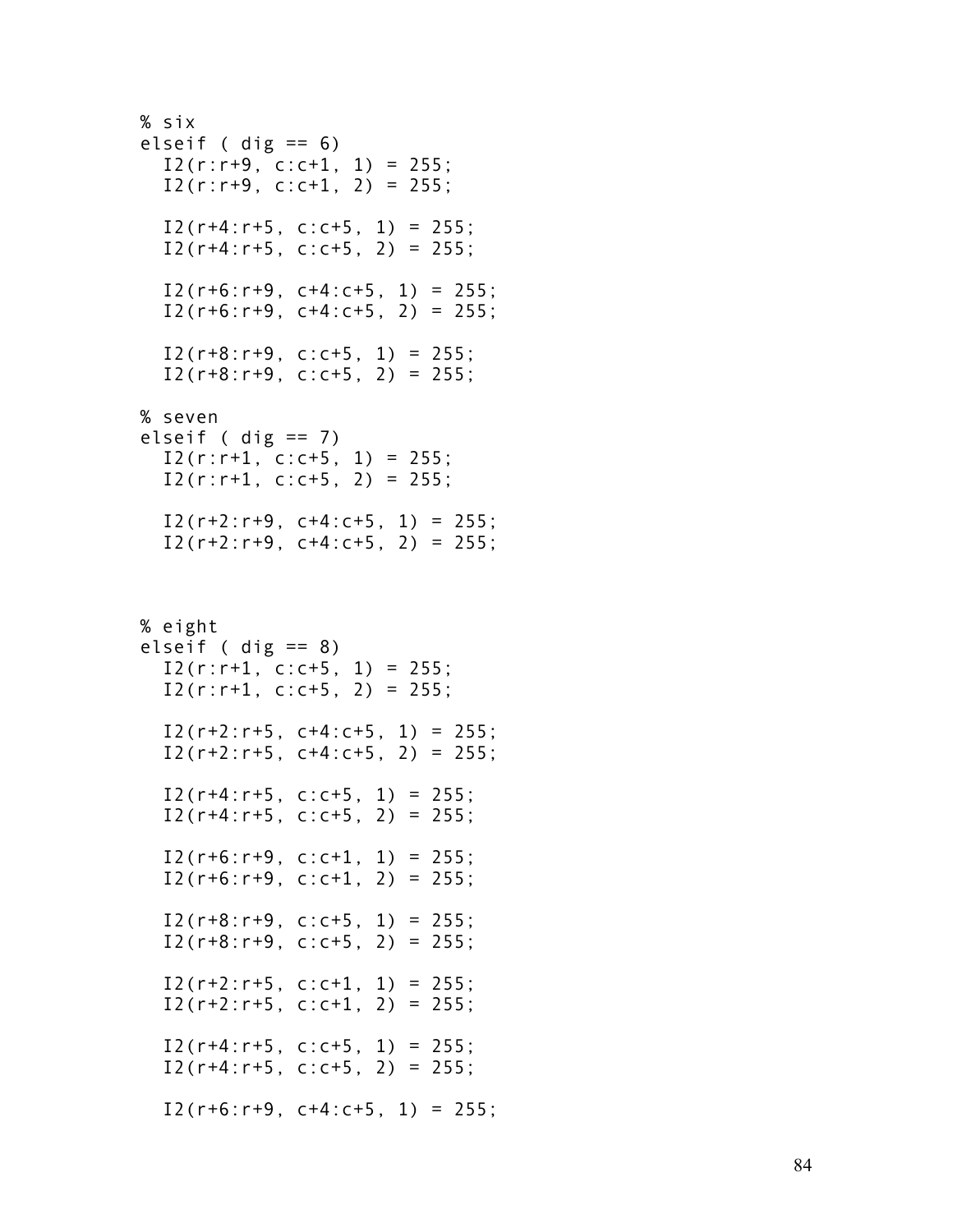$I2(r+6:r+9, c+4:c+5, 2) = 255;$ 

```
% nine
elseif ( dig == 9 )
  I2(r:r+3, c+4:c+5, 1) = 255;I2(r:r+3, c+4:c+5, 2) = 255;I2(r:r+5, c:c+1, 1) = 255;
  I2(r:r+5, c:c+1, 2) = 255;I2(r+4:r+5, c:c+5, 1) = 255;I2(r+4:r+5, c:c+5, 2) = 255;I2(r+6:r+9, c+4:c+5, 1) = 255;I2(r+6:r+9, c+4:c+5, 2) = 255;I2(r:r+1, c:c+5, 1) = 255;I2(r:r+1, c:c+5, 2) = 255;I2(r+4:r+5, c:c+5, 1) = 255;I2(r+4:r+5, c:c+5, 2) = 255;I2(r+6:r+9, c+4:c+5, 1) = 255;I2(r+6:r+9, c+4:c+5, 2) = 255;I2(r+8:r+9, c:c+5, 1) = 255;I2(r+8:r+9, c:c+5, 2) = 255;
end
%figure, imshow(I2)
%title(' ZEROS ');
%imwrite( I2, 'temp.png' );
varargout\{1\} = 12;
% zero hard-coded
%12(12, 66:70, 1) = 255;% I2(12, 66:70, 2) = 255;% I2(13, 65:71, 1) = 255;% I2(13, 65:71, 2) = 255;% I2(14:20, 65:66, 1) = 255;% I2(14:20, 65:66, 2) = 255;
```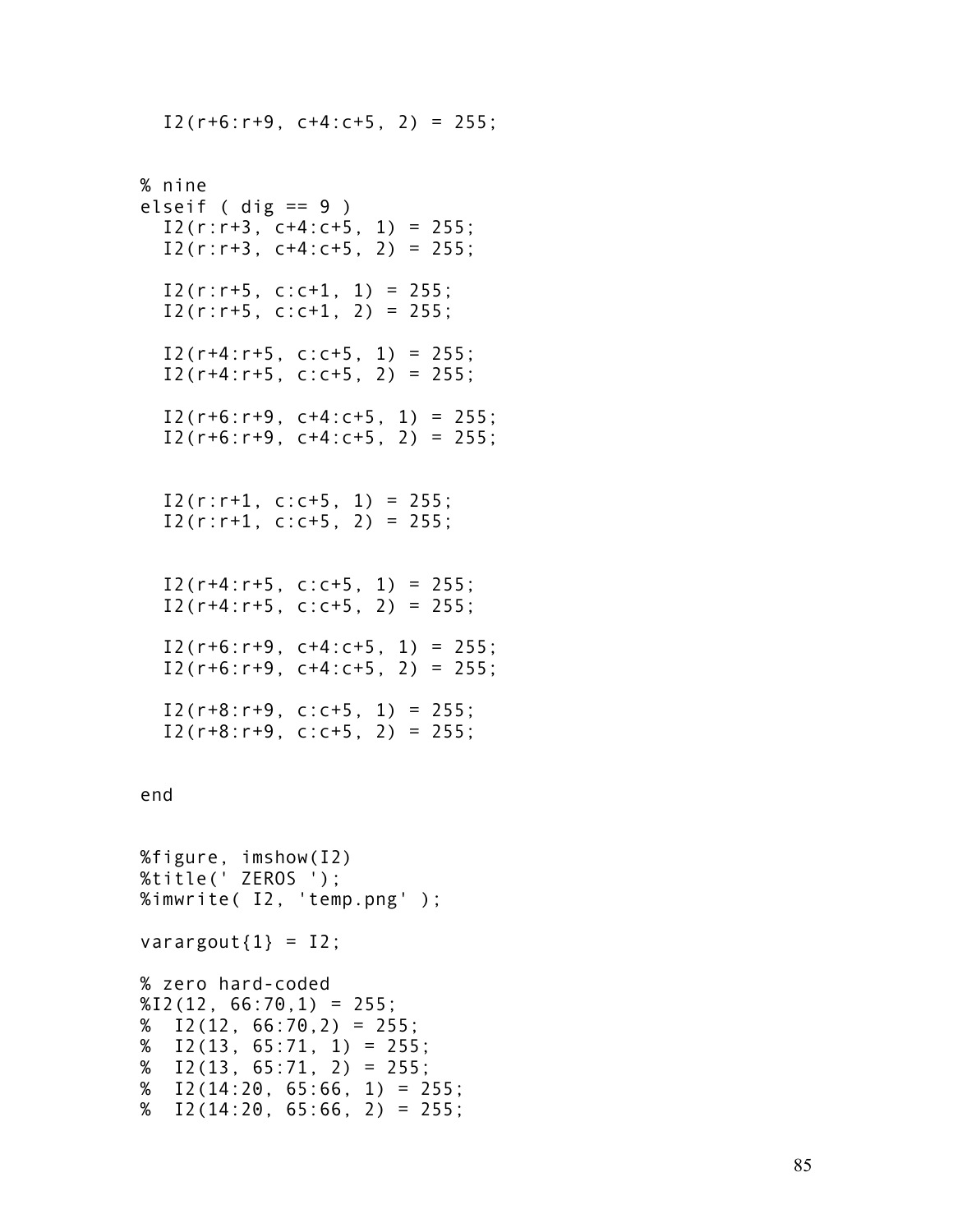| $% I2(14:20, 70:71, 1) = 255;$ |  |  |  |
|--------------------------------|--|--|--|
| $% I2(14:20, 70:71, 2) = 255;$ |  |  |  |
| $% I2(21, 66:70, 1) = 255;$    |  |  |  |
| $% I2(21, 66:70, 2) = 255;$    |  |  |  |
| $% I2(22, 66:70, 1) = 255;$    |  |  |  |
| $% I2(22, 66:70, 2) = 255;$    |  |  |  |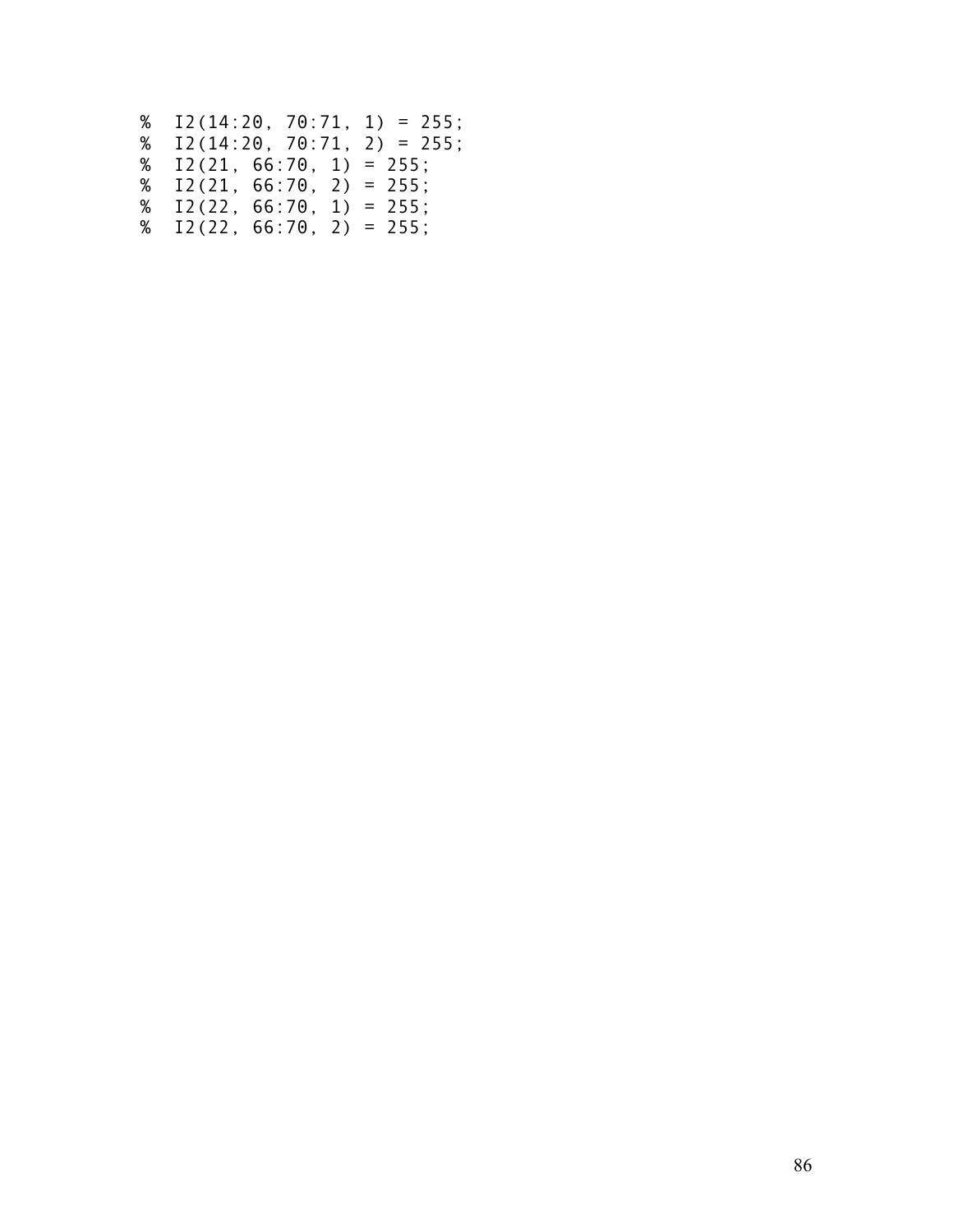### Postpro.m – MATLAB file

```
function [] = postpro 
% post process data in 'outputfile'
% for object tracking over time
% Usage: postpro
% Author: T.J. Borrelli
% read in file for processing
% 8 fields:
% obj time x y z xl yl zl
[fid, mes] = fopen('./TJOUTPUT/XYall' );
in2 = fscanf(fid, '%g');f1= [];
f2 = [ ];
f3 = [1;f4 = [ ];
f5 = [ ];
f6= [];
f7= [1];
f8= [];
```
% separate fields into separate arrays for processing for i=1:numel(in2)

```
if( mod(i, 8) == 1)f1 = [f1 in2(i)];elseif( mod(i, 8) == 2)f2 = [f2 \text{ in } 2(i)];
elseif(mod(i,8) == 3)f3 = [f3 in2(i)];elseif ( mod(i, 8) == 4)
    f4 = [f4 in2(i)];elseif ( mod(i, 8) == 5)
    f5 = [f5 in2(i)];elseif ( mod(i, 8) == 6)
    f6 = [f6 in2(i)];elseif ( mod(i, 8) == 7)
    f7 = [f7 \text{ in2(i)}];elseif ( mod(i, 8) == 0)
```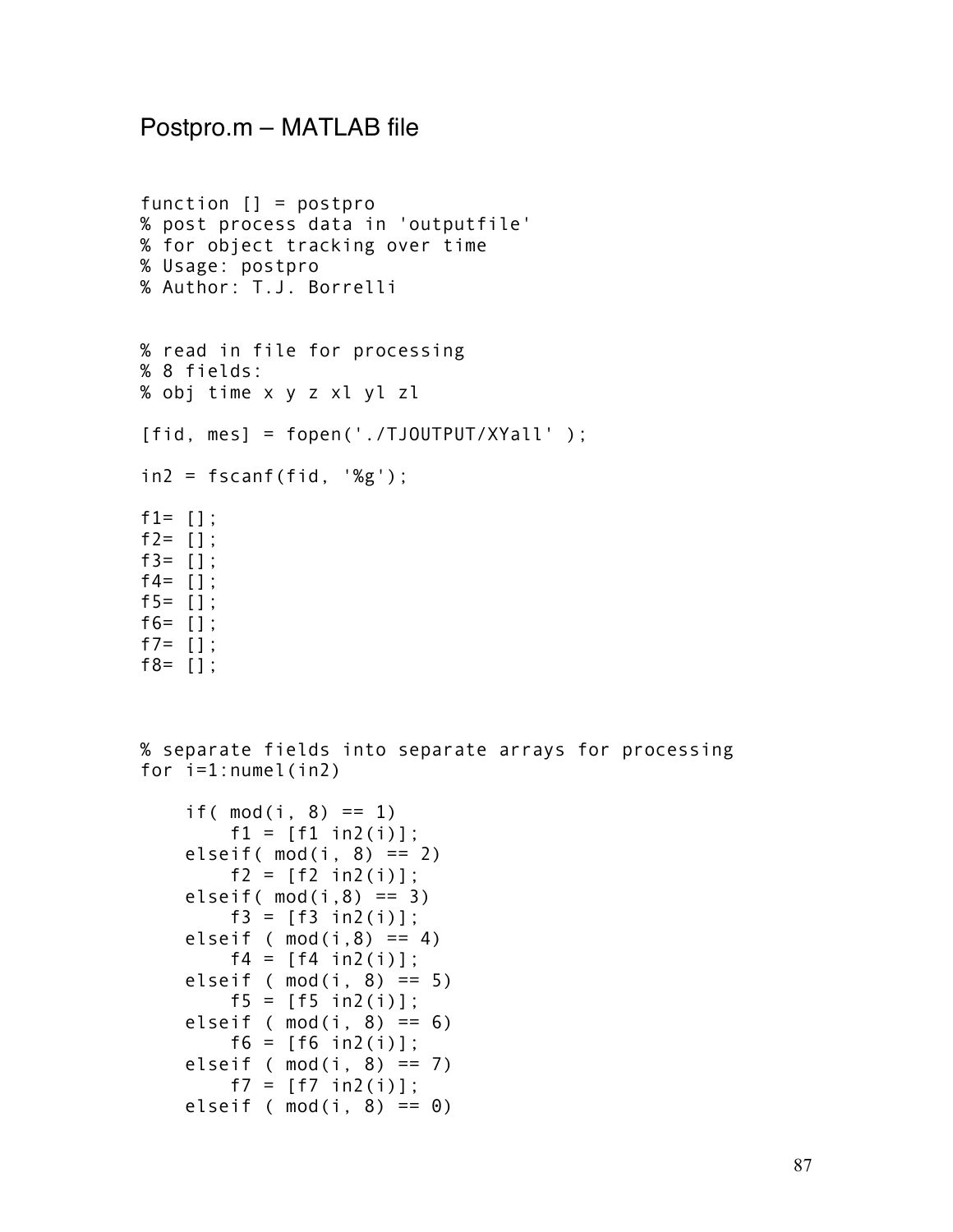```
f8 = [f8 \text{ in2(i)}]; end
end
% close input file
fclose(fid);
% write a new file
[fid, mes] = fopen('./TJOUTPUT/finalout.txt', 'w');
% want to read in values for frame 1
% count the number of objects in each frame...
% counter for objects
objcount = 0;% index of first object in new frame
firstobj = 1;
% number of objects in prev frame
numobj = 1;best=[];
fromobj= [];
index = 1;
% for every object (every line in outputfile)
for i=1:numel(f1)
     % increment object counter?
    incobj = \theta;
     % for each new frame we need to relabel objects
     % since whenever we have a lower object number we 
started a new frame
    if ( i > 1 && f2(i) > f2(i-1))
         fprintf(fid, '\nNEW FRAME HERE!');
         % count number of objects in last frame
         numobj = i - firstobj;
```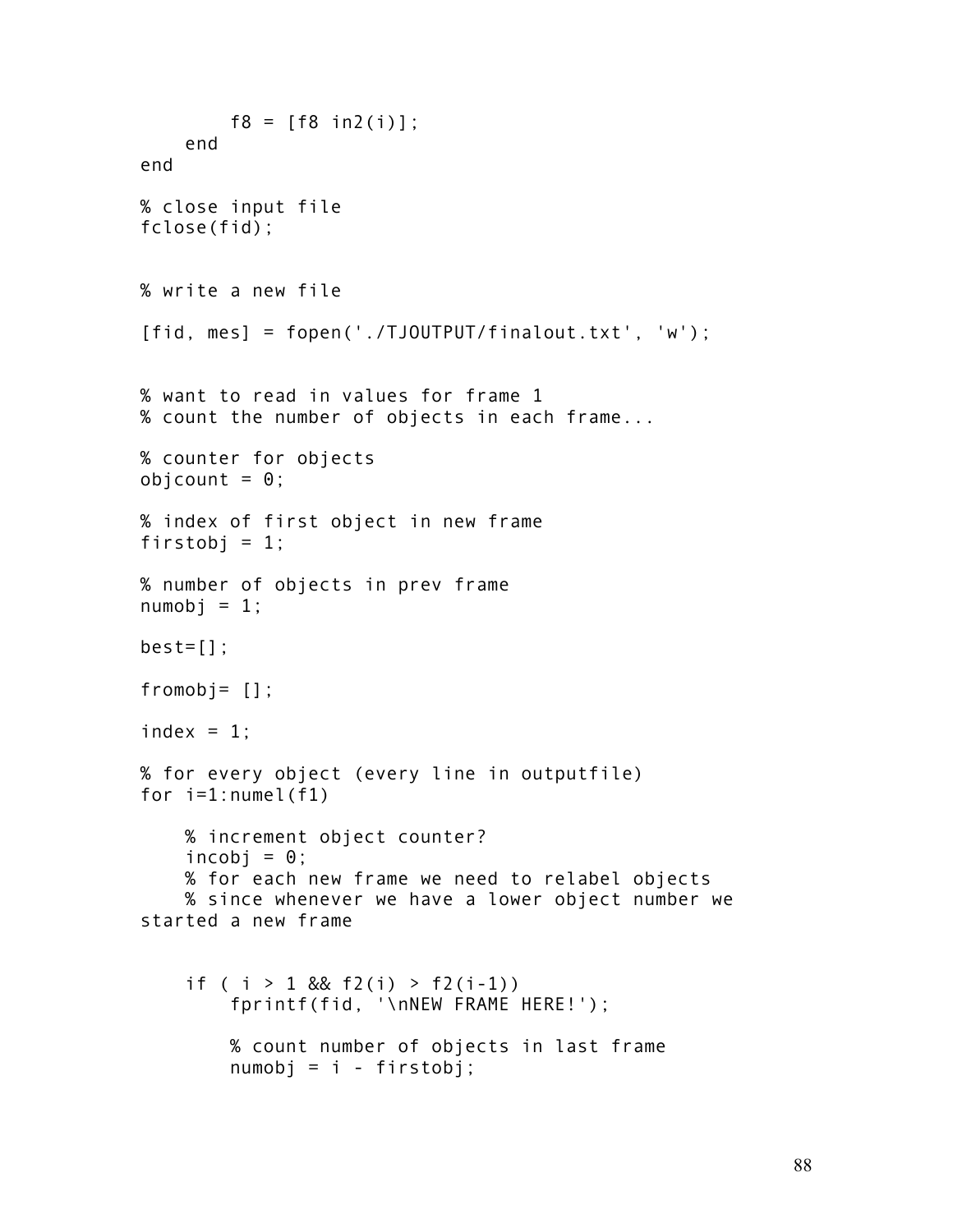```
 % detect the index of the first object in the new 
frame
        firstobj = i;
         % want to match each new object we find in current 
frame
         % to an object in previous frame... need to know 
#objects in prev
         % frame
         fprintf(fid, '\nnumber of objects in previous 
frame: %i', numobj);
         % first object in new frame index
         % find largest from previous frame
        large = 0;
            for j=0:numobj
              if ( (i > 1) && (f6(i-numobj+j)*f7(i-
numobj+j) > large)large = f6(i-numberi)*f7(i-numberi);index = i-numberi; end
              % the last time through
             if ( j == (numobj-1))
                % the largest from prev frame:
                fprintf(fid, '\nThe Largest from Previous 
Frame: %i\n', index);
               %%fromobj = [fromobj f1(intedx)]; else
               % fromobi = [fromobi 0];
              end
            end
     end
     % to determine whether object is preserved over time-
slice
    for i = 0:numobi % important fields for XY: 3 4 6 7 (x y xl yl)
```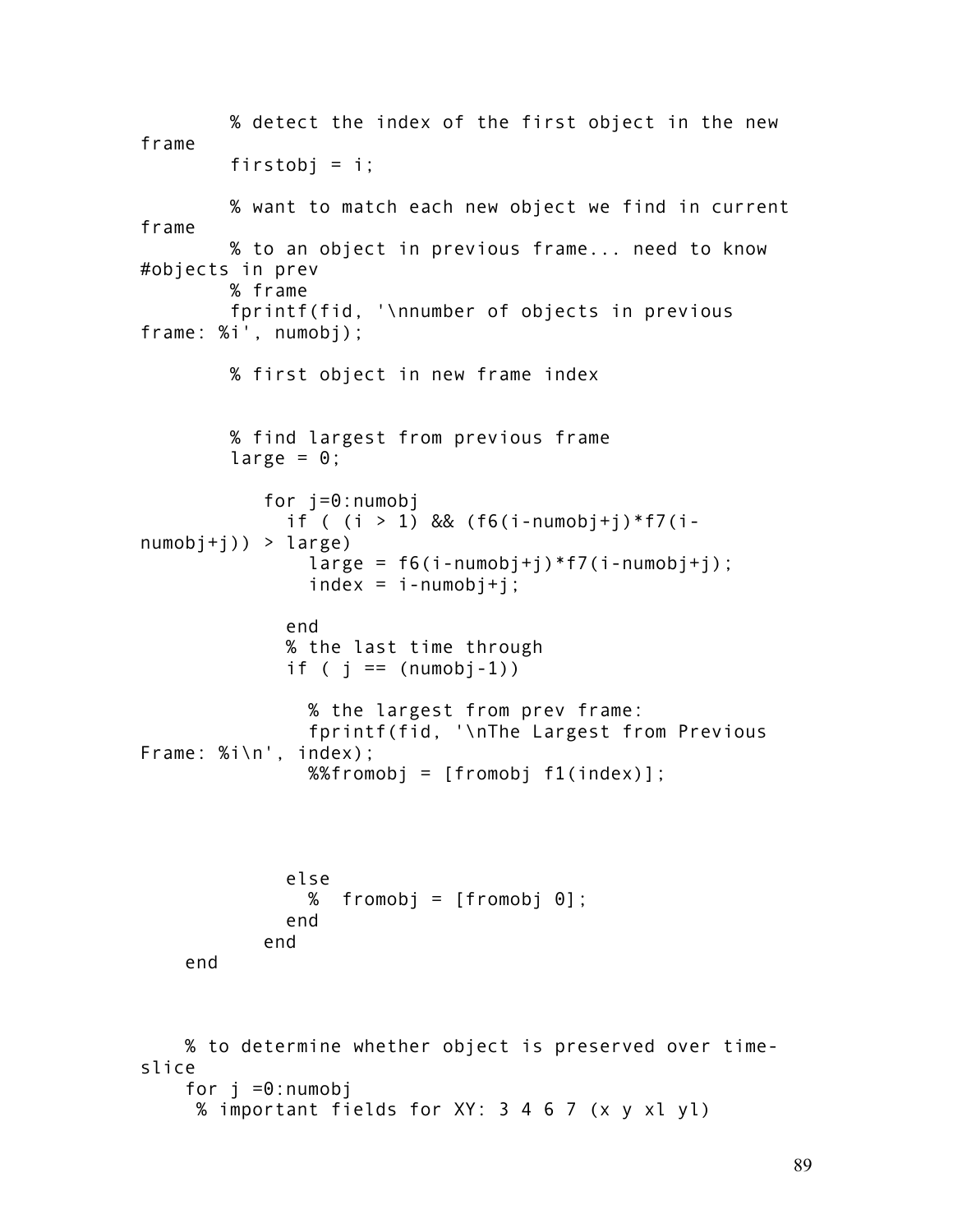```
 % emperically determined threshold value of 4 to be 
better than 3 or 5
     %if ( i > 1 && (abs((f3(i)-f3(i-numobj+j))) +
abs((f4(i) - f4(i - numobj + j)) > 4))
     if ( i > 1 && (f2(i) \sim = f2(i-numob+i)) &&(abs((f3(i)-
f3(i - \text{numobj} + i)) > 4 && (abs((f4(i) - f4(i - \text{numobj} + i)) > 4))
       f1(i) = f1(i - \text{numobj} + j);incobi = 1;
       %fromobj = [ fromobj \theta ];
      else
          %fromobj = [fromobj f1(index)];
      end
     end
     % print out index for each rob
     fprintf(fid, '%i ', i);
     % when we have a new object 
    if ( incobj == 0)
       obicount = obicount + 1;
        fprintf(fid, 'NEW OBJ: %i ', objcount);
        % if object is large enough ... then move camera 
       if ( (i > 1) && (f2(i) \sim = f2(i - \text{numobj})) &&
f6(i) *f7(i) > 400)
            incobi = 1;
             % need largest from previous frame 
             fromobj = [fromobj f1(index)];
             %fprintf(fid, 'FRM HERE: %i', f1(i-numobj));
             %%fromobj = [fromobj f1(i-numobj)];
        else
             fromobj = [fromobj 0];
        end
       f1(i) = objcount; else
             fromobj = [fromobj 0];
```